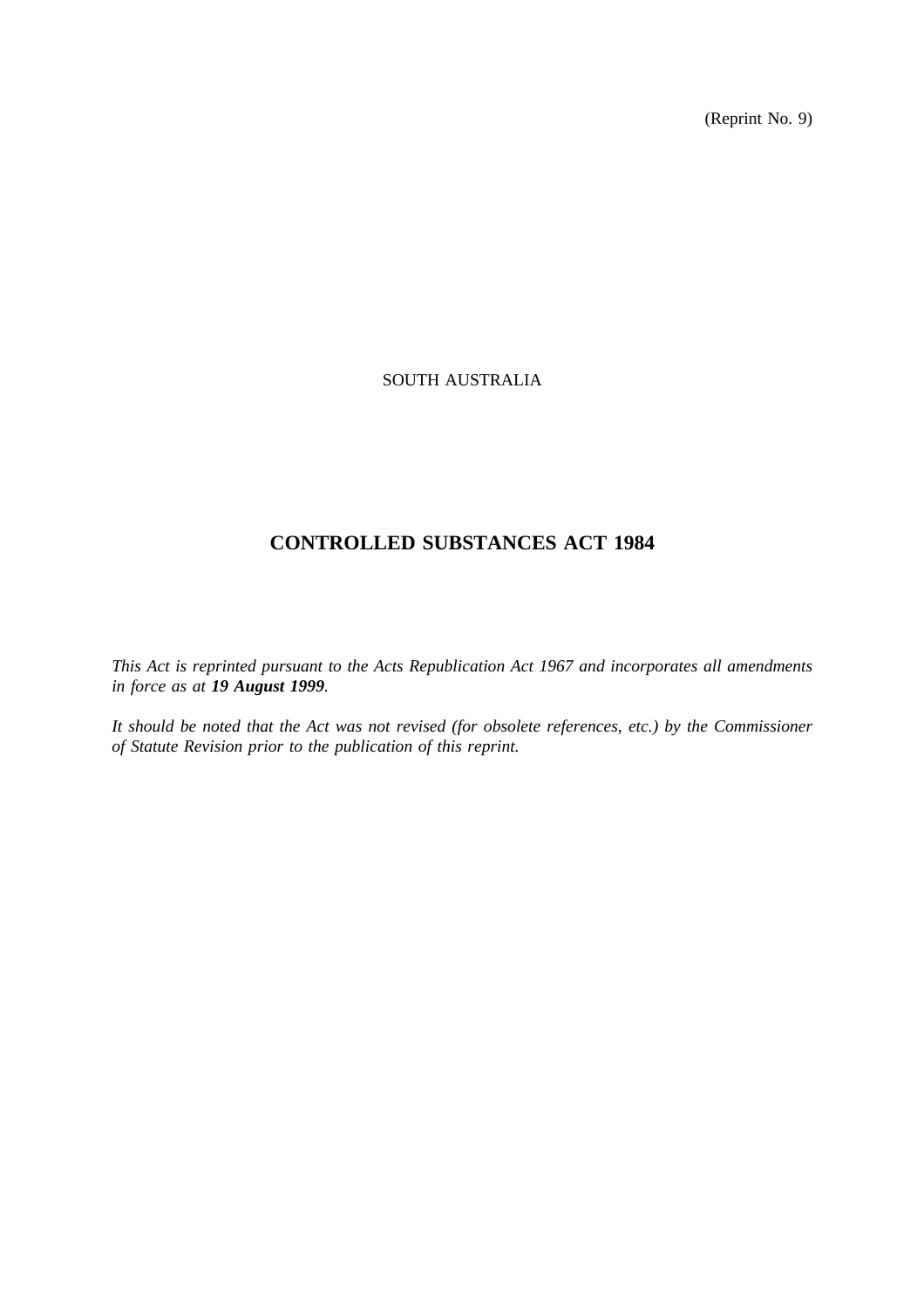# **SUMMARY OF PROVISIONS**

# **PART 1 PRELIMINARY**

- 1. Short title
- 3. Repeal
- 4. Interpretation
- 5. Application of Act

## **PART 2 CONTROLLED SUBSTANCES ADVISORY COUNCIL**

- 6. The Controlled Substances Advisory Council
- 7. Terms and conditions of office
- 8. Validity of acts of the Advisory Council
- 9. Allowances and expenses
- 10. Conduct of business
- 11. Functions of the Advisory Council

## **PART 3 CONTROLLED SUBSTANCES**

12. Declaration of poisons, prescription drugs, drugs of dependence, prohibited substances, volatile solvent, therapeutic substances, therapeutic devices and volatile solvents

#### **PART 4 GENERAL OFFENCES**

- 13. Manufacture, production and packing<br>14. Sale by wholesale
- Sale by wholesale
- 15. Sale or supply to end user
- 16. Sale of certain poisons
- 17. Sale of poisons the possession of which requires a licence
- 18. Sale, supply, administration and possession of prescription drugs
- 19. Sale or supply of volatile solvents
- 20 Prohibition of automatic vending machines
- 21. Sale or supply of other potentially harmful substances or devices
- 22. Possession
- 23. Quality
- 24. Packaging and labelling
- 25. Storage
- 26. Transport
- 27. Use
- 28. Prohibition of advertisement<br>29. Regulation of advertisement
- 29. Regulation of advertisement<br>30. Forgery, etc., of prescription
- Forgery, etc., of prescriptions

#### **PART 5**

## **SPECIAL PROVISIONS RELATING TO DRUGS OF DEPENDENCE AND PROHIBITED SUBSTANCES**

#### **DIVISION 1—OFFENCES**

- 31. Prohibition of possession or consumption of drug of dependence and prohibited substance
- 32. Prohibition of manufacture, sale etc., of drug of dependence or prohibited substance
- 33. Restriction of supply of drug of dependence in certain circumstances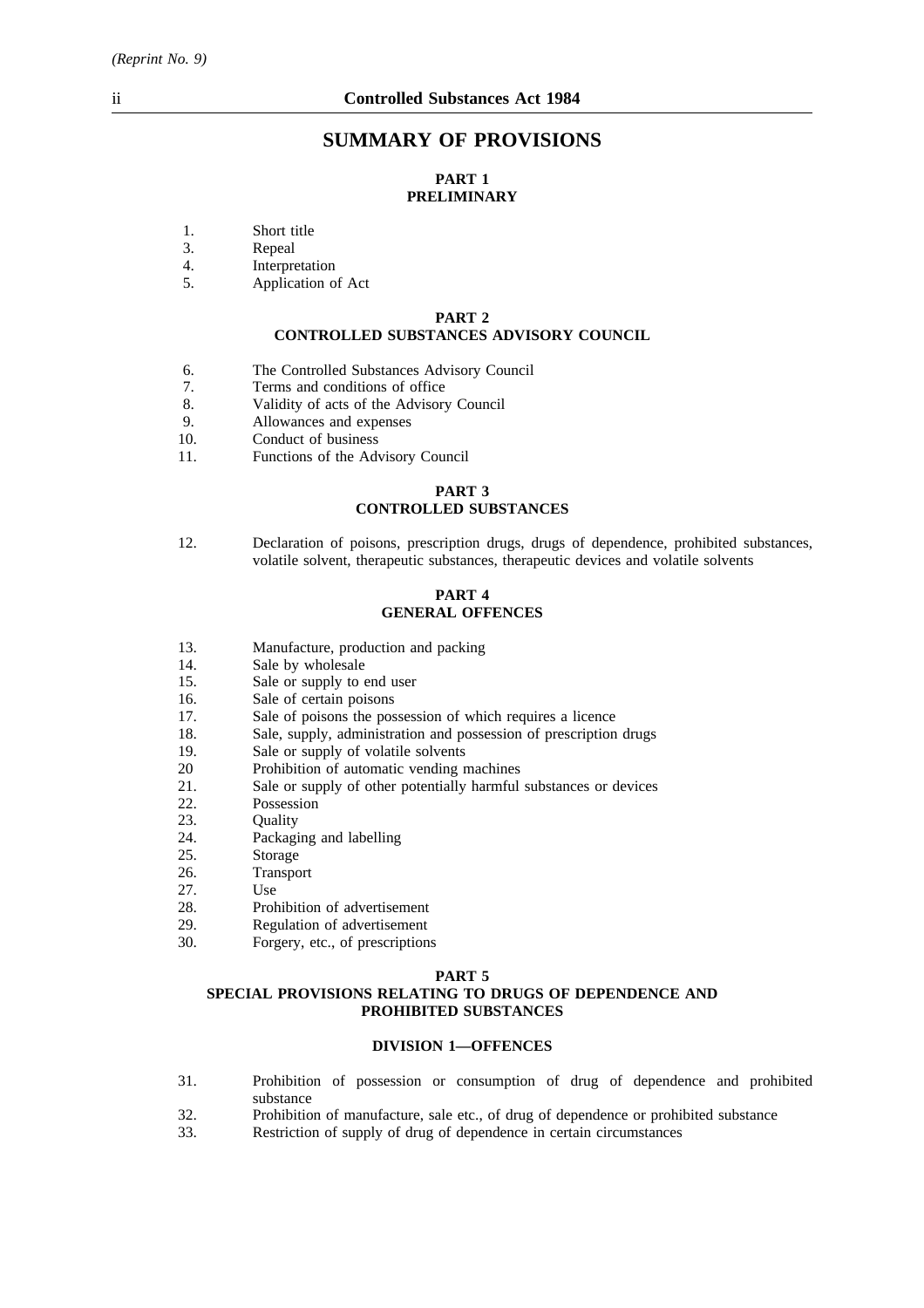#### **DIVISION 2—PROCEDURE IN RELATION TO SIMPLE POSSESSION OFFENCES**

- 34. Establishment of assessment panels
- 35. Assessment of simple possession offences by panel
- 36. Powers of panel upon an assessment
- 37. Undertakings to panel
- 38. Conduct of proceedings before a panel
- 39. Prosecution for simple possession offence
- 40. Inadmissibility of certain evidence

#### **PART 6 OFFENCES, PENALTIES, ETC.**

- 41. Aiding and abetting, etc.<br>42. Alternative verdict in rel
- 42. Alternative verdict in relation to offences against section 32<br>43. Classification of offences
- 43. Classification of offences<br>44. Matters to be considered
- 44. Matters to be considered when court fixes penalty<br>45. Offences committed by body corporate
- Offences committed by body corporate
- 45A. Expiation of simple cannabis offences

#### **PART 7**

# **SEARCH, SEIZURE, FORFEITURE AND ANALYSIS**

- 50. Authorised officers<br>51 Analysts
- 51. Analysts<br>52. Power to
- 52. Power to search, seize, etc.<br>52A Seized property and forfeit
- Seized property and forfeiture
- 53. Analysis
- 54. Immunity from liability

#### **PART 8 MISCELLANEOUS**

- 55. Licences, authorities and permits<br>56. Research permits
- Research permits
- 57. Power of Health Commission to prohibit certain activities
- 58. Publication of information relating to persons who unlawfully obtained certain drugs
- 59. Duty not to divulge information relating to trade processes
- 60. Health Commission may require certain information to be given
- 61. Evidentiary provisions
- 61A. Assessment panels may prepare, or assist in, the preparation of a pre-sentence report
- 62. Money for this Act to be appropriated
- 63. Regulations

#### **APPENDIX LEGISLATIVE HISTORY**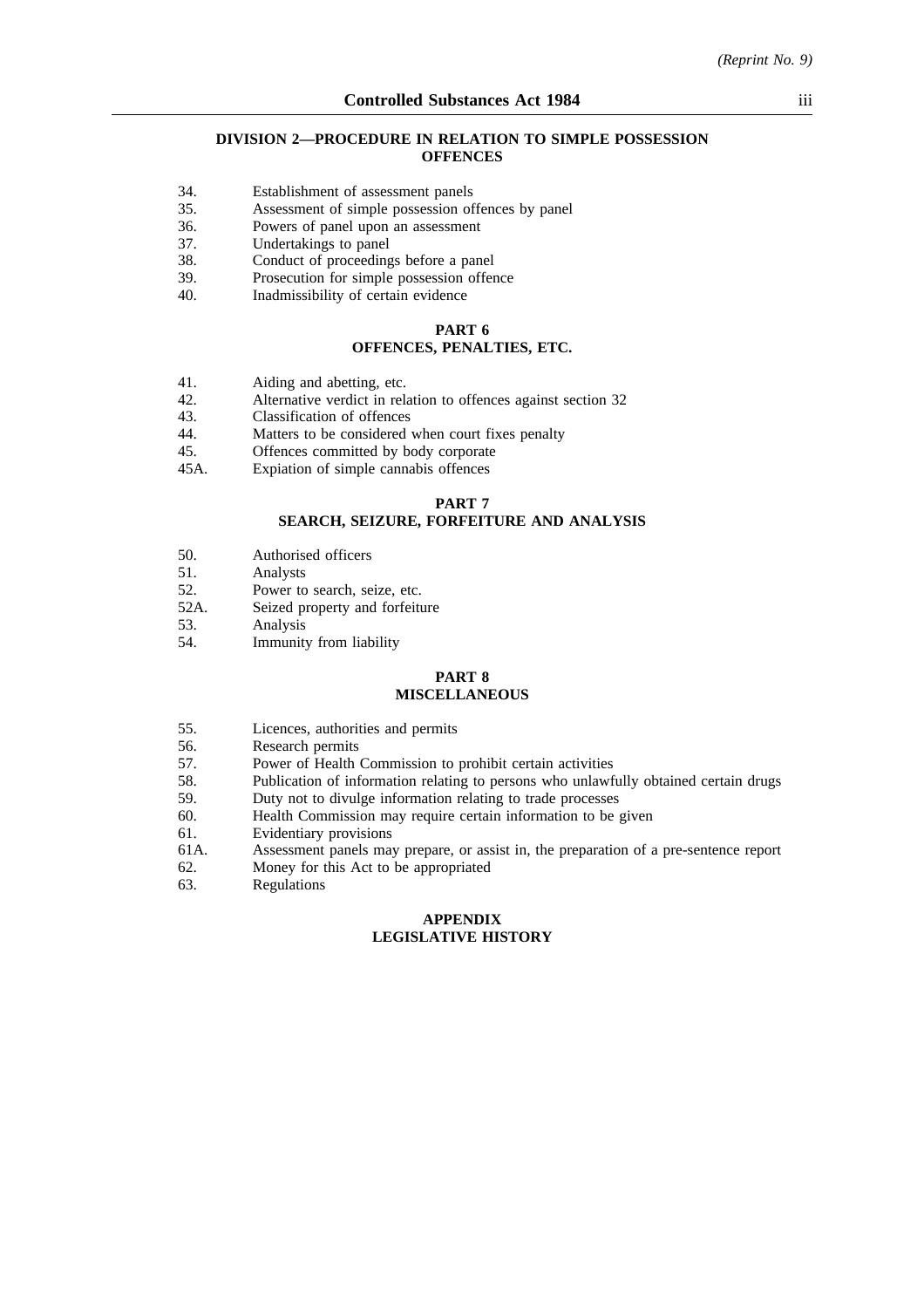# **CONTROLLED SUBSTANCES ACT 1984**

being

Controlled Substances Act 1984 No. 52 of 1984 [Assented to 24 May  $1984$ ]<sup>1</sup>

### as amended by

Crimes (Confiscation of Profits) Act 1986 No. 17 of 1986 [Assented to 20 March 1986]<sup>2</sup>

Statutes Amendment (Analysts) Act 1986 No. 43 of 1986 [Assented to 4 September 1986]<sup>3</sup>

Controlled Substances Act Amendment Act 1986 No. 64 of 1986 [Assented to 6 November 1986]<sup>4</sup>

- Controlled Substances Act Amendment Act 1990 No. 28 of 1990 [Assented to 26 April 1990]
- Controlled Substances Act Amendment Act (No. 2) 1990 No. 29 of 1990 [Assented to 26 April 1990]<sup>5</sup>

Pharmacists Act 1991 No. 13 of 1991 [Assented to 4 April 1991]<sup>6</sup>

Director of Public Prosecutions Act 1991 No. 49 of 1991 [Assented to 21 November 1991]<sup>7</sup>

Statutes Repeal and Amendment (Courts) Act 1991 No. 69 of 1991 [Assented to 12 December 1991]<sup>8</sup>

Controlled Substances (Classification of Offences) Amendment Act 1992 No. 44 of 1992 [Assented to 10 September 1992]<sup>9</sup>

Controlled Substances (Destruction of Cannabis) Amendment Act 1994 No. 27 of 1994 [Assented to 26 May 1994]10

Controlled Substances (General Offences—Poisons) Amendment Act 1995 No. 98 of 1995 [Assented to 14 December  $19951^{11}$ 

- Statutes Amendment and Repeal (Common Expiation Scheme) Act 1996 No. 34 of 1996 [Assented to 2 May  $1996$ <sup>12</sup>
- **Controlled Substances (Miscellaneous) Amendment Act 1999 No. 59 of 1999 [Assented to 19 August 1999]**
- <sup>1</sup> Came into operation (except ss. 3(1), 12(5)-(7), 13-29) 9 May 1985: *Gaz*. 9 May 1985, p. 1399; s. 19 came into operation 3 March 1986: *Gaz*. 27 February 1986, p. 421; s. 22 came into operation 1 July 1988: *Gaz*. 19 May 1988, p. 1246; s. 21 came into operation 9 February 1989: *Gaz*. 9 February 1989, p. 354; ss. 12(7), 13-18, 23-29 came into operation 4 January 1996: *Gaz*. 4 January 1996, p. 2; ss. 3(1), 12(5), (6) and 20 had not been brought into operation at the date of this reprint.
- <sup>2</sup> Came into operation 1 March 1987: *Gaz*. 19 February 1987, p. 381.
- <sup>3</sup> Came into operation 16 October 1986: *Gaz*. 16 October 1986, p. 1373.
- <sup>4</sup> Came into operation (except ss. 7 and 8) 20 November 1986: *Gaz*. 20 November 1986, p. 1638; s. 8 came into operation 30 April 1987: *Gaz*. 30 April 1987, p. 1133; s. 7 came into operation 29 March 1990: *Gaz*. 29 March 1990, p. 884.
- <sup>5</sup> Came into operation 26 September 1991: *Gaz*. 26 September 1991, p. 890.
- <sup>6</sup> Came into operation 21 November 1991: *Gaz*. 21 November 1991, p. 1328.
- <sup>7</sup> Came into operation 6 July 1992: Gaz. 25 June 1992, p. 1869.
- <sup>8</sup> Came into operation 6 July 1992: *Gaz*. 2 July 1992, p. 209.
- $^{9}$  Came into operation 6 July 1992: s. 2.
- <sup>10</sup> Came into operation 13 October 1994: *Gaz*. 13 October 1994, p. 944.
- <sup>11</sup> Came into operation 4 January 1996: *Gaz*. 4 January 1996, p. 2.<br><sup>12</sup> Came into operation 3 February 1997: *Car*, 19 December 1996.
- <sup>12</sup> Came into operation 3 February 1997: *Gaz*. 19 December 1996, p. 1923.

#### *NOTE:*

- *Asterisks indicate repeal or deletion of text.*
- *Entries appearing in bold type indicate the amendments incorporated since the last reprint.*
- *For the legislative history of the Act see Appendix.*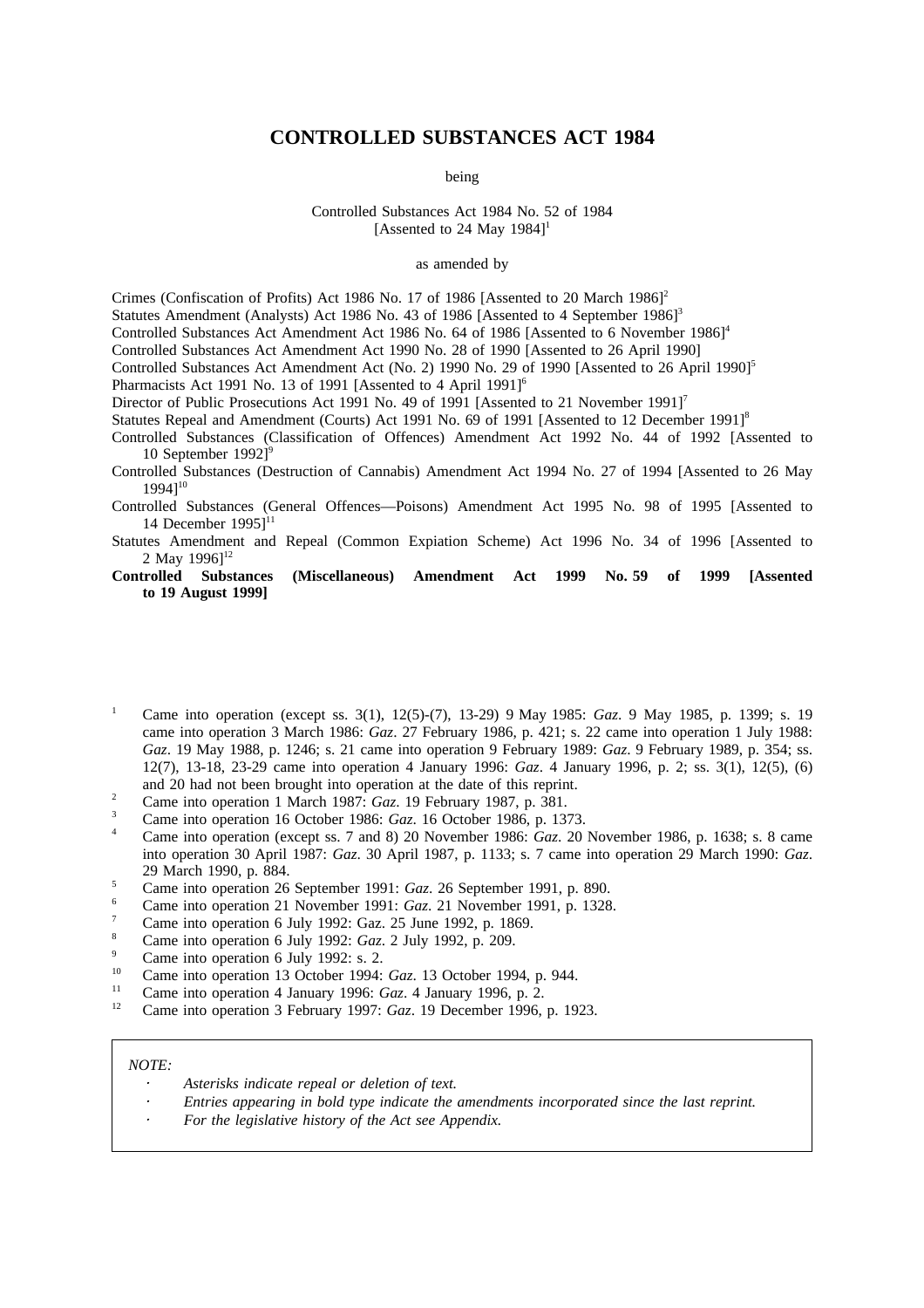**An Act to regulate or prohibit the manufacture, production, sale, supply, possession, handling or use of certain poisons, drugs, therapeutic and other substances, and of certain therapeutic devices; to repeal the Food and Drugs Act 1908; and for other related purposes.**

The Parliament of South Australia enacts as follows:

# **PART 1 PRELIMINARY**

# **Short title**

**1.** This Act may be cited as the *Controlled Substances Act 1984*.

\*\*\*\*\*\*\*\*\*\*

# $\mathbf{Repeat}^1$

**3.** *(1) The Food and Drugs Act 1908, is repealed.*

\*\*\*\*\*\*\*\*\*\*

# **Interpretation**

**4.** (1) In this Act, unless the contrary intention appears—

"**the Advisory Council**" means the Controlled Substances Advisory Council established under Part 2;

"**analyst**" means—

- *(a)* a person appointed as an analyst for the purposes of this Act; or
- *(b)* a person holding a position of a class approved by the Governor for the purposes of this Act;

"**assessment panel**" means a drug assessment and aid panel established under Part 5;

"**authorised officer**" means a person who is an authorised officer for the purposes of Part 7;

"**cannabis**" means a plant, or any part (including the seed) of a plant, of the genus *cannabis*, but does not include cannabis resin or cannabis oil;

"**cannabis oil**" means a substance that contains chemicals of any one or more of the following classes;

- *(a)* cannabinoids;
- *(b)* tetrahydrocannabinols;
- *(c)* alkyl homologues of tetrahydrocannabinols,

where the amount of soluble material in any quantity of the substance, when dissolved in the solvent known as hexane, constitutes more than 85 per cent of the weight of that quantity of substance;

<sup>&</sup>lt;sup>1</sup> S. 3(1) had not been brought into operation at the date of this reprint.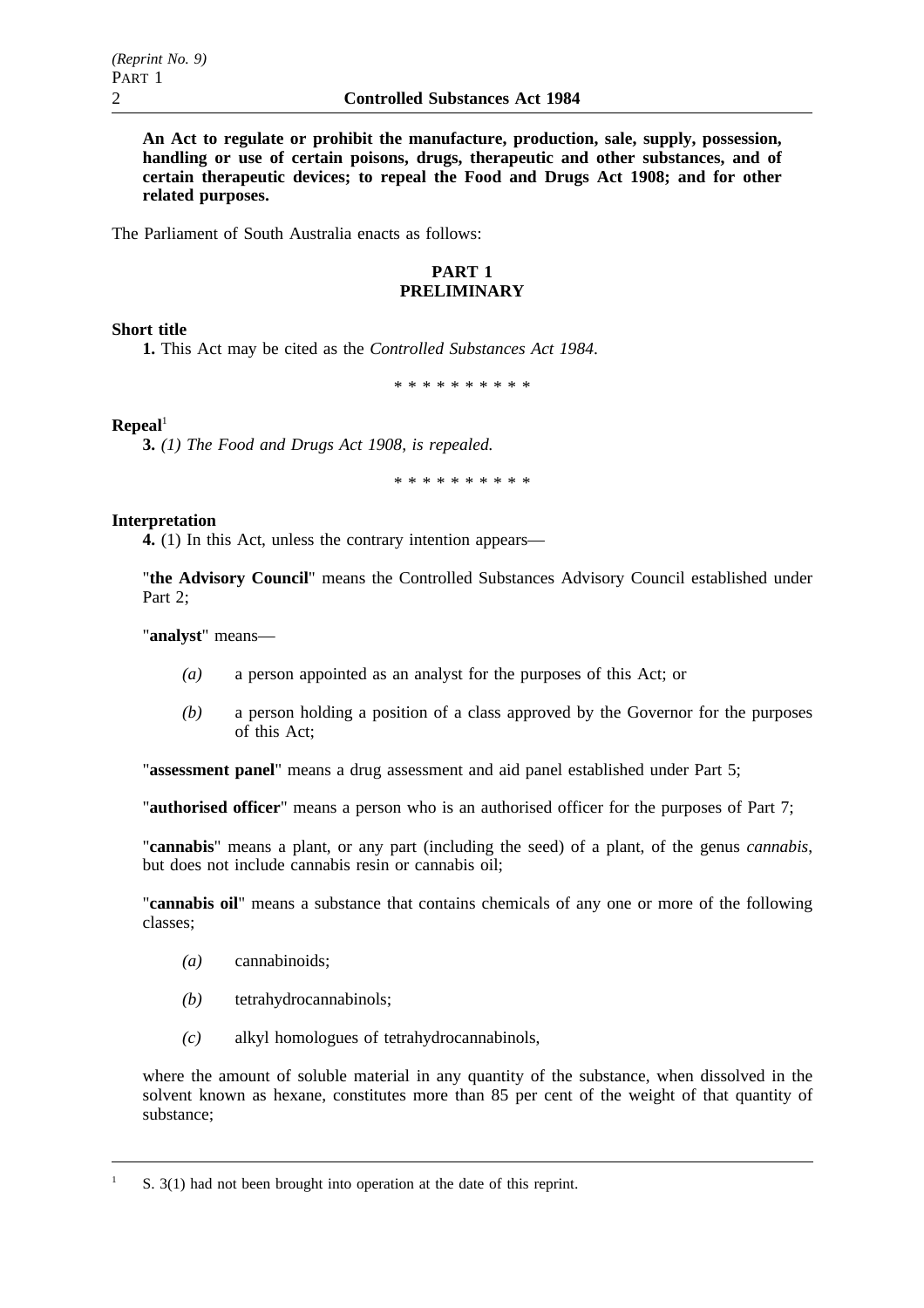"**cannabis resin**" means a substance that contains chemicals of any one or more of the following classes:

- *(a)* cannabinoids;
- *(b)* tetrahydrocannabinols;
- *(c)* alkyl homologues of tetrahydrocannabinols,

where the amount of soluble material in any quantity of the substance, when dissolved in the solvent known as hexane, constitutes more than 15 per cent but not more than 85 per cent of the weight of that quantity of substance;

"**child**" means a person under the age of 18 years and, in relation to the alleged commission of an offence, means a person who was, at the time of the alleged commission of the offence, under that age;

"**dentist**" means a person registered as a dentist under the *Dentists Act 1984*;

"**drug of dependence**" means a poison declared by the regulations to be a drug of dependence;

"**the Health Commission**" means the South Australian Health Commission;

"**medical practitioner**" means a person registered under the *Medical Practitioners Act 1983*;

"**nurse**" means a person registered or enrolled under the *Nurses Act 1984*;

"**owner**", in relation to premises, includes the occupier of the premises;

"**pharmacist**" means a person registered as a pharmacist under the *Pharmacists Act 1991* or exempt from the requirement to be so registered;

"**poison**" means a substance declared by the regulations to be a poison for the purposes of this Act;

"**possession**" of a substance includes control over the disposition of the substance;

"**premises**" means any land, building, structure, vehicle, vessel or aircraft;

"**prescription drug**" means a poison declared by the regulations to be a prescription drug for the purposes of this Act;

"**produce**", in relation to a substance, means to produce by any method whatsoever, including cultivation, and "**production**" has a corresponding meaning;

"**prohibited substance**" means a substance declared by the regulations to be a prohibited substance for the purposes of this Act;

"**school zone**" means the grounds of a primary or secondary school and the area within 500 metres of the boundary of the school;

"**sell**" includes offer or expose for sale;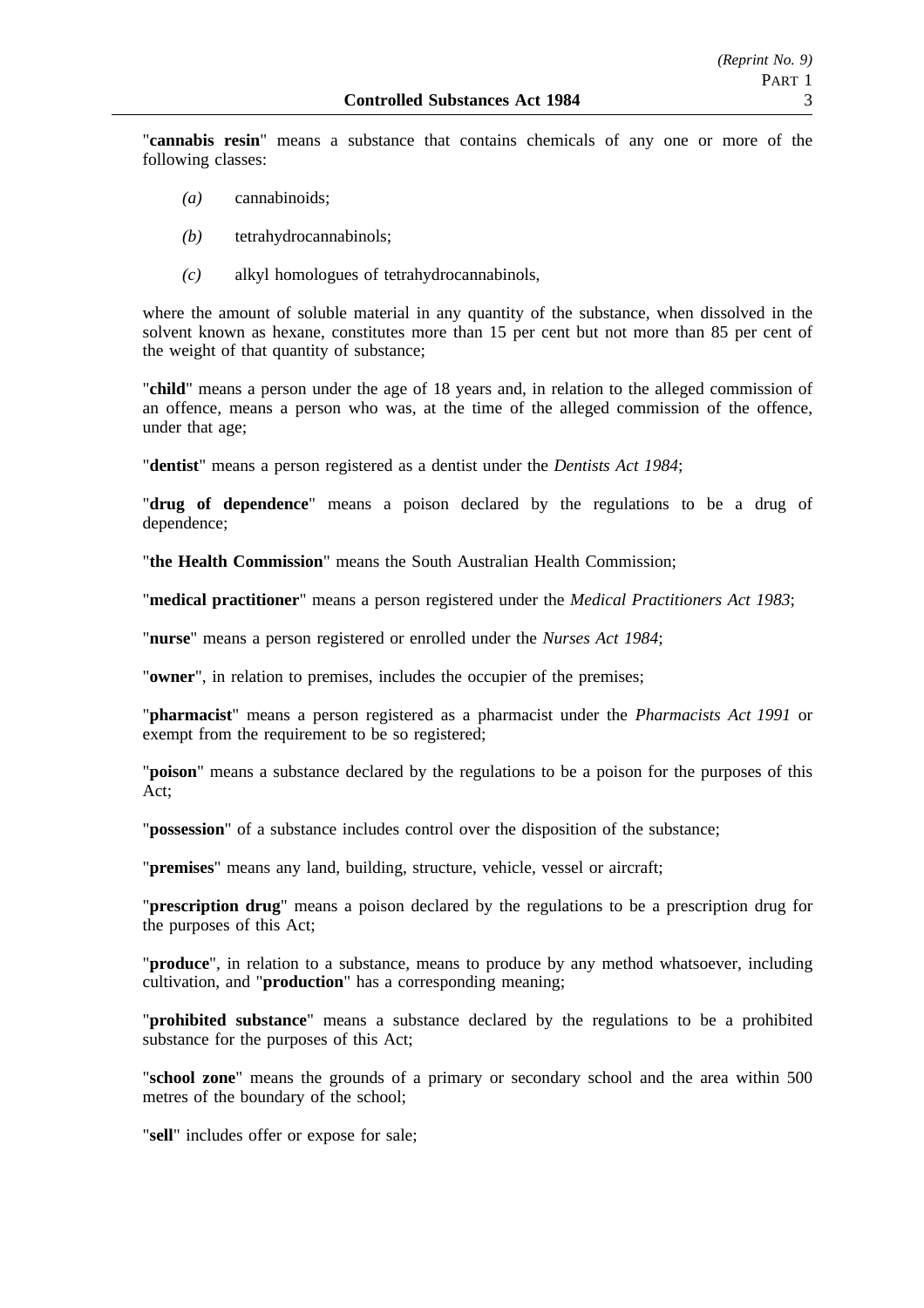"**simple possession offence**" means an offence against section 31, other than—

- *(a)* an offence arising out of the possession of a prohibited substance, not being a substance declared by the regulations to be one that may lead to dependence in humans; or
- *(b)* an offence arising out of the possession, smoking or consumption of cannabis or cannabis resin or the possession of equipment for use in connection with the smoking of cannabis or cannabis resin or the preparation of cannabis or cannabis resin for smoking or consumption;

"**substance**" means any gaseous, liquid or solid substance and includes a plant or fungus;

"**supply**" means provide, distribute, barter or exchange, and includes offer to supply;

"**therapeutic device**" means a device declared by the regulations to be a therapeutic device for the purposes of this Act;

"**therapeutic substance**" means a substance declared by the regulations to be a therapeutic substance for the purposes of this Act;

"**vessel**" means any ship, boat or other water craft;

"**veterinary surgeon**" means a person registered as a veterinary surgeon under the *Veterinary Surgeons Act 1985*;

"**volatile solvent**" means a substance declared by the regulations to be a volatile solvent for the purposes of this Act.

(2) A substance is an analogue of another for the purposes of this Act if—

- *(a)* they both have substantially similar chemical structures; or
- *(b)* they both have substantially similar pharmacological effects.

(3) An analogue of a drug of dependence or a prohibited substance (not being an analogue that is itself declared by regulation to be a drug of dependence or a prohibited substance) is by virtue of this subsection a prohibited substance.

## **Application of Act**

**5.** (1) This Act binds the Crown.

(2) The provisions of this Act are in addition to, and do not derogate from the obligations imposed by, the provisions of any other Act.

(3) The provisions of this Act do not limit or derogate from any civil remedy at law or in equity.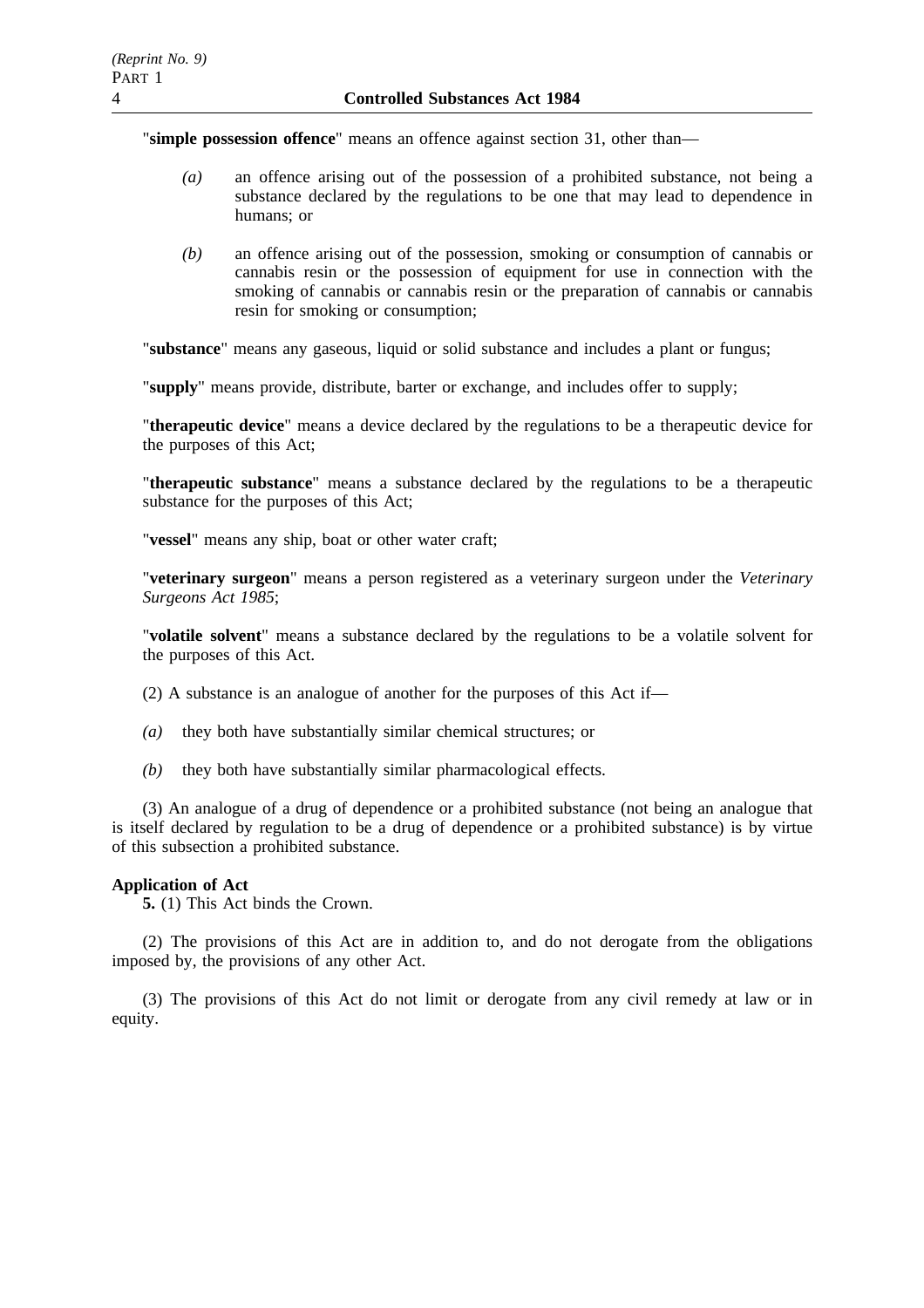# **PART 2**

# **CONTROLLED SUBSTANCES ADVISORY COUNCIL**

#### **The Controlled Substances Advisory Council**

**6.** (1) The *Controlled Substances Advisory Council* is established.

(2) The Advisory Council consists of 9 members appointed by the Governor, upon the nomination of the Minister, of whom—

- *(a)* 1 (the presiding member) is an employee of the Health Commission; and
- *(b)* 1 is a medical practitioner; and
- *(c)* 1 is a member of the police force; and
- *(d)* 2 are persons who, in the opinion of the Minister, have qualifications and extensive experience in the field of chemistry, pharmacy or pharmacology; and
- *(e)* 1 is a person who, in the opinion of the Minister, has had extensive experience in the manufacture or sale of substances or devices to which this Act applies; and
- *(f)* 2 are persons who, in the opinion of the Minister, have a wide knowledge of the factors and issues involved in controlling the manufacture, sale and supply of substances or devices to which this Act applies; and
- *(g)* 1 is, in the opinion of the Minister, a suitable person to represent the interests of the general public.

(3) The Governor may appoint a suitable person to be the deputy of a member of the Advisory Council.

(4) Where a member is for any reason absent or unable to act as a member of the Advisory Council, his or her deputy may act as a member of the Advisory Council.

## **Terms and conditions of office**

**7.** (1) A member of the Advisory Council will be appointed for a term of office, not exceeding 3 years, specified in the instrument of appointment and will, upon the expiration of any such term, be eligible for reappointment.

(2) The Governor may remove a member of the Advisory Council from office on the ground of—

- *(a)* mental or physical incapacity to carry out satisfactorily the duties of office; or
- *(b)* neglect of duty; or
- *(c)* dishonourable conduct.
- (3) The office of a member of the Advisory Council becomes vacant if the member—
- *(a)* dies; or
- *(b)* completes a term of office and is not reappointed; or
- *(c)* resigns by giving notice in writing to the Minister; or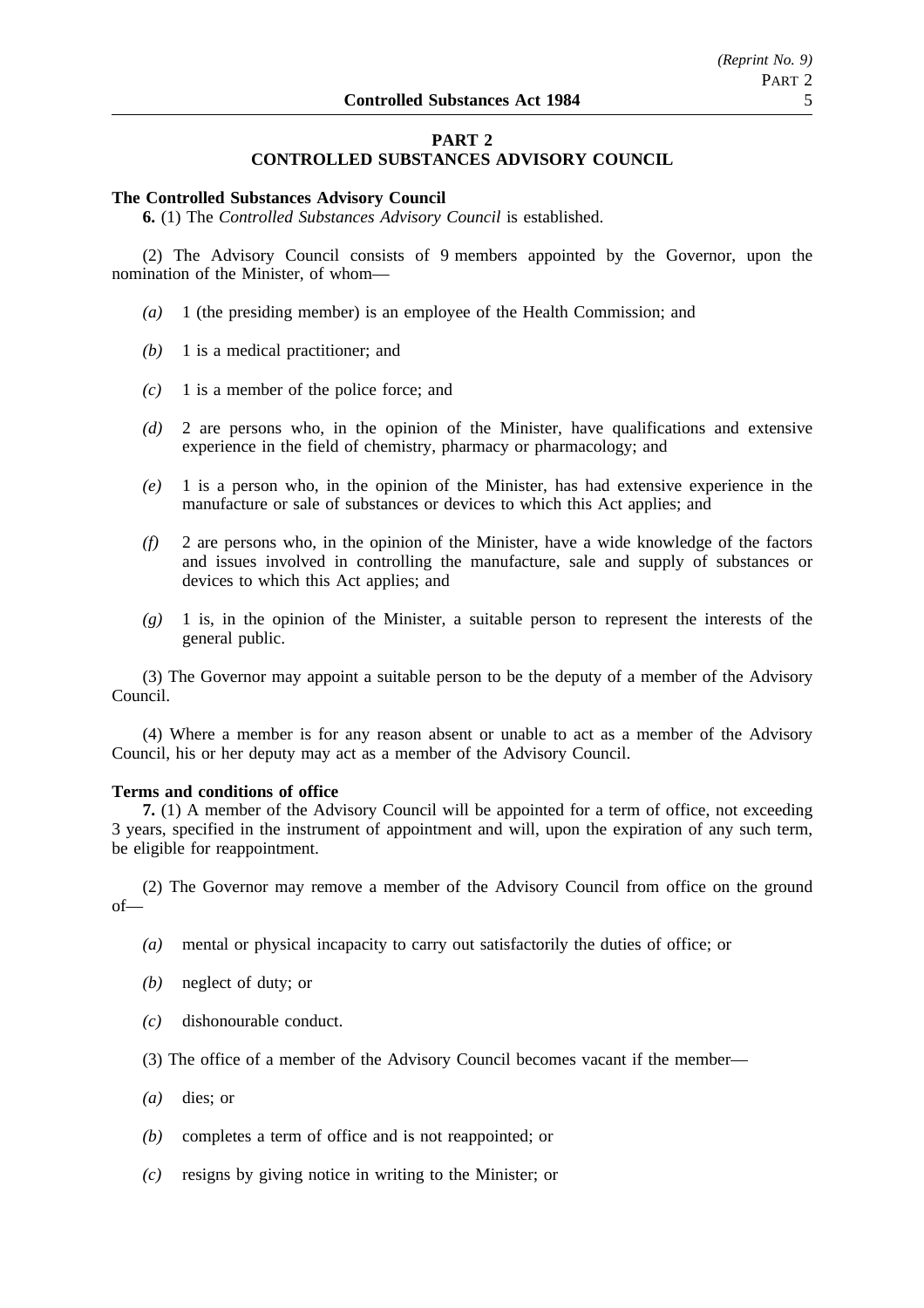*(d)* is removed from office by the Governor pursuant to subsection (2).

(4) Upon the office of a member of the Advisory Council becoming vacant, a person must be appointed to that office in accordance with this Act.

### **Validity of acts of the Advisory Council**

**8.** An act or proceeding of the Advisory Council is not invalid by reason of a vacancy in the membership of the Advisory Council or of a defect in the appointment of a person to the Advisory Council.

#### **Allowances and expenses**

**9.** A member of the Advisory Council is entitled to receive such allowances and expenses as the Governor may from time to time determine

#### **Conduct of business**

**10.** (1) The presiding member or, in the presiding member's absence, his or her deputy, will preside at any meeting of the Advisory Council.

(2) In the absence of both the presiding member and the presiding member's deputy from a meeting of the Advisory Council, the members present may elect one of their number to preside at that meeting.

(3) Five members constitute a quorum of the Advisory Council, and no business may be transacted at any meeting of the Advisory Council unless a quorum is present.

(4) A decision carried by the votes of a majority of the members present at a meeting is a decision of the Advisory Council.

(5) The person presiding at a meeting of the Advisory Council will, in the event of an equality of votes, have a second, or casting, vote.

(6) Subject to this Act, the business of the Advisory Council may be conducted in a manner determined by the Advisory Council.

#### **Functions of the Advisory Council**

**11.** (1) The functions of the Advisory Council are as follows:

- *(a)* to keep under review substances and devices that are subject to this Act or that may, in the opinion of the Advisory Council, need to be brought under this Act and the controls (if any) that are, or should be, applicable to them; and
- *(b)* to advise the Minister on the measures that should, in the opinion of the Advisory Council, be taken in relation to imposing, withdrawing or varying controls in respect of any of those substances or devices; and
- *(c)* to monitor the administration and operation of this Act; and
- *(d)* such other functions as the Minister may assign to the Advisory Council.
- (2) The Advisory Council may make recommendations to the Minister for—
- *(a)* amendments to this Act; or
- *(b)* making, varying or revoking regulations under this Act.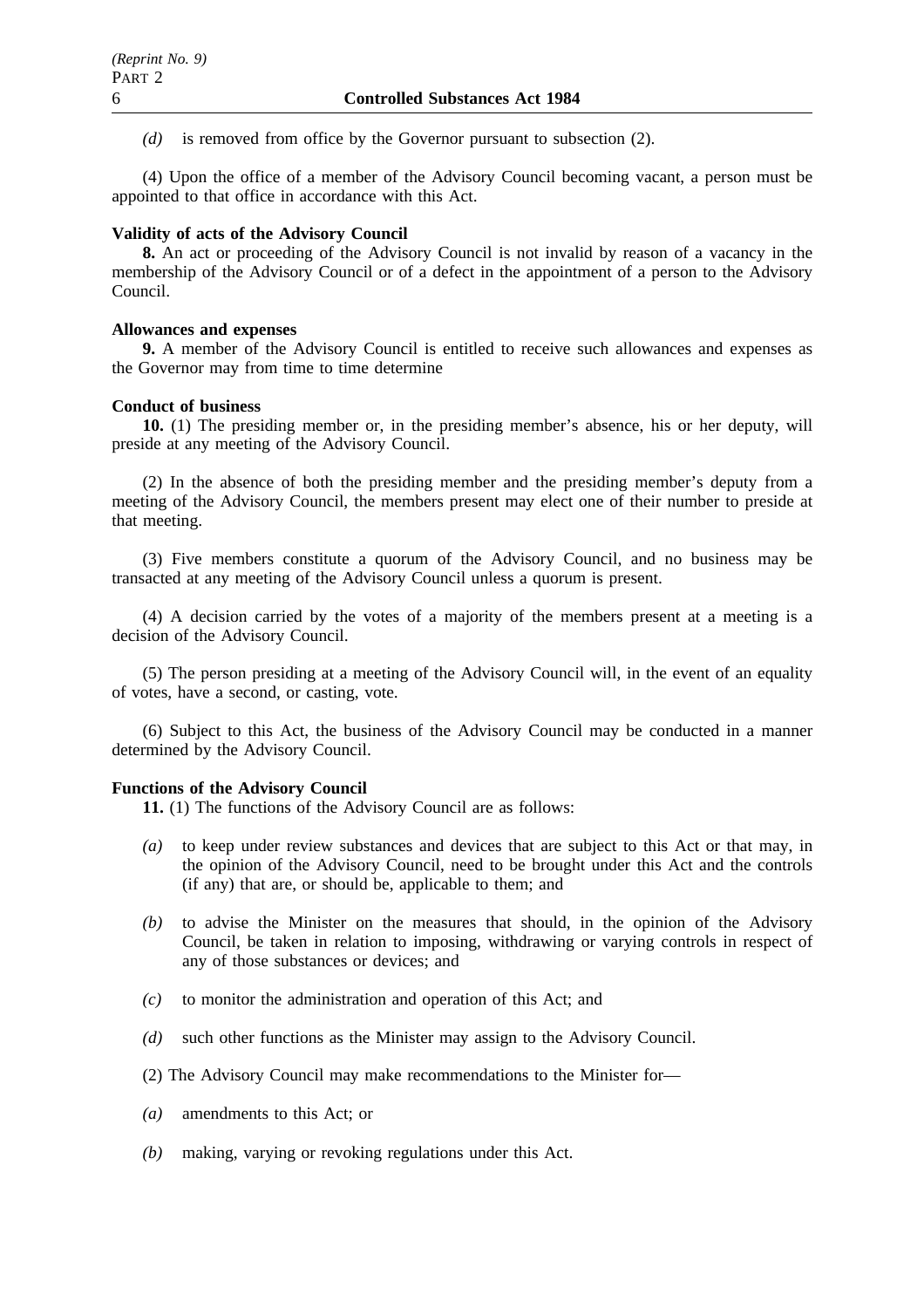(3) The Advisory Council must advise the Minister upon any matter referred by the Minister to the Advisory Council for advice.

(4) The Advisory Council may establish subcommittees for the purpose of giving advice to the Advisory Council in the performance of its functions.

(5) A subcommittee will consist of such members of the Advisory Council, and such other persons co-opted by the Advisory Council, as the Advisory Council thinks fit.

(6) The Advisory Council must, not later than 31 October in each year, report to the Minister on the administration and operation of this Act during the previous financial year.

(7) The Minister must, as soon as practicable after receipt of a report submitted under subsection (6), cause a copy of the report to be laid before each House of Parliament.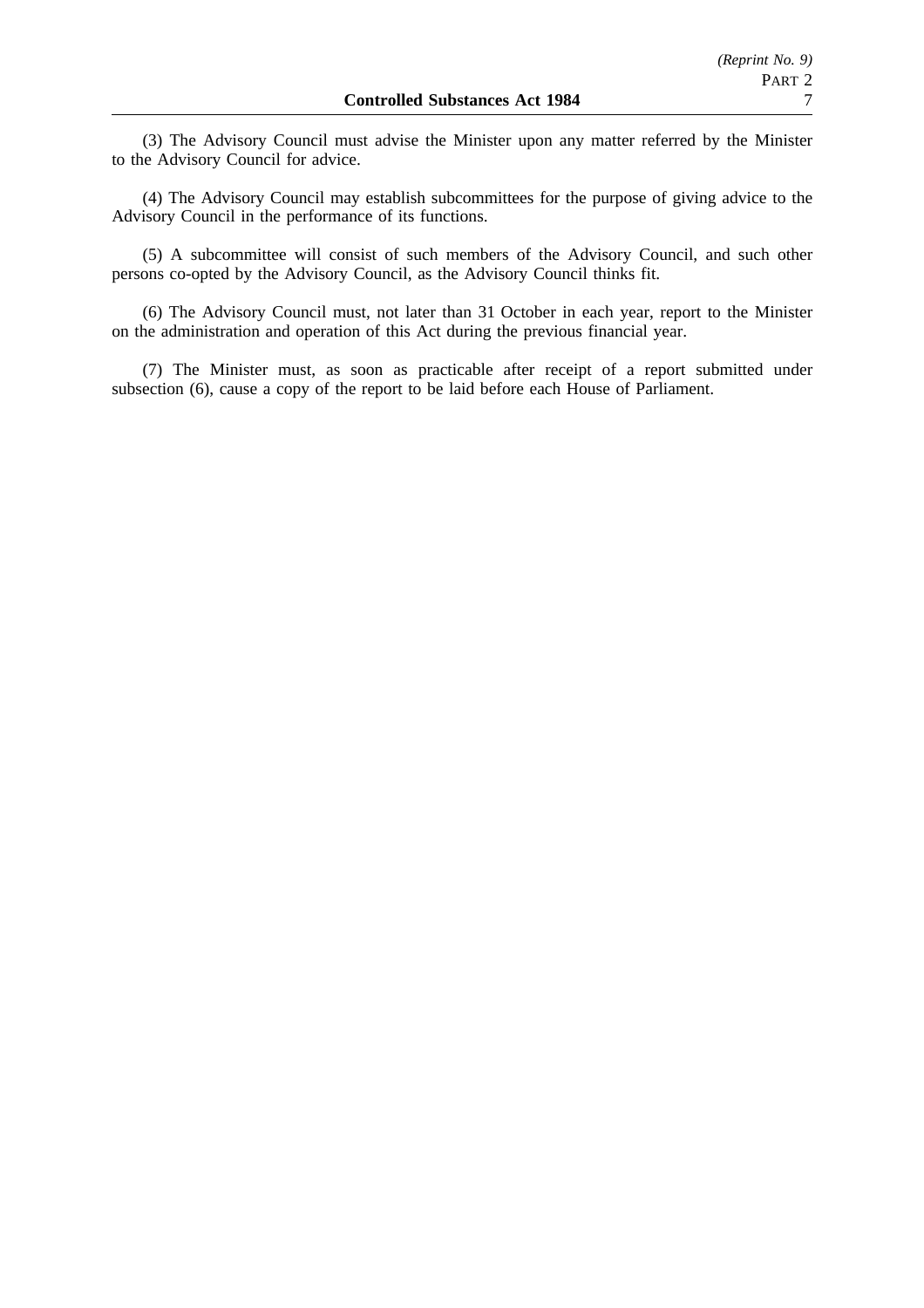## **PART 3 CONTROLLED SUBSTANCES**

**Declaration of poisons, prescription drugs, drugs of dependence, prohibited substances, volatile solvent, therapeutic substances, therapeutic devices and volatile solvents**<sup>1</sup>

**12.** (1) The Governor may, by regulation, declare, individually or by class, any substance that in the Governor's opinion has the potential to be harmful to humans to be a poison for the purposes of this Act.

(2) The Governor may, by regulation, declare, individually or by class, a poison to be a prescription drug for the purposes of this Act.

(3) The Governor may, by regulation, declare, individually or by class, a poison that in the Governor's opinion may lead to dependence in humans to be a drug of dependence for the purposes of this Act.

(4) The Governor may, by regulation, declare, individually or by class, any substance that in the Governor's opinion may lead to dependence in humans or is of exceptional danger to humans to be a prohibited substance for the purposes of this Act.

*(5) The Governor may, by regulation, declare, individually or by class, a substance that in the Governor's opinion is or may be used, or is designed to be used, as a therapeutic substance to be a therapeutic substance for the purposes of this Act.*

*(6) The Governor may, by regulation, declare, individually or by class, any device that in the Governor's opinion is or may be used, or is designed to be used—*

- *(a) for a purpose related to the physical or mental health or hygiene of humans; or*
- *(b) for the purposes of contraception; or*
- *(c) for cosmetic purposes,*

*to be a therapeutic device for the purposes of this Act.*

(7) The Governor may, by regulation, declare, individually or by class, any substance that in the Governor's opinion is a volatile solvent, or contains a volatile solvent, to be a volatile solvent for the purposes of this Act.

(8) In any regulations made for the purposes of this section, the Governor may assign a poison, drug of dependence, therapeutic substance or therapeutic device to a specified class or specified classes.

S. 12(5)  $\&$  (6) had not been brought into operation at the date of this reprint.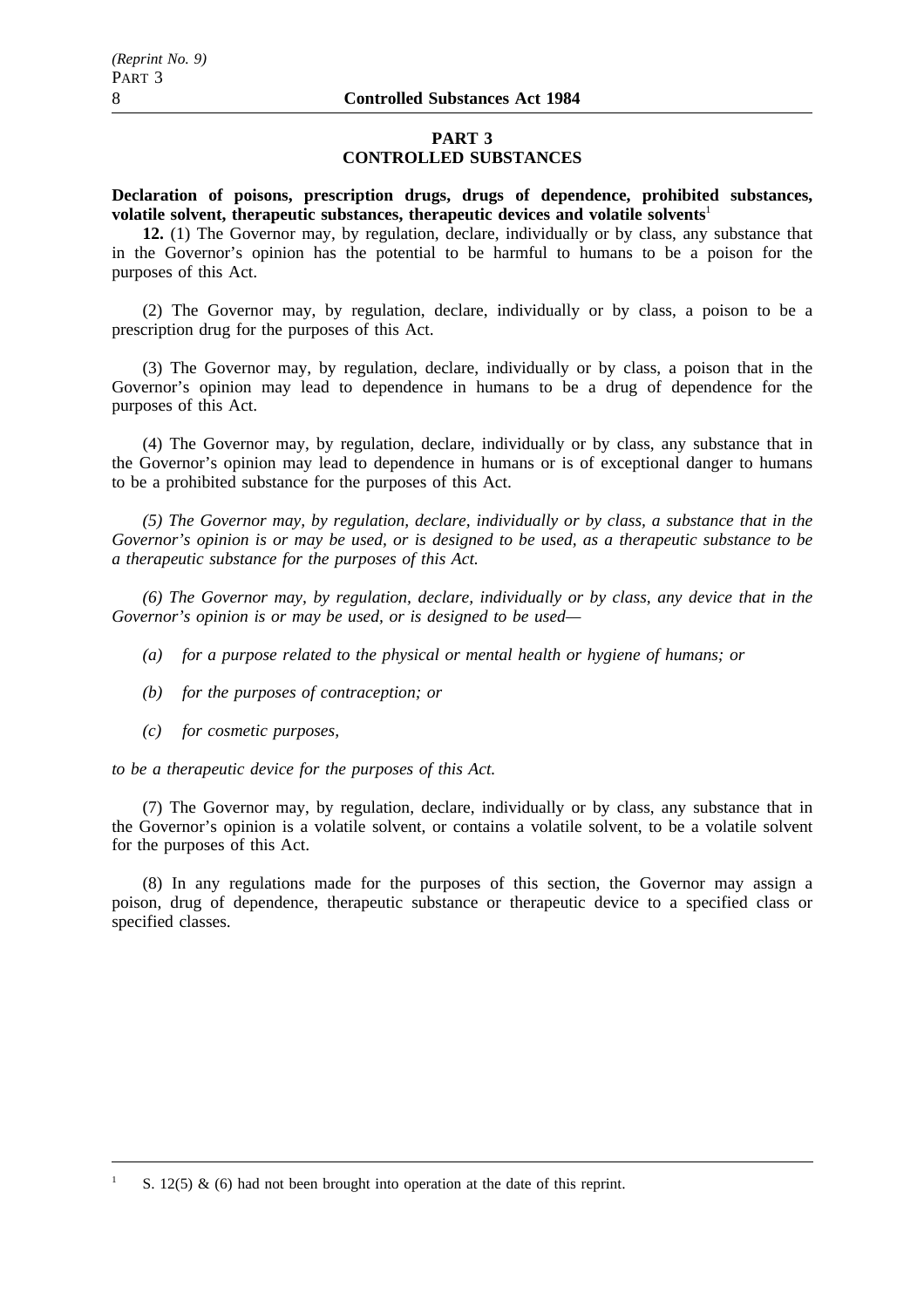# **PART 4 GENERAL OFFENCES**

## **Manufacture, production and packing**

**13.** (1) A person must not manufacture, produce or pack a poison, therapeutic substance or therapeutic device to which this section applies unless the person—

- *(a)* is a medical practitioner, pharmacist, dentist or veterinary surgeon acting in the ordinary course of his or her profession; or
- *(b)* is licensed to do so by the Health Commission.

Maximum penalty: \$10 000.

(2) This section applies to such poisons (other than drugs of dependence), therapeutic substances or therapeutic devices as may be prescribed, individually or by class, by the regulations.

(3) In proceedings for an offence against subsection (1), the paragraphs of the subsection are to be treated as providing exceptions, and, if the complaint negatives the exceptions or alleges that the defendant acted without lawful authority, no proof will be required in relation to the exceptions by the prosecution but the application of an exception will be a matter for proof by the defendant.

#### **Sale by wholesale**

**14.** (1) A person must not sell by wholesale a poison, therapeutic substance or therapeutic device to which this section applies unless the person—

- *(a)* is a pharmacist acting in the ordinary course of his or her profession; or
- *(b)* is licensed to do so by the Health Commission.

Maximum penalty: \$10 000.

(2) This section applies to such poisons (other than drugs of dependence), therapeutic substances or therapeutic devices as may be prescribed, individually or by class, by the regulations.

(3) In proceedings for an offence against subsection (1), the paragraphs of the subsection are to be treated as providing exceptions, and, if the complaint negatives the exceptions or alleges that the defendant acted without lawful authority, no proof will be required in relation to the exceptions by the prosecution but the application of an exception will be a matter for proof by the defendant.

#### **Sale or supply to end user**

**15.** (1) A person must not sell by retail or supply to a person a poison, therapeutic substance or therapeutic device to which this section applies unless the person—

- *(a)* is a pharmacist, medical practitioner, dentist or veterinary surgeon acting in the ordinary course of his or her profession; or
- *(b)* is licensed to do so by the Health Commission.

## Maximum penalty: \$10 000.

(2) This section applies to such poisons (other than drugs of dependence), therapeutic substances or therapeutic devices as may be prescribed, individually or by class, by the regulations.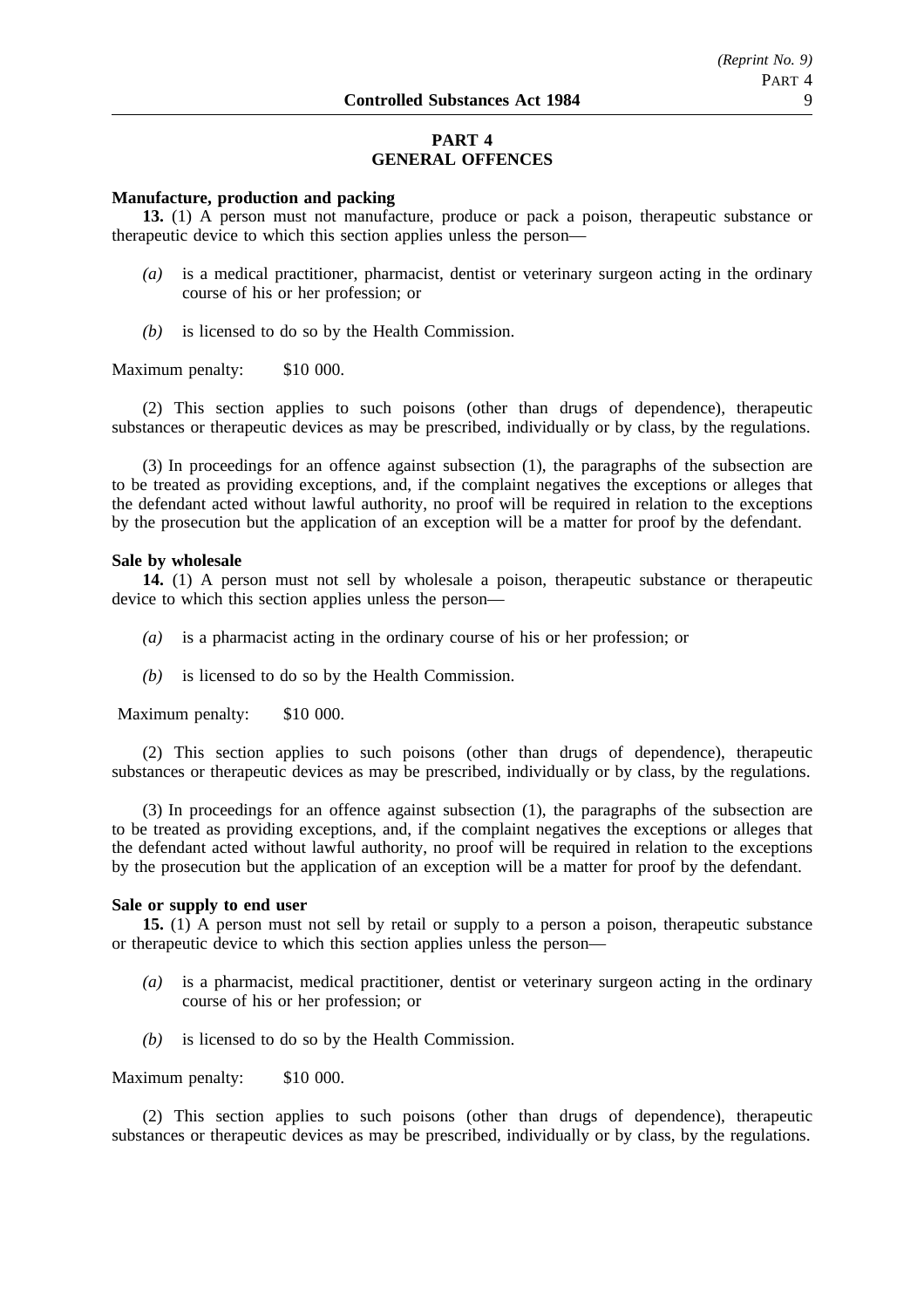(3) In proceedings for an offence against subsection (1), the paragraphs of the subsection are to be treated as providing exceptions, and, if the complaint negatives the exceptions or alleges that the defendant acted without lawful authority, no proof will be required in relation to the exceptions by the prosecution but the application of an exception will be a matter for proof by the defendant.

#### **Sale of certain poisons**

**16.** (1) A person must not sell a poison to which this section applies to a person under the age of 18 years.

Maximum penalty: \$10 000.

(2) A person must not sell a poison to which this section applies—

- *(a)* unless the purchaser is known to the vendor; or
- *(b)* unless the purchaser produces satisfactory evidence of his or her identity.

Maximum penalty: \$10 000.

(3) Where a person seeks to purchase a poison to which this section applies, the vendor must ask the prospective purchaser the purpose for which the poison is required, and must not proceed with the sale unless the question is satisfactorily answered.

Maximum penalty: \$10 000.

- (4) A person who sells poisons to which this section applies must keep a record of—
- *(a)* the names of the purchasers of those poisons; and
- *(b)* the stated purposes for which they were purchased; and
- *(c)* such other matters as may be prescribed.

Maximum penalty: \$10 000.

(5) This section applies to such poisons as may be prescribed, individually or by class, by the regulations.

## **Sale of poisons the possession of which requires a licence**

**17.** A person must not sell a poison the possession of which requires a licence under this Act unless the purchaser produces his or her licence.

Maximum penalty: \$10 000.

## **Sale, supply, administration and possession of prescription drugs**

**18.** (1) A person must not sell by retail, supply or administer to another person or to an animal, or prescribe for a person or an animal, a prescription drug (not being a drug of dependence) unless he or she is—

- *(a)* a medical practitioner, dentist, veterinary surgeon or nurse acting in the ordinary course of his or her profession; or
- *(b)* a member of any other prescribed profession acting in the ordinary course of that profession and in accordance with the regulations; or
- *(c)* a pharmacist dispensing the prescription of a medical practitioner, dentist, veterinary surgeon or member of a prescribed profession; or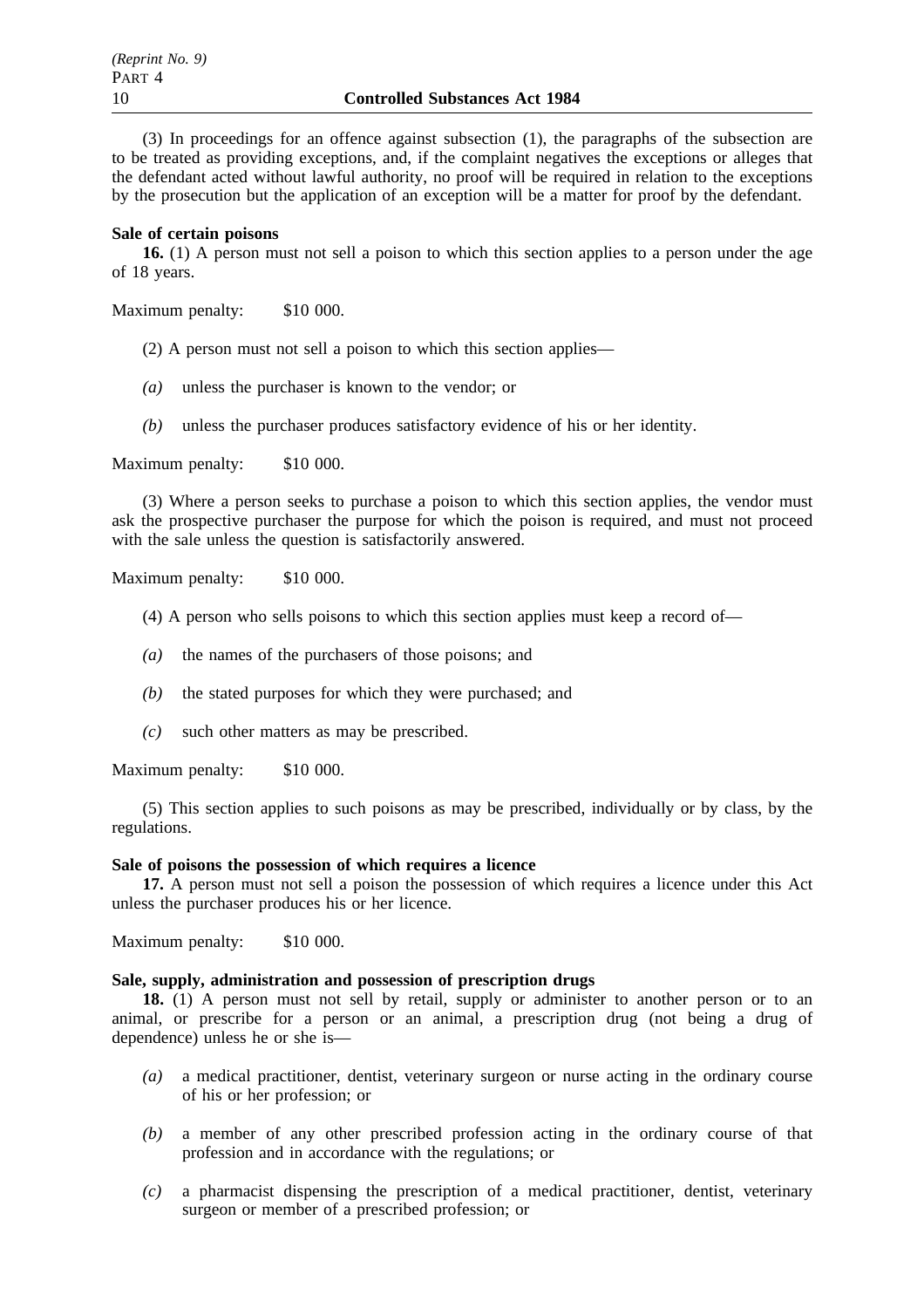- *(d)* a person administering to another person or to an animal a prescription drug that has been lawfully prescribed for or supplied to that other person, or that animal; or
- *(e)* a person licensed to do so by the Health Commission.

Maximum penalty: \$10 000 or imprisonment for 2 years.

(2) A member of a profession referred to in or prescribed under subsection (1) must not supply or administer to another person a prescribed prescription drug unless he or she holds prescribed qualifications.

Maximum penalty: \$10 000 or imprisonment for 2 years.

- (3) A person must not have in his or her possession a prescription drug unless he or she—
- *(a)* is the person, or is acting on behalf of the person, for whom the drug has been lawfully prescribed or supplied; or
- *(b)* is the owner, or is acting on behalf of the owner, of an animal for whom the drug has been lawfully prescribed or supplied; or
- *(c)* is a person authorised by law to sell or supply prescription drugs; or
- *(d)* is licensed to do so by the Health Commission; or
- *(e)* has other lawful authority or reasonable excuse for doing so.

Maximum penalty: \$10 000 or imprisonment for 2 years.

(4) In proceedings for an offence against subsection (1) or (3), the paragraphs of the subsection are to be treated as providing exceptions, and, if the complaint negatives the exceptions or alleges that the defendant acted without lawful authority and, in the case of a complaint for an offence against subsection (3), without reasonable excuse, no proof will be required in relation to the exceptions by the prosecution but the application of an exception will be a matter for proof by the defendant.

## **Sale or supply of volatile solvents**

**19.** A person must not sell or supply a volatile solvent to another person if he or she suspects, or there are reasonable grounds for suspecting, that the other person—

- *(a)* intends to inhale the solvent; or
- *(b)* intends to sell or supply the solvent to a further person for inhalation by that further person.

Maximum penalty: \$10 000 or imprisonment for 2 years.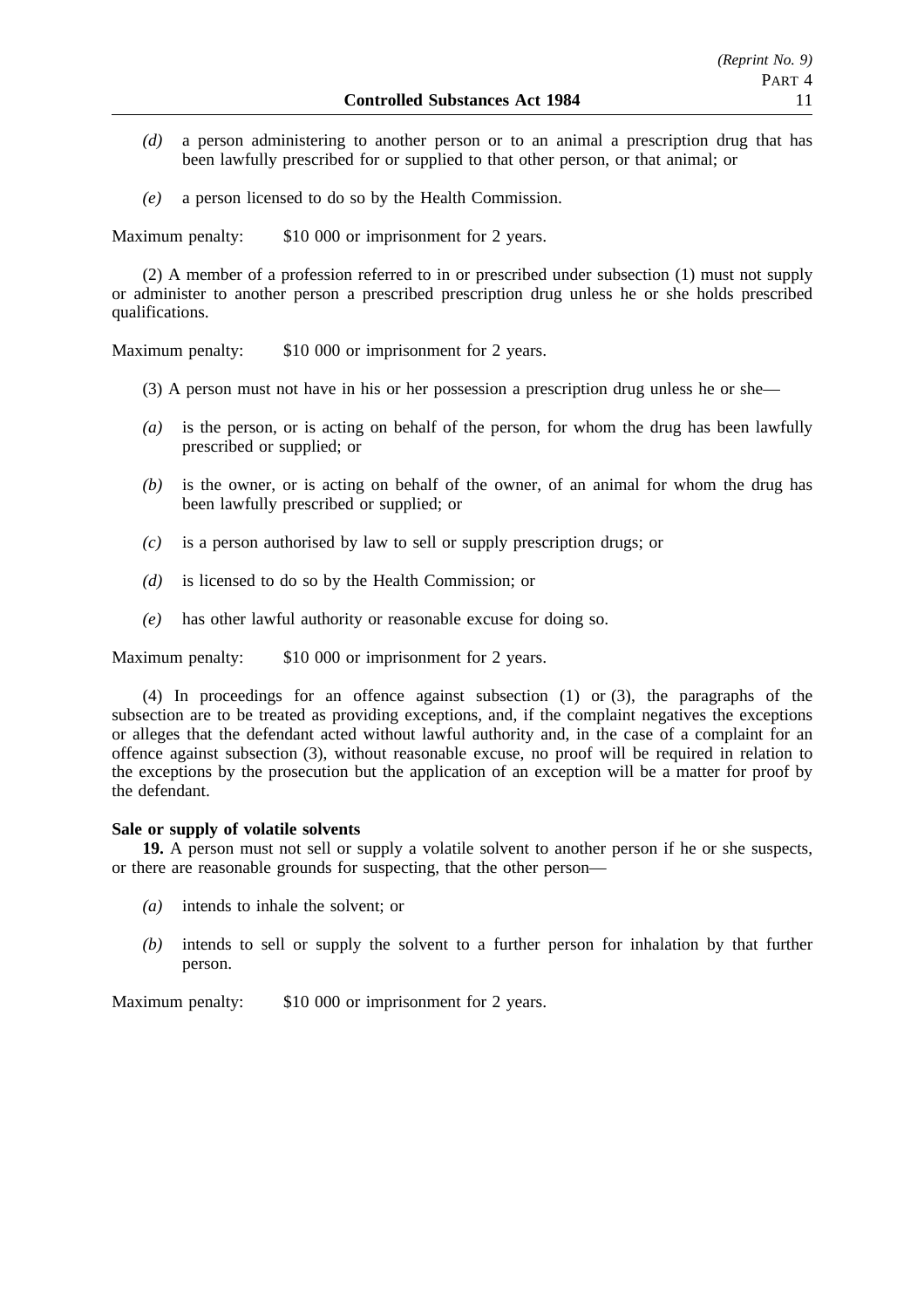## *Prohibition of automatic vending machines*<sup>1</sup>

*20. (1) A person must not—*

- *(a) whether on premises of which the person is the owner or in any other place—*
	- *(i) install an automatic vending machine for the sale or supply of a poison, or of a therapeutic substance to which this section applies; or*
	- *(ii) sell or supply any such poison or therapeutic substance by means of an automatic vending machine; or*
- *(b) permit or suffer any such vending machine to be installed or operated on premises of which he or she is the owner.*

*Maximum penalty: \$5 000.*

*(2) This section applies to such therapeutic substances as may be prescribed, individually or by class, by the regulations.*

## **Sale or supply of other potentially harmful substances or devices**

**21.** (1) The Minister may, by notice published in the *Gazette*, prohibit the sale or the supply of—

- *(a)* any substance or device specified in the order, being a substance or device that should not, in the Minister's opinion, be sold or supplied pending evaluation of its harmful properties; and
- *(b)* in the case of a substance, any preparation containing that substance.
- (2) A person must not contravene a notice published under subsection (1).

Maximum penalty: \$10 000 or imprisonment for 2 years.

(3) The Minister may, by notice published in the *Gazette*, vary or revoke a notice published under subsection (1).

(4) Upon publishing a notice under this section, the Minister must refer the subject matter of the notice to the Advisory Council for its consideration.

## **Possession**

**22.** (1) A person must not have in his or her possession a poison to which this section applies unless licensed to do so by the Health Commission.

Maximum penalty: \$10 000.

(2) This section applies to such poisons (other than drugs of dependence) as may be prescribed, individually or by class, by the regulations.

## **Quality**

**23.** (1) A person must not sell by wholesale or by retail or supply a poison, therapeutic substance or therapeutic device that does not conform with the regulations.

Maximum penalty: \$10 000.

<sup>1</sup> S. 20 had not been brought into operation at the date of this reprint.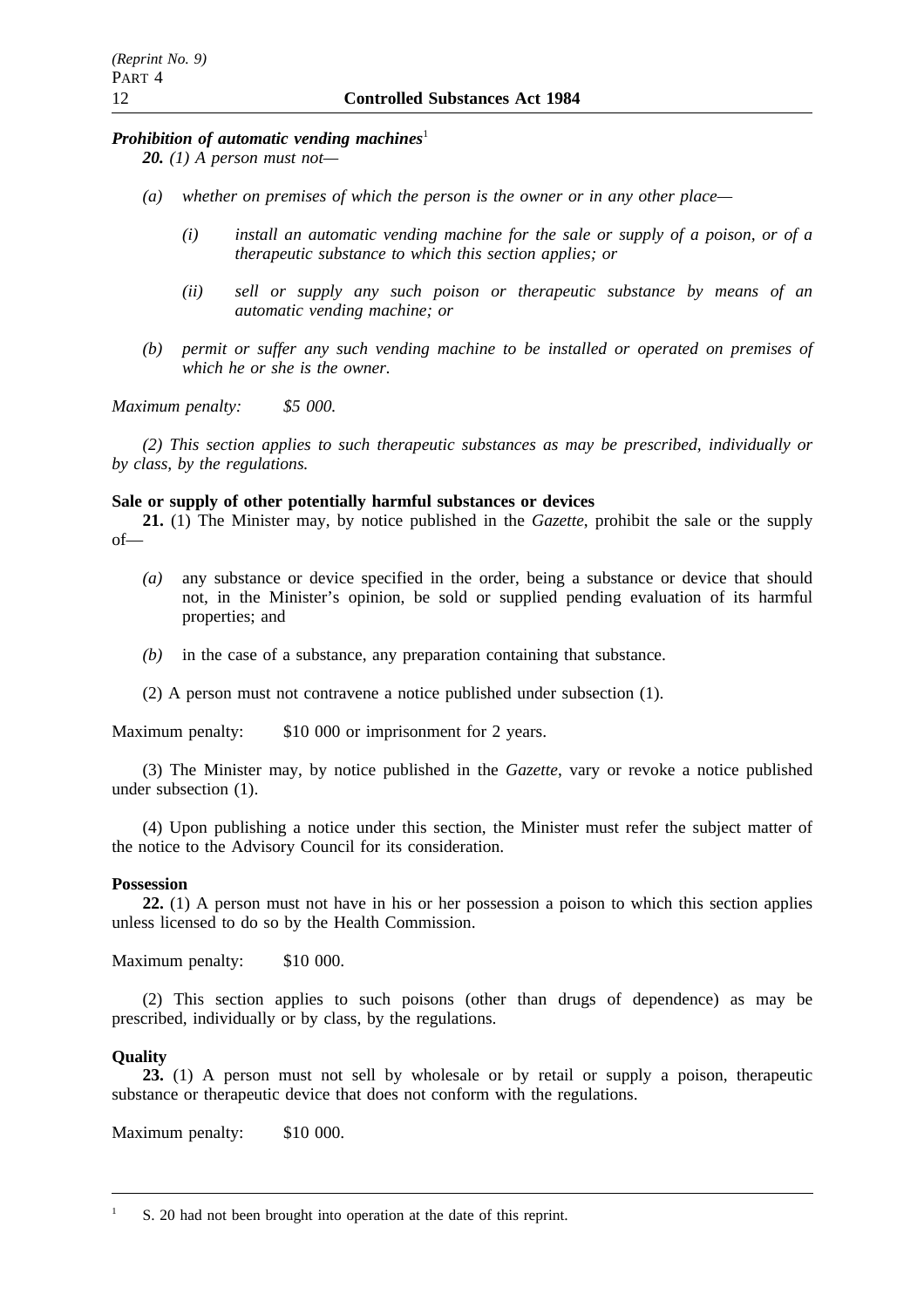(2) It is a defence for a person charged with an offence against this section to prove that he or she did not know and could not, by the exercise of reasonable diligence, have known that the subject matter of the offence did not conform with the regulations.

# **Packaging and labelling**

**24.** A person must not sell by wholesale or by retail or supply to a person a poison, therapeutic substance or therapeutic device unless—

- *(a)* it is enclosed in a package or container; and
- *(b)* the package or container conforms with the regulations; and
- *(c)* the package or container is labelled in accordance with the regulations.

Maximum penalty: \$10 000.

## **Storage**

**25.** A person must not store a poison, therapeutic substance or therapeutic device contrary to the regulations.

Maximum penalty: \$10 000.

# **Transport**

26. A person must not transport a poison, therapeutic substance or therapeutic device contrary to the regulations.

Maximum penalty: \$10 000.

## **Use**

**27.** A person must not—

- *(a)* use a poison, therapeutic substance or therapeutic device for a purpose or in a manner prohibited by the regulations; or
- *(b)* sell, supply, prescribe, or purchase a poison, therapeutic substance or therapeutic device for a purpose prohibited by the regulations.

Maximum penalty: \$10 000.

## **Prohibition of advertisement**

**28.** (1) A person must not advertise that a poison, therapeutic substance or therapeutic device to which this section applies is available for sale or supply.

Maximum penalty: \$10 000.

(2) This section applies to such poisons, therapeutic substances and therapeutic devices as may be prescribed, individually or by class, by the regulations.

## **Regulation of advertisement**

**29.** A person must comply with the regulations in advertising that a poison, therapeutic substance or therapeutic device is available for sale or supply.

Maximum penalty: \$10 000.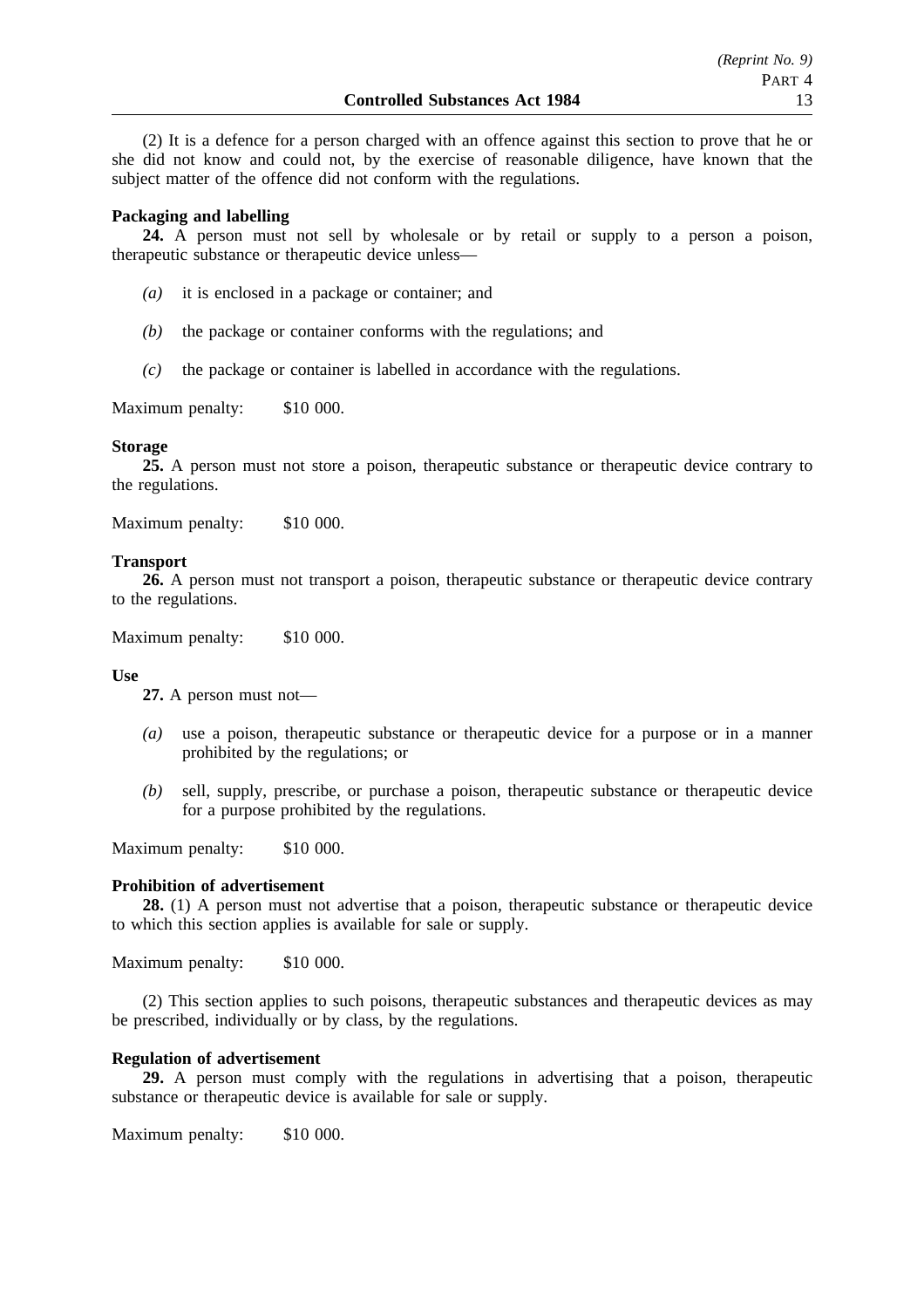# **Forgery, etc., of prescriptions**

**30.** (1) A person must not forge or fraudulently alter or utter a prescription or other document, or have in his or her possession such a prescription or document knowing it to be forged or fraudulently altered, with a view to obtaining a prescription drug.

Maximum penalty: \$15 000 or imprisonment for 5 years.

(2) A person must not knowingly, by false representation, obtain—

- *(a)* a prescription drug; or
- *(b)* a prescription for a prescription drug.

Maximum penalty: \$10 000 or imprisonment for 2 years.

(2a) A person must not, in or in connection with obtaining a prescription drug, give to the person prescribing or supplying the drug a name or address that is false.

Maximum penalty: \$10 000.

(3) A pharmacist must retain any prescription or other document that he or she has reasonable cause to believe has been forged or fraudulently altered and must forthwith deliver any such prescription or document to the Commissioner of Police.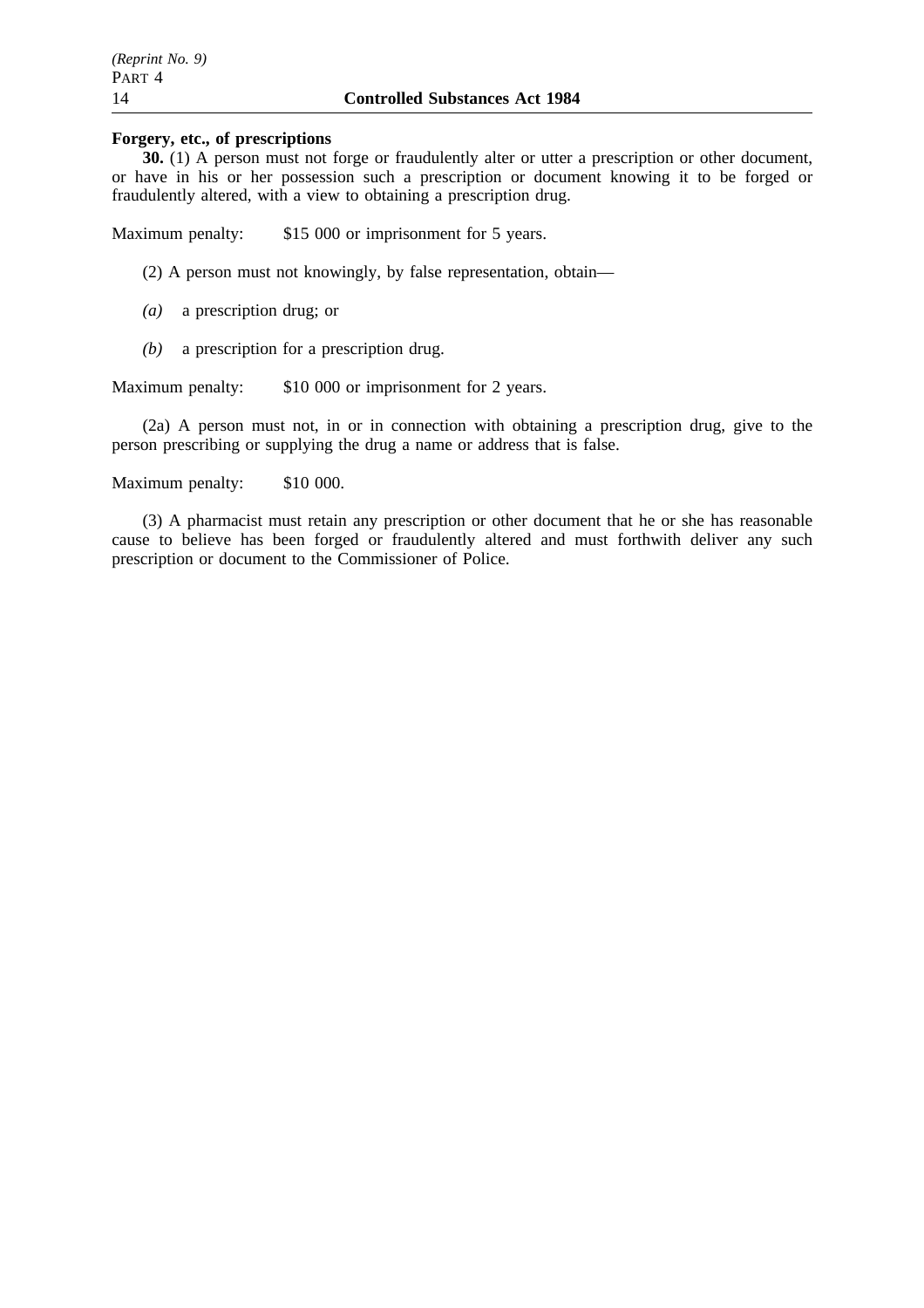# **PART 5 SPECIAL PROVISIONS RELATING TO DRUGS OF DEPENDENCE AND PROHIBITED SUBSTANCES**

# **DIVISION 1—OFFENCES**

**Prohibition of possession or consumption of drug of dependence and prohibited substance 31.** (1) A person must not—

- *(a)* knowingly have in his or her possession a drug of dependence or a prohibited substance; or
- *(b)* smoke, consume or administer to himself or herself, or permit another person to administer to him or her, a drug of dependence or a prohibited substance; or
- *(c)* have in his or her possession any piece of equipment for use in connection with the smoking, consumption or administration of such a drug or substance, or the preparation of such a drug or substance for smoking, consumption or administration.

(2) A person who contravenes this section is guilty of an offence and liable to a penalty as follows:

- *(a)* in the case of an offence arising out of the possession, smoking or consumption of cannabis or cannabis resin, or the possession of equipment for use in connection with the smoking or consumption of cannabis or cannabis resin or the preparation of cannabis or cannabis resin for smoking or consumption—a penalty not exceeding \$500; and
- *(b)* in any other case—a penalty not exceeding \$2 000 or imprisonment for 2 years, or both.

(3) Nothing in this section renders unlawful the possession of a drug of dependence or any equipment by—

- *(a)* a medical practitioner, dentist, veterinary surgeon, pharmacist or nurse acting in the ordinary course of his or her profession; or
- *(b)* a member of any other prescribed profession acting in the ordinary course of that profession; or
- *(c)* a person for or to whom the drug has been lawfully prescribed or supplied; or
- *(d)* a person licensed to have the drug or equipment in his or her possession by the Health Commission.

(4) Nothing in this section renders unlawful the consumption or administration to himself or herself of a drug of dependence, or the giving of permission for the administration to himself or herself of a drug of dependence, by a person for whom the drug has been lawfully prescribed or supplied.

(5) In proceedings for an offence against subsection (2), subsections (3) and (4) are to be treated as providing exceptions, and no proof will be required in relation to the exceptions by the prosecution but the application of an exception will be a matter for proof by the defendant.

## **Prohibition of manufacture, sale etc., of drug of dependence or prohibited substance 32.** (1) A person must not knowingly—

*(a)* manufacture or produce a drug of dependence or a prohibited substance; or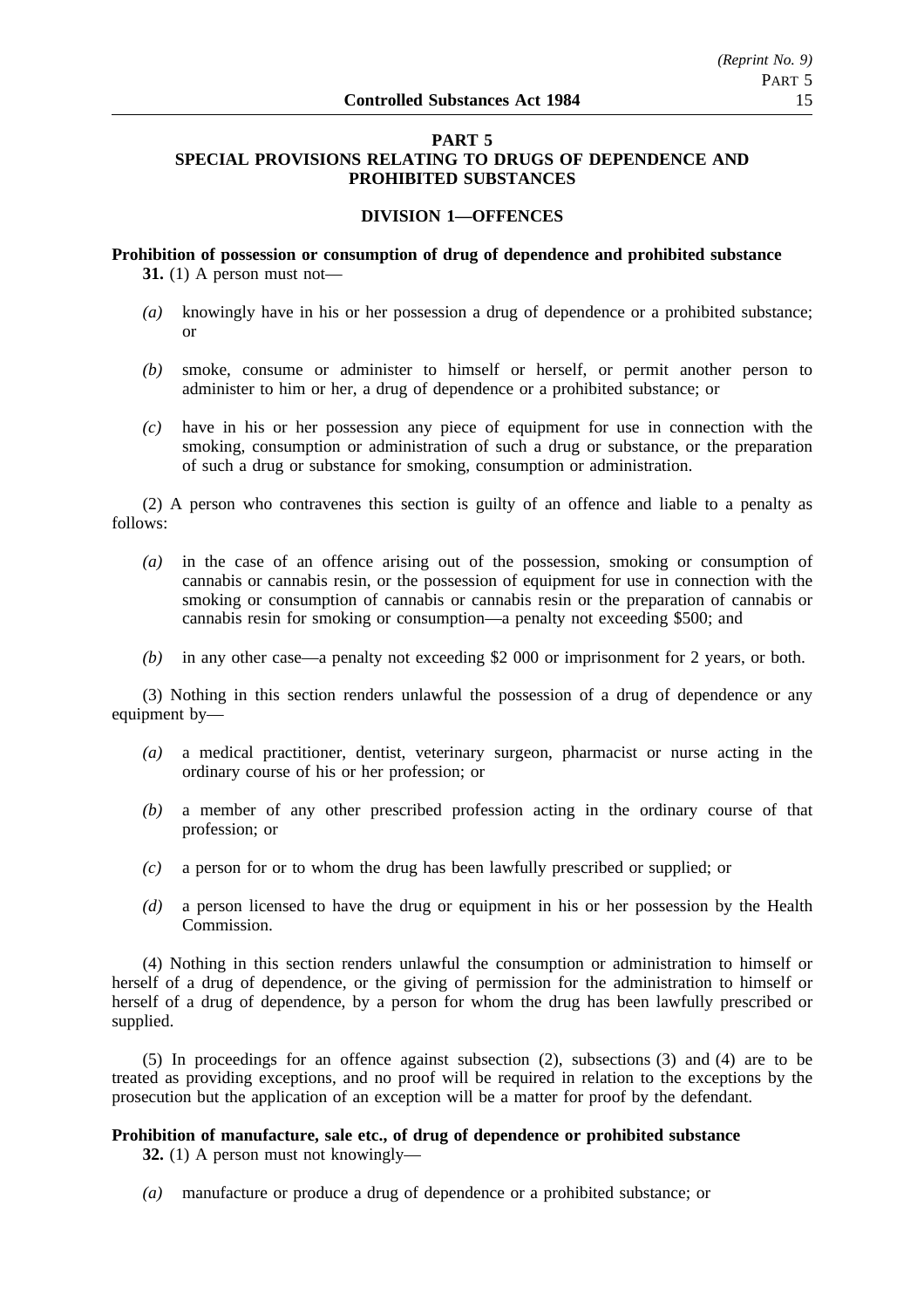- *(b)* take part in the manufacture or production of such a drug or substance; or
- *(c)* sell, supply or administer such a drug or substance to another person; or
- *(d)* take part in the sale, supply or administration of such a drug or substance to another person; or
- *(e)* have such a drug or substance in his or her possession for the purpose of the sale, supply or administration of that drug or substance to another person.

(2) Nothing in this section renders unlawful the manufacture, production, sale, supply, administration or possession of a drug of dependence by—

- *(a)* a medical practitioner, dentist, veterinary surgeon, pharmacist or nurse acting in the ordinary course of his or her profession; or
- *(b)* a member of any other prescribed profession acting in the course of that profession; or
- *(c)* a person licensed to do so by the Health Commission,

or renders unlawful—

- *(d)* the administration or supply by a person to another person of a drug of dependence that has been lawfully prescribed for, or supplied to, that other person; or
- *(e)* the taking part by any other person in the manufacture, production, sale, supply, administration or possession of a drug of dependence in the circumstances referred to in this subsection.

(3) For the purposes of this section, a person who knowingly has in his or her possession more than a prescribed amount of a drug of dependence or a prohibited substance, being an amount that is prescribed for the purposes of this subsection, will, in the absence of proof to the contrary, be presumed to have that drug or substance in his or her possession for the purpose of the sale or supply of that drug or substance to another person.

(4) Without limiting the generality of this section, a person takes part in the manufacture, production, sale, supply or administration of a drug of dependence or prohibited substance if the person—

- *(a)* takes, or participates in, any step, or causes any step to be taken, in the process of that manufacture, production, sale, supply or administration; or
- *(b)* provides or arranges finance for any such step in that process; or
- *(c)* provides the premises in which any such step in that process is taken, or suffers or permits any such step in that process to be taken in premises of which he or she is the owner, or in the management of which he or she participates.

(5) A person who contravenes this section is guilty of an offence and is, subject to subsection (6), liable to a penalty as follows:

A. *For the following offences in the following circumstances:*

*(1) the sale, supply or administration, or taking part in the sale, supply or administration of a drug of dependence or prohibited substance to a child;*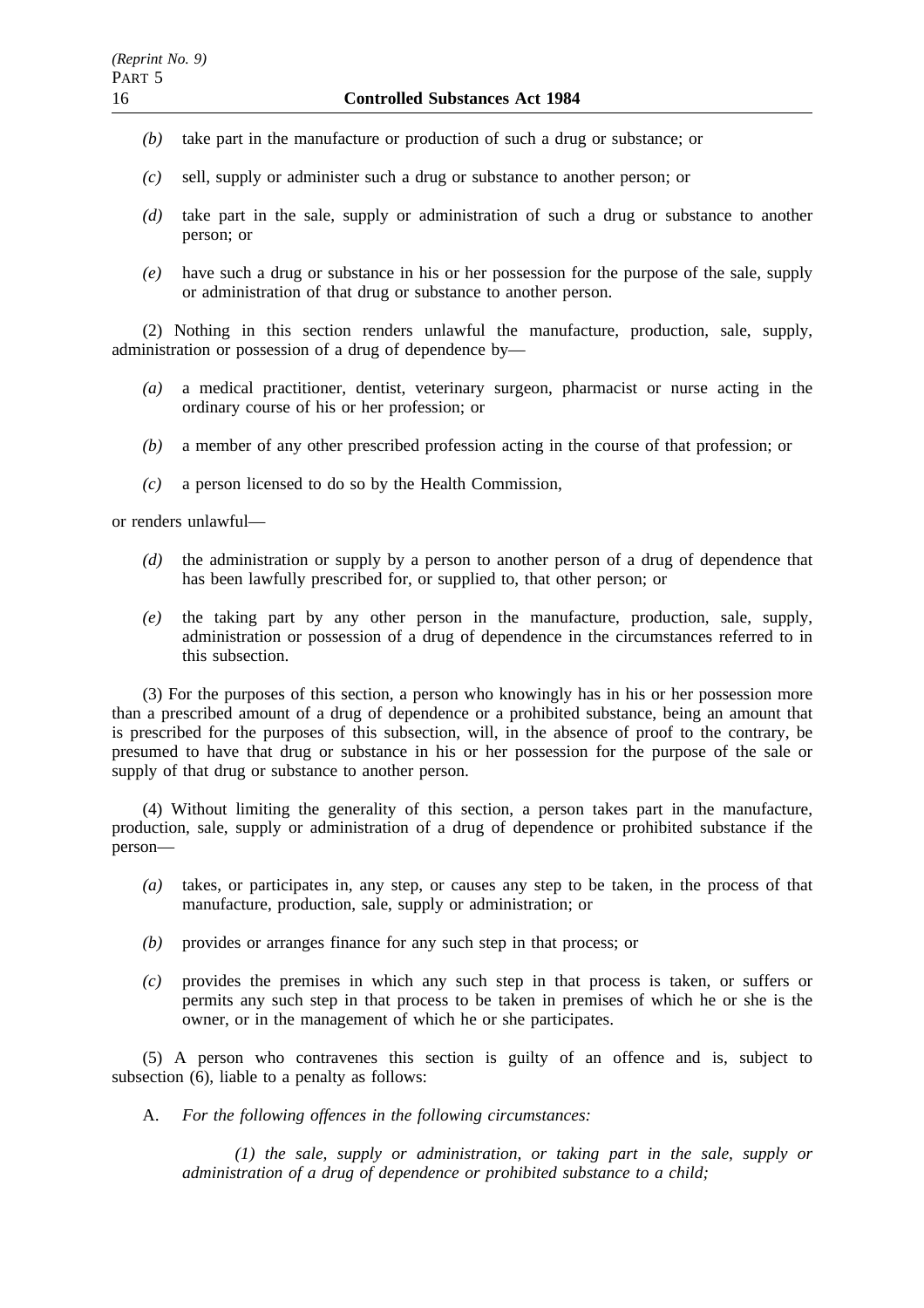*(2) being in possession, within a school zone, of a drug of dependence or a prohibited substance for the purpose of the sale, supply or administration of the drug or substance to another person:*

- *(a)* where the substance the subject of the offence is cannabis or cannabis resin—
	- (i) if the quantity of the cannabis or cannabis resin involved in the commission of the offence equals or exceeds the amount prescribed in respect of cannabis or cannabis resin for the purposes of this subsection—a penalty of both a fine not exceeding \$1 000 000 and imprisonment for a term not exceeding 30 years;
	- (ii) in any other case—a fine not exceeding \$100 000 or imprisonment for a term not exceeding 15 years, or both;
- *(b)* where the substance the subject of the offence is a drug of dependence or a prohibited substance (not being cannabis or cannabis resin)—
	- (i) if the quantity of the substance involved in the commission of the offence equals or exceeds the amount prescribed in respect of that substance for the purposes of this subsection—a penalty of both a fine not exceeding \$1 000 000 and imprisonment for life or such lesser term as the court thinks fit;
	- (ii) in any other case—a penalty of a fine not exceeding \$400 000 or imprisonment for a term not exceeding 30 years, or both;
- B. *For any other offence under this section:*
	- *(a)* where the substance the subject of the offence is cannabis or cannabis resin—
		- (i) if the quantity of the cannabis or cannabis resin involved in the commission of the offence equals or exceeds the amount prescribed in respect of cannabis or cannabis resin for the purposes of this subsection—a penalty of both a fine not exceeding \$500 000 and imprisonment for a term not exceeding 25 years; or
		- (ii) if the quantity of cannabis or cannabis resin involved in the commission of the offence is less than the amount prescribed for the purposes of this subsection but one-fifth or more of that amount—a penalty not exceeding \$50 000 or imprisonment for 10 years, or both; or
		- (iii) if the quantity of cannabis or cannabis resin involved in the commission of the offence is less than one-fifth of the amount prescribed for the purposes of this subsection—a penalty not exceeding \$2 000 or imprisonment for 2 years, or both;
	- *(b)* where the substance the subject of the offence is a drug of dependence or a prohibited substance (not being cannabis or cannabis resin)—
		- (i) if the quantity of the substance involved in the commission of the offence equals or exceeds the amount prescribed in respect of that substance for the purposes of this subsection—a penalty of both a fine not exceeding \$500 000 and imprisonment for life or such lesser term as the court thinks fit; or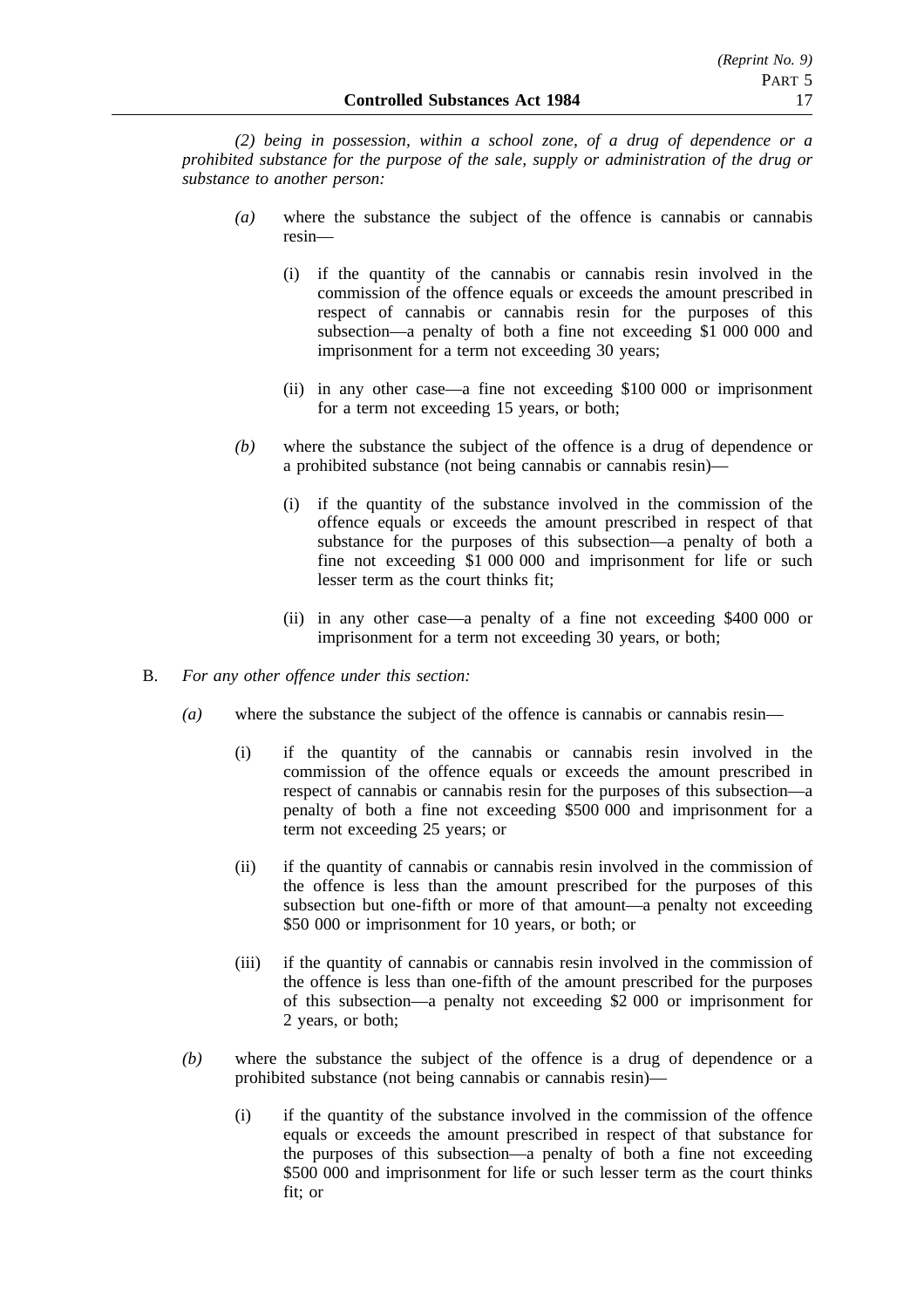(ii) if the quantity of the substance involved in the commission of the offence is less than the amount prescribed for the purposes of this subsection—a penalty not exceeding \$200 000 or imprisonment for 25 years, or both.

\*\*\*\*\*\*\*\*\*\*

(5a) The amounts of cannabis or cannabis resin prescribed for the purposes of subsection (5) are—

- *(a)* for cultivation of cannabis plants—100 plants or, if a lesser number is prescribed by regulation, that number;
- *(b)* for any other offence involving cannabis—10 kilograms or, if a lesser amount is prescribed by regulation, that amount;
- *(c)* for an offence involving cannabis resin—2.5 kilograms or, if a lesser amount is prescribed by regulation, that amount.

(6) Where a person is found guilty of an offence involving cultivation of not more than the prescribed number of cannabis plants and the court is satisfied that the person cultivated the plants solely for his or her own smoking or consumption, the person is liable only to a penalty not exceeding \$500.

(7) In proceedings for an offence against this section, subsection (2) is to be treated as providing exceptions, and no proof will be required in relation to the exceptions by the prosecution but the application of an exception will be a matter for proof by the defendant.

## **Restriction of supply of drug of dependence in certain circumstances**

**33.** (1) A medical practitioner must not prescribe for or supply to—

- *(a)* a person a drug of dependence for use by that person continuously for a period exceeding 2 months, or for a period which, together with any other period for which that drug has, to the practitioner's knowledge, been prescribed or supplied by any other medical practitioner or by a dentist, would result in that drug being used by that person continuously for a period exceeding two months; or
- *(b)* a person who the practitioner knows or has reasonable cause to believe is dependent on drugs a drug of dependence for the purpose of maintaining or treating that person's dependence,

unless the practitioner prescribes or supplies that drug in accordance with the regulations or an authority granted by the Health Commission under this section.

Maximum penalty: \$4 000 or imprisonment for 4 years.

(1a) A dentist must not prescribe a drug of dependence for, or supply a drug of dependence to—

*(a)* a person for use by that person continuously for a period exceeding 2 months, or for a period which, together with any other period for which that drug has, to the dentist's knowledge, been prescribed or supplied by any other dentist or by a medical practitioner, would result in that drug being used by that person continuously for a period exceeding 2 months; or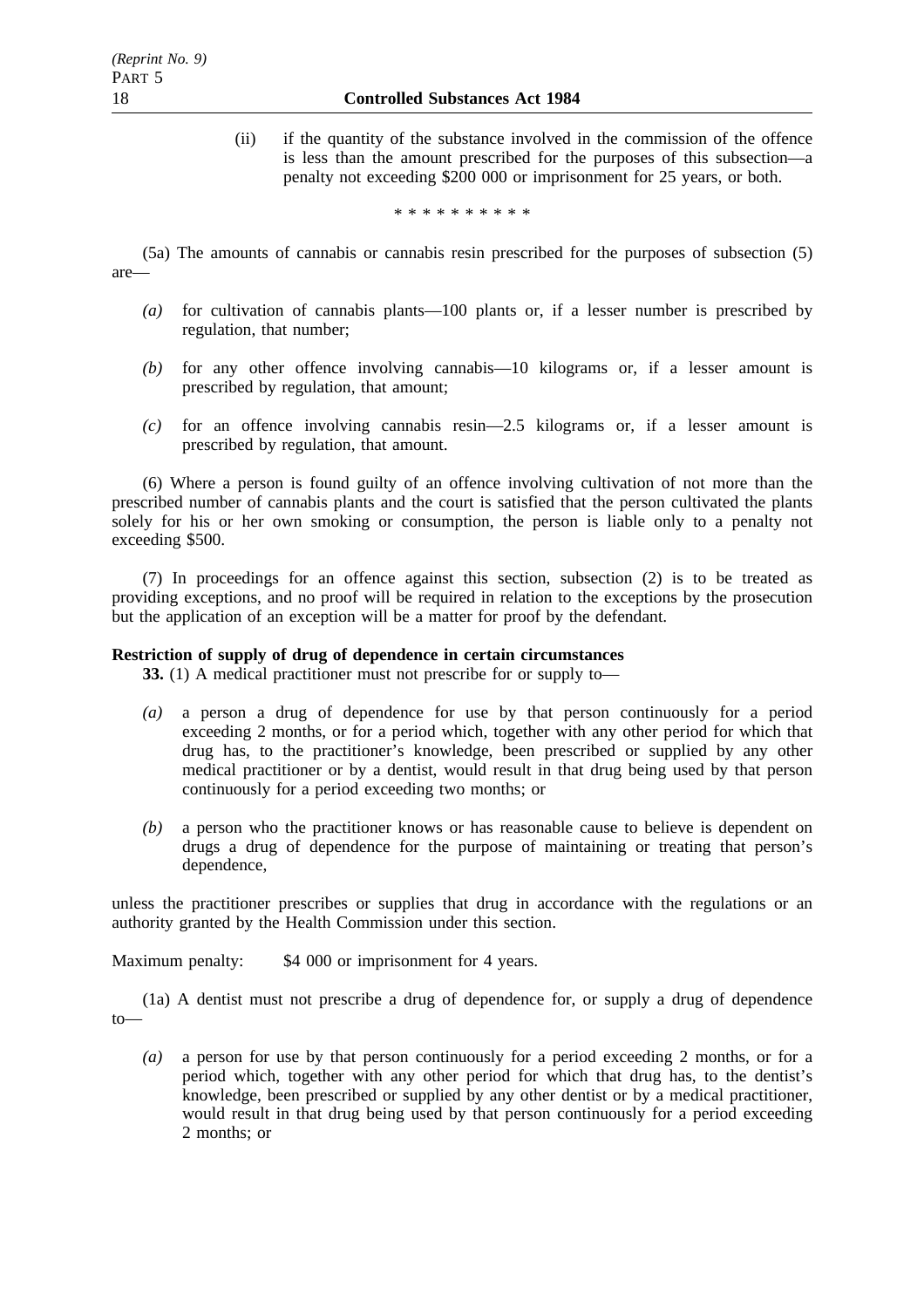*(b)* a person whom the dentist knows or has reasonable cause to believe to be dependent on drugs,

unless the dentist prescribes or supplies that drug in accordance with the regulations or an authority granted by the Health Commission under this section.

Maximum penalty: \$4 000 or imprisonment for 4 years.

- (2) For the purposes of this section, a person is dependent on drugs if the person—
- *(a)* has acquired as a result of the repeated administration of a drug of dependence an overpowering desire for the continued administration of any such drug; and
- *(b)* is likely to suffer mental or physical distress or disorder upon cessation of the administration of the drug.

(3) An application for the authority of the Health Commission to prescribe or supply a drug of dependence under this section must—

- *(a)* be in writing and be signed by the medical practitioner or dentist who proposes to prescribe or supply the drug; and
- *(b)* contain such information as may be prescribed.

(4) The Health Commission may give an authority to the medical practitioner or dentist by whom any such application is made to prescribe for or supply to the person to whom the application relates any drug of dependence specified in the authority for therapeutic purposes.

(5) Any such authority—

- *(a)* must specify the quantity of the drug of dependence that may be so prescribed or supplied by the medical practitioner or dentist; and
- *(b)* must specify the period for which any such drug may be so prescribed or supplied; and
- *(c)* may be given subject to such conditions as the Health Commission thinks fit and specifies in the authority; and
- *(d)* must be in writing unless, in the case of an emergency, it is given orally by a member or officer of the Health Commission authorised generally or specifically by the Health Commission to do so.

(6) An authority given orally must be confirmed in writing as soon as possible after it is given.

# **DIVISION 2—PROCEDURE IN RELATION TO SIMPLE POSSESSION OFFENCES**

## **Establishment of assessment panels**

**34.** (1) There are to be such drug assessment and aid panels as are necessary for the purposes of this Act.

- (2) For the purpose of constituting assessment panels, the Minister must establish:
- *(a)* a panel of legal practitioners; and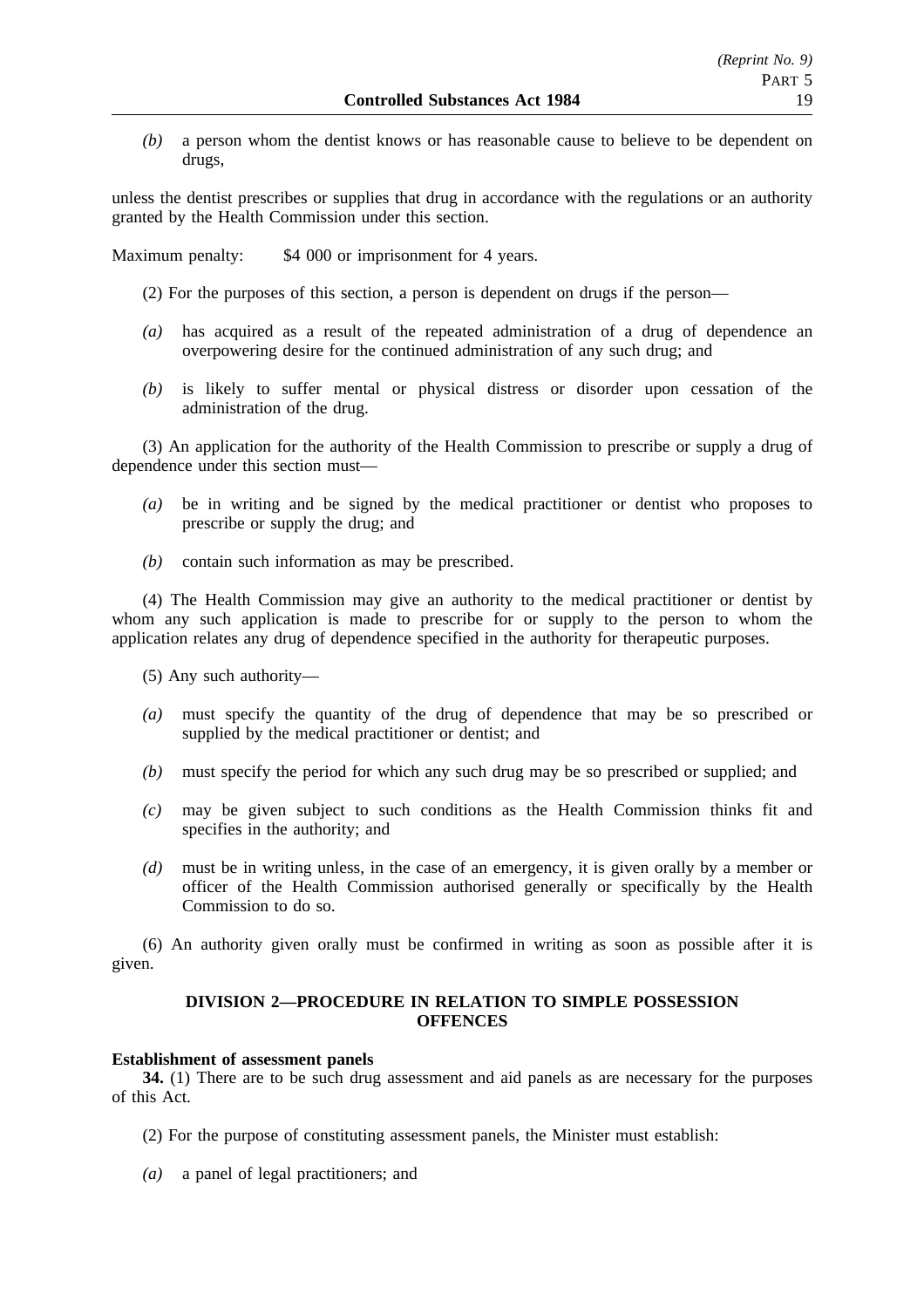- *(b)* a panel of persons who, in the opinion of the Minister, have extensive knowledge of—
	- (i) the physical, psychological and social problems connected with the misuse of drugs of dependence or prohibited substances; or
	- (ii) the treatment of persons experiencing such problems.

(3) The conditions of membership of a panel established under subsection (2) will be as determined by the Minister and the Minister may make appointments from time to time for the purpose of maintaining or increasing the membership of any such panel.

(4) Each assessment panel is to consist of the following members selected by the Health Commission:

- *(a)* a member of the panel established under subsection (2)*(a)*; and
- *(b)* 2 members of the panel established under subsection (2)*(b)*.

#### **Assessment of simple possession offences by panel**

**35.** (1) Where it is alleged that a person (not being a child) has committed a simple possession offence, the matter must be referred to an assessment panel.

(2) Where a matter is so referred, the assessment panel may, by notice in writing given personally or by post, require the person alleged to have committed the offence to appear before the panel.

(3) Where a person to whom a notice under subsection (2) has been given is in custody, the manager of the prison in which the person is detained must cause the person to be brought before the assessment panel in compliance with the notice.

(4) Where it appears to the assessment panel, after interviewing the person alleged to have committed the offence, that—

- *(a)* the matter should be dealt with by a court; or
- *(b)* the person—
	- (i) does not admit the allegation; or
	- (ii) does not desire the assessment panel to deal with the matter,

the assessment panel must not proceed further with an assessment under this Division, and must certify accordingly.

(5) Where a matter is to be dealt with by an assessment panel, the panel must certify accordingly.

(6) Subject to subsection (7), where the assessment panel has certified that a matter is to be dealt with by a court, an information (if not already laid) must be laid against the person.

(7) Nothing in this section derogates from the discretion of any person to decide at any time not to proceed with the prosecution of a person.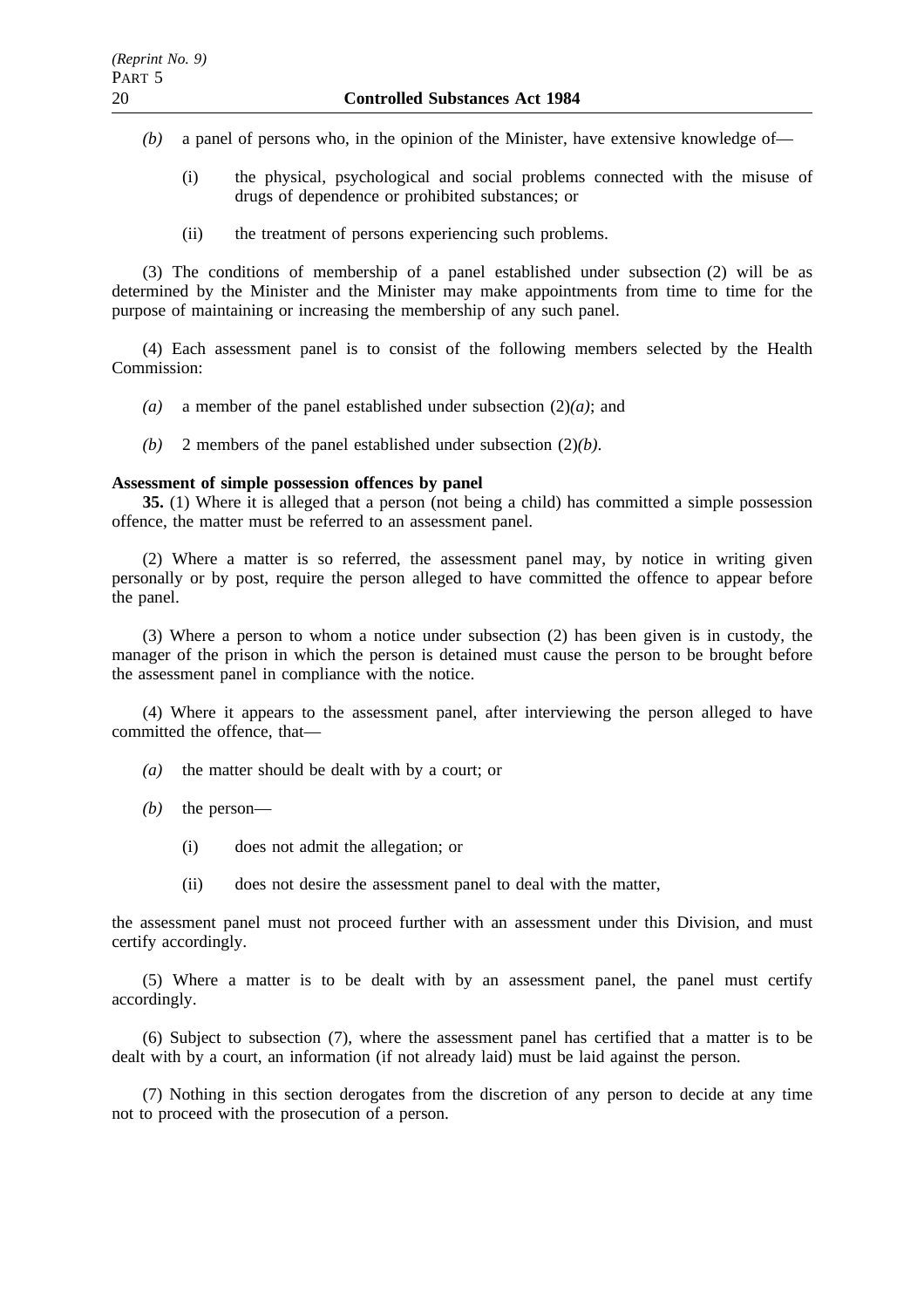## **Powers of panel upon an assessment**

**36.** (1) For the purpose of carrying out an assessment, an assessment panel may—

- *(a)* by notice in writing, require any person to appear before the assessment panel for the purpose of providing information or to produce any books, papers or documents relevant to the matters before the assessment panel; or
- *(b)* require the person alleged to have committed the offence and any other person appearing before the assessment panel (whether required to appear or not) to answer questions relevant to the matters before the assessment panel; or
- *(c)* require the person alleged to have committed the offence to submit to an examination to determine whether he or she is experiencing physical, psychological or social problems connected with the misuse of drugs and, if so, the treatment (if any) appropriate for that person.

(2) Subject to subsection (3), a person (not being the person alleged to have committed the offence) must not—

- *(a)* fail to comply with a notice requiring the person to appear before an assessment panel; or
- *(b)* fail to answer truthfully any questions put to the person by the assessment panel.

Maximum penalty: \$500.

(3) A person may decline to answer a question put by an assessment panel if the answer to the question would tend to incriminate the person of an offence.

#### **Undertakings to panel**

**37.** (1) An assessment panel may, at the completion of an assessment under this Division, require the person alleged to have committed the offence to enter into a written undertaking relating to—

- *(a)* the treatment that the person will undertake;
- *(b)* participation by the person in a programme of an educative, preventive or rehabilitative nature;
- *(c)* any other matters that will, in the opinion of the assessment panel, assist that person to overcome any personal problems that may tend to lead, or that may have led, to the misuse of drugs.

(2) An undertaking under this section will be effective for a period, not exceeding 6 months, determined by the assessment panel.

(3) An assessment panel may, upon application by a person bound by an undertaking under this section, or after consulting and with the agreement of that person, vary the terms of an undertaking under this section but not so as to exceed the period of the initial undertaking.

(4) An assessment panel may, at any time within the period of an undertaking, request the person to give a fresh undertaking in substitution for the existing undertaking, but not so as to exceed the period of the initial undertaking.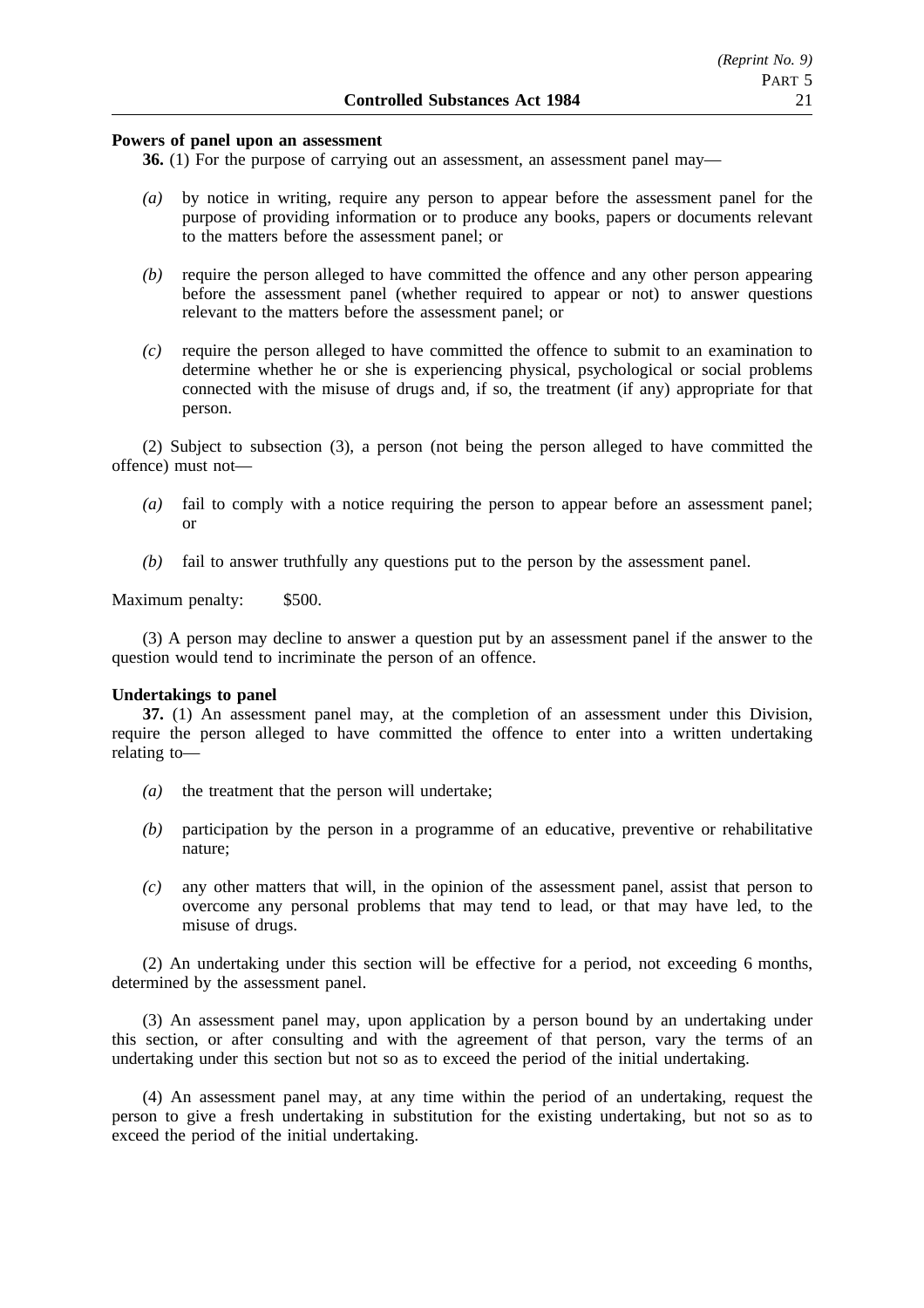(5) An assessment panel may, at the completion of an assessment under this Division (whether or not it requires the person alleged to have committed the offence to enter into an undertaking under this section) warn or counsel the person alleged to have committed the offence.

## **Conduct of proceedings before a panel**

**38.** (1) Proceedings before an assessment panel will be held without formality and in private.

(2) Upon a matter being referred to an assessment panel, the panel must proceed to carry out and complete its assessment as expeditiously as is reasonably practicable.

(3) A person is not entitled to be represented before an assessment panel, but the assessment panel must hear submissions from the person and may, at its discretion, hear submissions from any other person who has been treating, counselling, advising or aiding the person.

(4) No person other than the person alleged to have committed a simple possession offence, or any other person authorised by the assessment panel, may be present at a sitting of an assessment panel.

(5) An assessment panel is not empowered to authorise a representative of the news media to be present at a sitting of the assessment panel.

(6) Subject to this Act, an assessment panel may proceed in such manner as it thinks fit.

## **Prosecution for simple possession offence**

**39.** (1) A prosecution for a simple possession offence alleged to have been committed by a person (not being a child) cannot proceed except upon the authorisation of an assessment panel.

(2) An assessment panel may authorise a prosecution against a person who is alleged to have committed a simple possession offence in any of the following cases:

- *(a)* where the person alleged to have committed the offence fails to appear before the assessment panel in accordance with a notice requiring the person to appear; or
- *(b)* where that person does not admit the allegation; or
- *(c)* where that person does not desire the assessment panel to deal with the matter; or
- *(d)* where that person hinders, or does not co-operate with, the assessment panel in carrying out its assessment; or
- *(e)* where that person, having been required to submit to an examination in pursuance of this Division, refuses or fails to submit to that examination; or
- *(f)* where that person refuses to give or contravenes or fails to comply with an undertaking given to the assessment panel in pursuance of this Division; or
- *(g)* where for any other reason the alleged offence should, in the opinion of the assessment panel, be dealt with by a court.

(3) This section does not prevent the laying of an information against a person alleged to have committed a simple possession offence, and the apprehension of any such person and his or her remand in custody or release upon bail, but a preliminary examination or other proceedings in respect of the offence cannot proceed unless the panel has authorised the prosecution.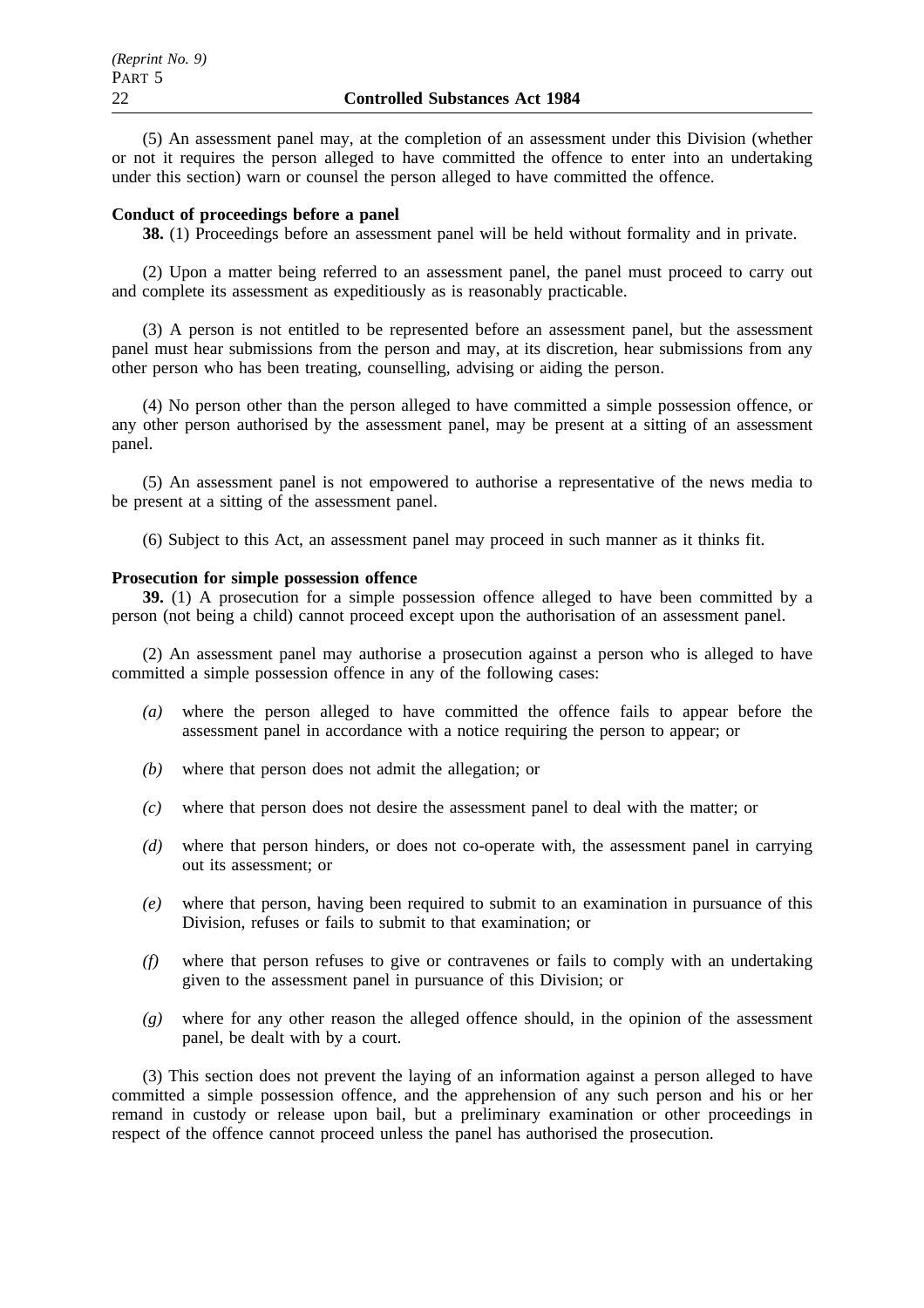(4) Where an assessment panel has certified that a matter is to be dealt with by a panel, the person alleged to have committed the offence must, if in custody, be released from detention, or any agreement entered into for the purposes of bail must be discharged, as the case may require.

(5) The release of a person from detention, or the discharge of a bail agreement, pursuant to subsection (4) does not render that detention or agreement unlawful.

(6) Where an information has been laid against a person for a simple possession offence and an assessment panel notifies the informant that it does not propose to authorise a prosecution, the information must be withdrawn.

(7) Where an assessment panel authorises the prosecution of a person, the panel must notify the court in writing of its decision (but not of the reasons for the decision) and must cause written notification to be given to the person of the decision and a short statement of its reasons for the decision.

## **Inadmissibility of certain evidence**

**40.** Evidence of anything said or done in proceedings before an assessment panel is not admissible in any criminal or civil proceedings (other than proceedings for an offence under this Division).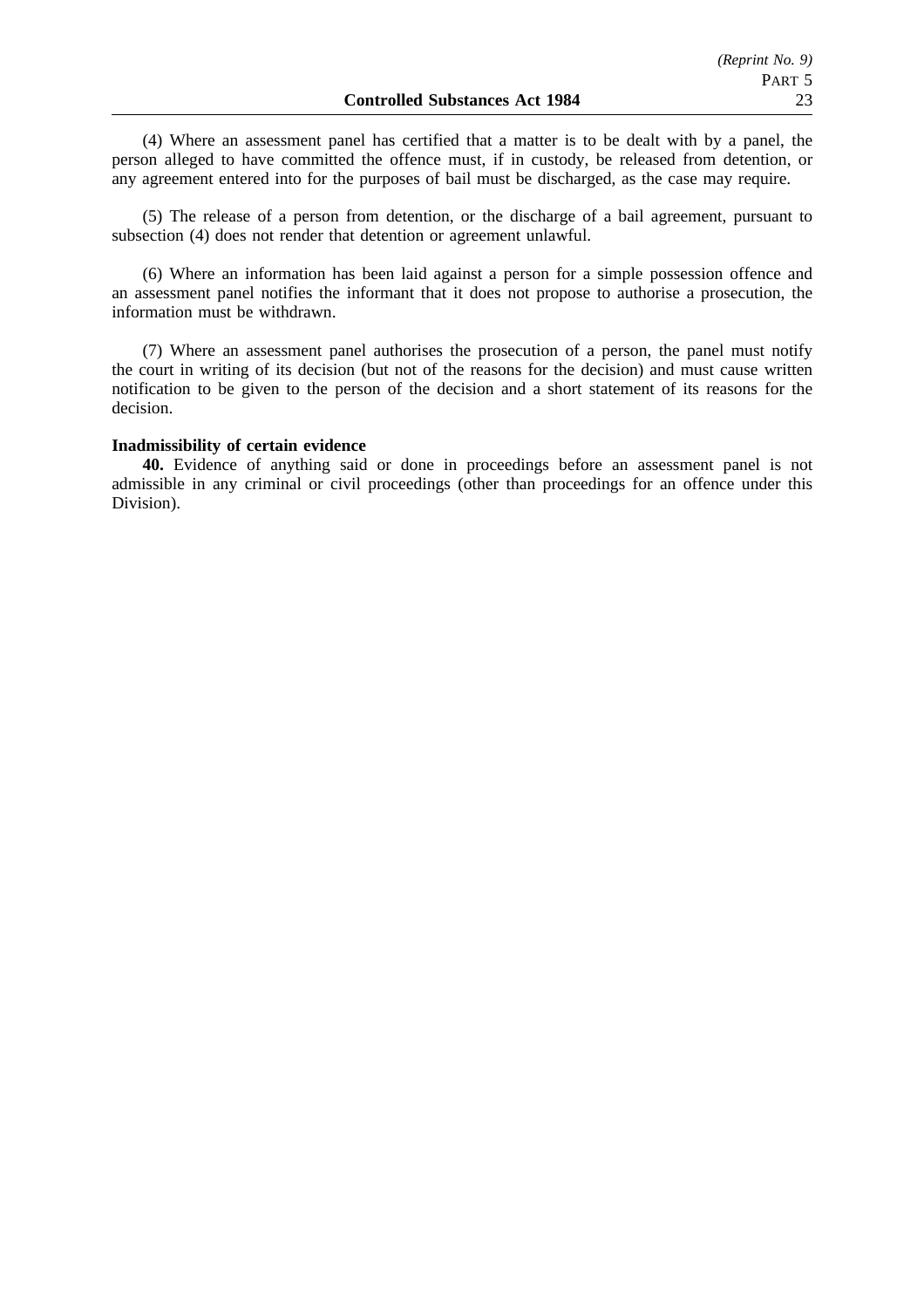# **PART 6 OFFENCES, PENALTIES, ETC.**

# **Aiding and abetting, etc.**

**41**. A person who—

- *(a)* aids, abets, counsels or procures the commission of an offence against this Act; or
- *(b)* solicits or incites the commission of an offence against this Act,

is guilty of an offence and liable to the same penalty as is prescribed for the principal offence.

# **Alternative verdict in relation to offences against section 32**

**42.** If upon the trial of a person for an offence against section 32 the jury is not satisfied that the person is guilty of the offence charged, but is satisfied that the person is guilty of an offence against section 31, the jury may bring in a verdict that the person is guilty of the latter offence.

# **Classification of offences**

**43.** \*\*\*\*\*\*\*\*\*\*\*

(3) Where a person produces, or takes part in the production of cannabis for his or her own smoking or consumption, the offence is, for the purposes of the *Criminal Assets Confiscation Act 1996*, a summary offence.

# **Matters to be considered when court fixes penalty**

**44.** In determining the penalty to be imposed upon a person convicted of an indictable or minor indictable offence against this Act, the court must take into consideration—

- *(a)* the nature of the substance or goods involved in the commission of the offence; and
- *(b)* the quantity of the substance or goods involved in the commission of the offence; and
- *(c)* the personal circumstances of the convicted person (being a natural person), including the circumstances relating to the person's use (if at all) of any drug of dependence or prohibited substance; and
- *(d)* in the case of an offence involving the manufacture, production, sale or supply of a drug of dependence or prohibited substance, or the possession of a drug of dependence or prohibited substance with intent to sell or supply it to another—
	- (i) the commercial or other motives of the convicted person in committing the offence; and
	- (ii) except where an application for forfeiture has been made under section 47, the financial gain that is likely to have accrued to the convicted person as a result of the commission of the offence; and
- *(da)* in the case of an offence involving the sale, supply or administration, or taking part in the sale, supply or administration of a drug of dependence or prohibited substance to a child—whether the offence occurred within a school zone or at or near any other prescribed place; and
- *(db)* in the case of an offence of being in possession of a drug of dependence or a prohibited substance for the purpose of the sale, supply or administration of the drug or substance to another person (not being an offence committed within a school zone)—whether the offence occurred at or near any other prescribed place; and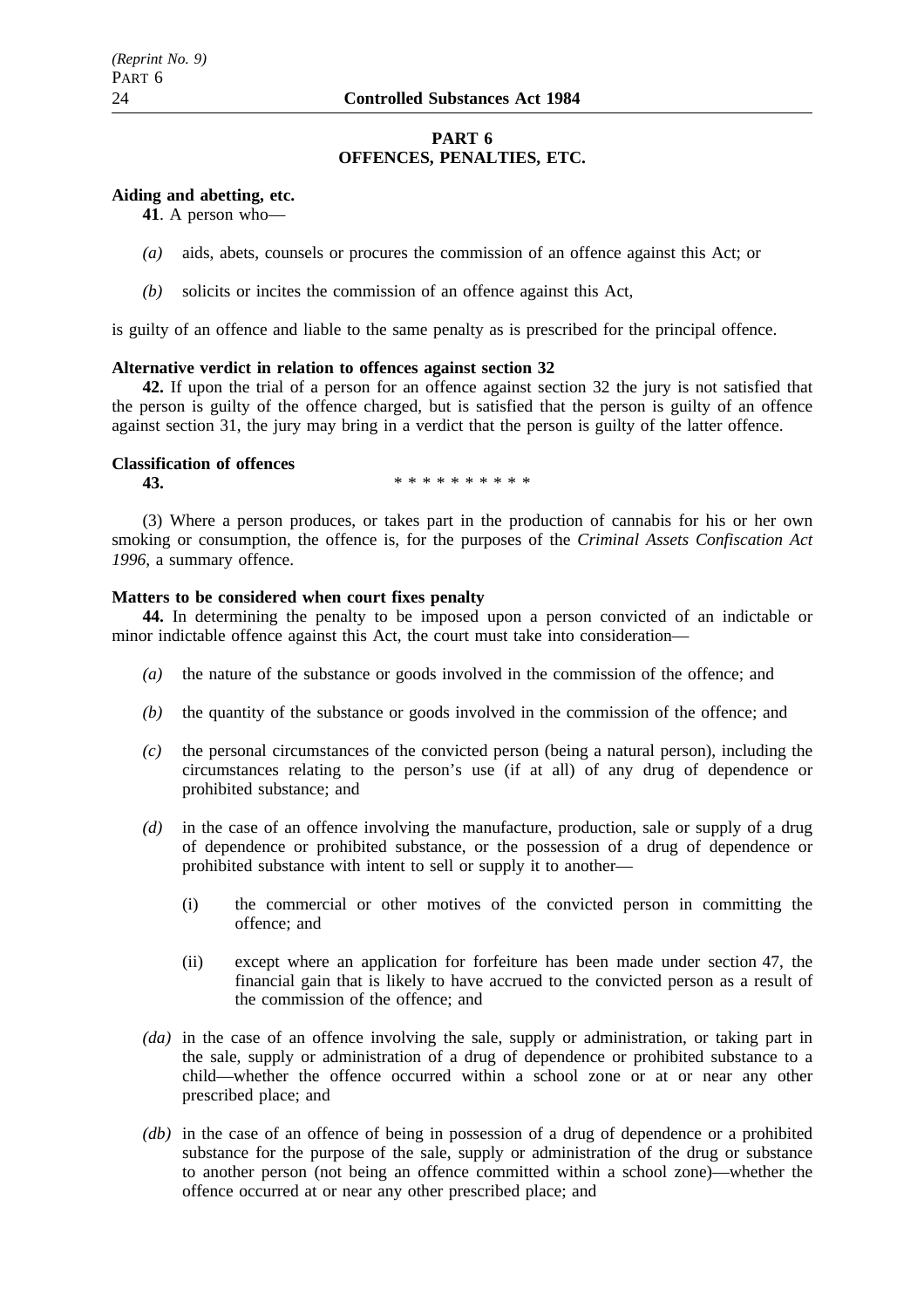*(e)* any other relevant factor.

### **Offences committed by body corporate**

**45.** Where a body corporate is guilty of an offence against this Act, each member of the governing body of the body corporate is guilty of an offence and liable to the same penalty as is prescribed for the principal offence, unless the member proves that he or she exercised all reasonable diligence to prevent the commission of the offence by the body corporate.

#### **Expiation of simple cannabis offences**

**45A.** (1) A prosecution for a simple cannabis offence cannot be commenced except by—

- *(a)* the Director of Public Prosecutions; or
- *(b)* a member of the police force; or
- *(c)* a person authorised in writing by the Director of Public Prosecutions to commence the prosecution.

(2) Subject to this section, if a person (not being a child) is alleged to have committed a simple cannabis offence, then before a prosecution is commenced, an expiation notice must be given to the alleged offender under the *Expiation of Offences Act 1996*.

(3) Expiation fees (which may vary according to any factor) may be fixed by regulation for the purposes of this section.

\*\*\*\*\*\*\*\*\*\*

(7) Non-compliance with subsection (2) does not invalidate a prosecution.

(8) For the purposes of this section—

"**child**", in relation to a simple cannabis offence, means a person who was, on the date of the alleged commission of the offence, under the age of 18 years;

"**simple cannabis offence**" means—

- *(a)* an offence arising out of the possession of cannabis or cannabis resin, not being an offence involving the possession of quantities of cannabis or cannabis resin in excess of limits fixed by regulation for the purposes of this paragraph;
- *(b)* an offence arising out of the smoking or consumption of cannabis or cannabis resin except an offence alleged to have been committed in—
	- (i) a public place; or
	- (ii) a place of a kind prescribed by regulation;
- *(c)* an offence arising out of the possession of equipment for use in connection with—
	- (i) the smoking or consumption of cannabis or cannabis resin; or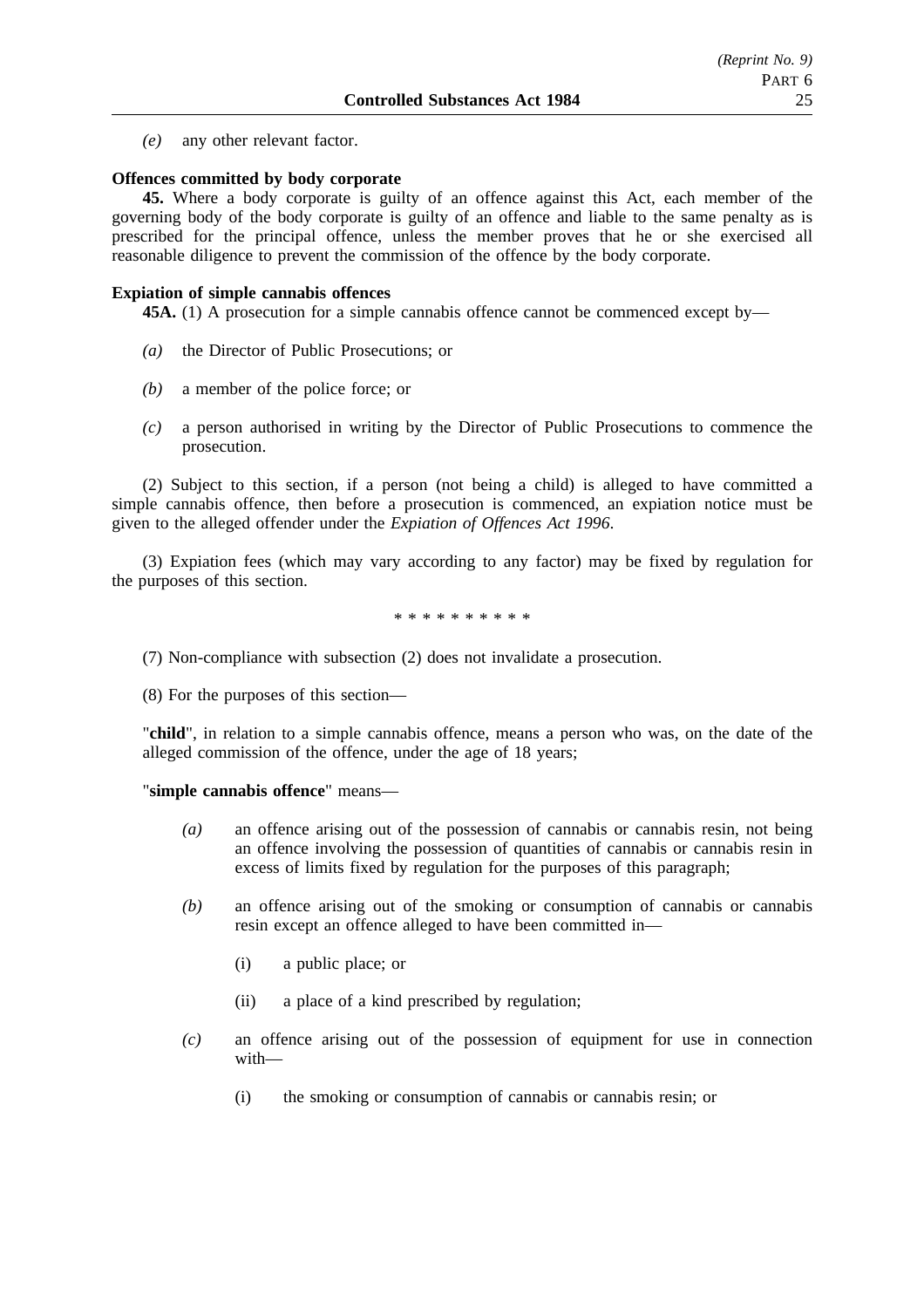(ii) the preparation of cannabis or cannabis resin for smoking or consumption,

not being an offence involving the possession of such equipment for commercial purposes;

*(d)* an offence arising out of the cultivation of not more than the prescribed number of cannabis plants.

\*\*\*\*\*\*\*\*\*\*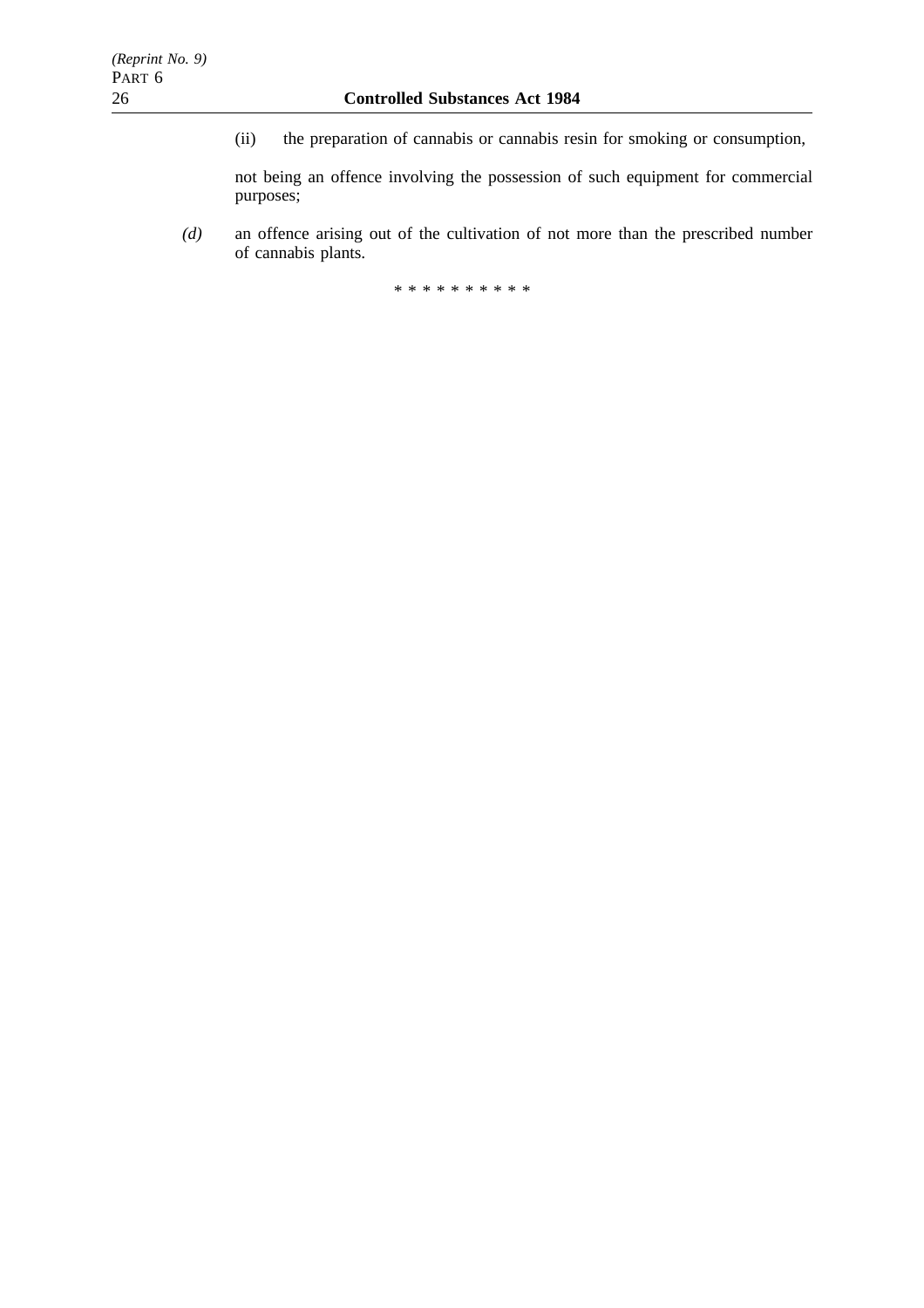# **PART 7 SEARCH, SEIZURE, FORFEITURE AND ANALYSIS**

## **Authorised officers**

**50.** (1) The following persons are authorised officers for the purposes of this Part:

- *(a)* a member of the police force; and
- *(b)* any other person appointed by the Minister, by instrument in writing, to be an authorised officer for the purposes of this Part.

(2) The Minister must provide an authorised officer appointed under subsection (1)*(b)* with a certificate of identification in the prescribed form.

(3) An authorised officer appointed under subsection (1)*(b)* must, upon demand by a person in relation to whom the officer is exercising any powers under this Act, produce the certificate of identification for the inspection of that person.

#### **Analysts**

**51.** (1) Subject to subsection (2), the Governor may appoint such number of persons to be analysts as the Governor thinks necessary or desirable for the purposes of this Part.

(2) No person who has a direct or indirect interest in the manufacture, production, sale or supply of any substance or device to which this Act applies may be appointed as an analyst.

#### **Power to search, seize, etc.**

**52.** (1) Subject to this section, an authorised officer may—

- *(a)* enter at any time any premises for the purposes of ascertaining whether the provisions of this Act, or of a licence, authority or permit granted under this Act, are being complied with or have been contravened; and
- *(b)* where reasonably necessary for that purpose, break into or open any part of the premises, or anything in or on the premises; and
- *(c)* for the purposes of paragraph *(a)* or *(b)*, require the driver of any vehicle, the master of any vessel or the pilot of any aircraft to stop that vehicle, vessel or aircraft.

(2) While an authorised officer is in or on any premises pursuant to this section, the officer may—

- *(a)* inspect or search the premises or any equipment or other thing on the premises;
- *(b)* require any person to produce any books, papers or documents or any substance, equipment or device;
- *(c)* examine any books, papers or documents and take extracts from any of them or make copies of any of them;
- *(d)* examine any substance, equipment or device;
- *(e)* take and remove from the premises samples of any substance or goods;
- *(f)* carry out any tests;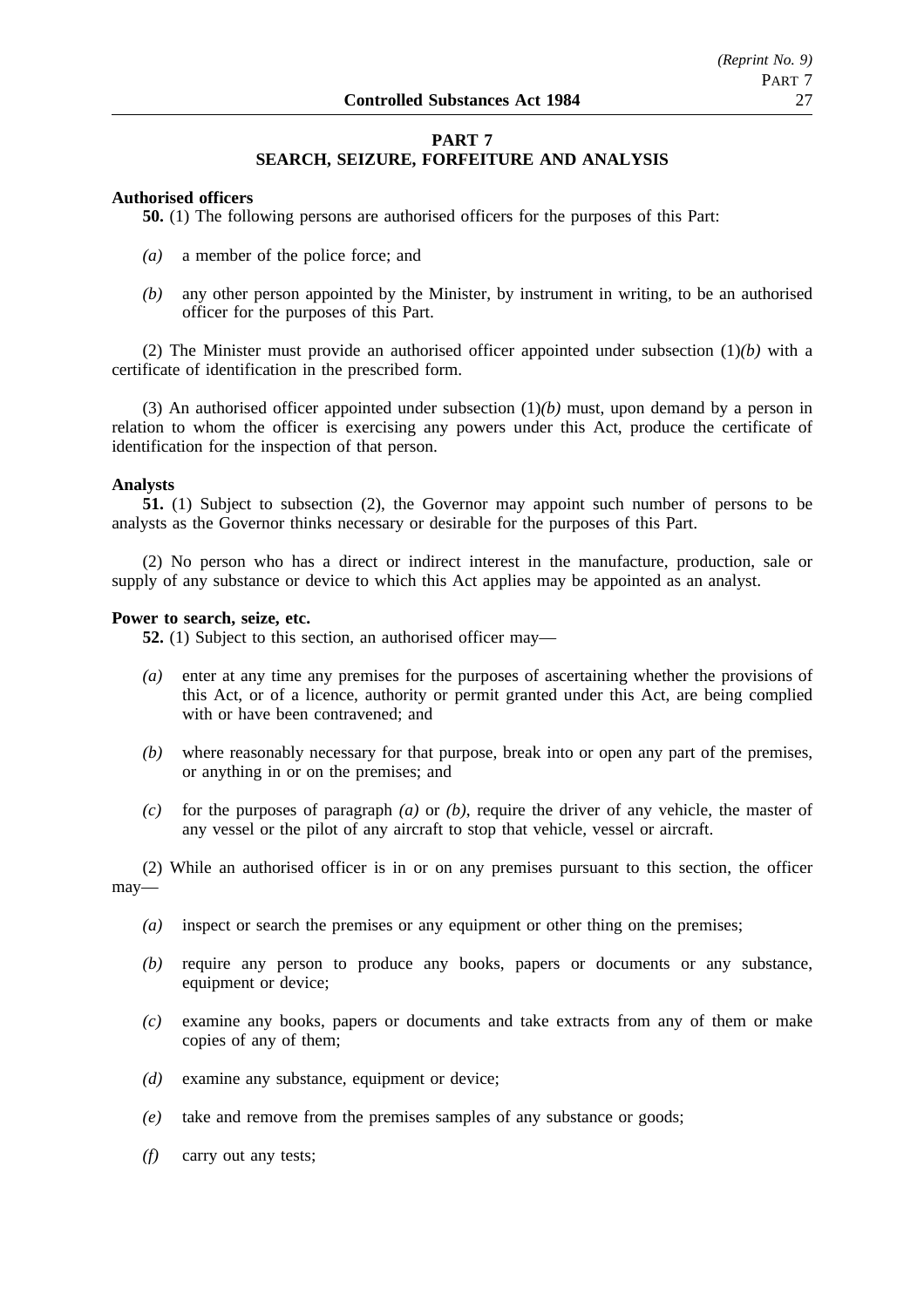- *(g)* take any photographs;
- *(h)* require the holder of a licence, authority or permit under this Act to produce that licence, authority or permit for inspection;
- *(i)* where the officer suspects on reasonable grounds that an offence against this Act has been committed, seize and remove from the premises anything that the officer has reasonable cause to suspect affords evidence of the offence;
- *(j)* give such directions as are reasonably necessary for, or incidental to, the effective exercise of the officer's powers under this Act.

(3) The powers conferred by subsection  $(1)(b)$  may only be exercised by an authorised officer who is a member of the police force.

(4) An authorised officer must not exercise the powers conferred by subsection (1)*(a)* and *(b)* except upon the authority of a warrant issued by an officer of police, a special magistrate or a justice, unless the powers are being exercised in relation to premises that are being used in the course of an activity in respect of which a licence, authority or permit has been granted under this Act.

(5) An officer of police, special magistrate or justice must not issue a warrant under subsection (4) unless satisfied, on information given upon oath—

- *(a)* that there are reasonable grounds for suspecting that an offence against this Act has been, is being, or is about to be, committed; and
- *(b)* that a warrant is reasonably required in the circumstances.

(6) Subject to subsection (7), an authorised officer who is a member of the police force may search any person whom the officer believes on reasonable grounds has in his or her possession any substance or equipment in contravention of this Act.

(7) Before a person is searched pursuant to subsection (6), the person must, if he or she so requires, be taken before a justice.

(8) A justice before whom a person is taken pursuant to subsection (7) may order that the person be searched, or not be searched, as he or she thinks the justice of the case requires.

(9) Where an authorised officer who is a member of the police force suspects on reasonable grounds that a substance that would afford evidence of an offence against this Act is in any vehicle, vessel or aircraft, the officer may—

- *(a)* require the driver of the vehicle, the master of the vessel or the pilot of the aircraft to stop the vehicle, vessel or aircraft; and
- *(b)* detain and search the vehicle, vessel or aircraft; and
- *(c)* seize and remove from the vehicle, vessel or aircraft anything that the officer has reasonable cause to suspect affords evidence of an offence against this Act.

(10) Nothing in this section derogates from the power of a member of the police force to do anything pursuant to a general search warrant issued under the *Summary Offences Act 1953*.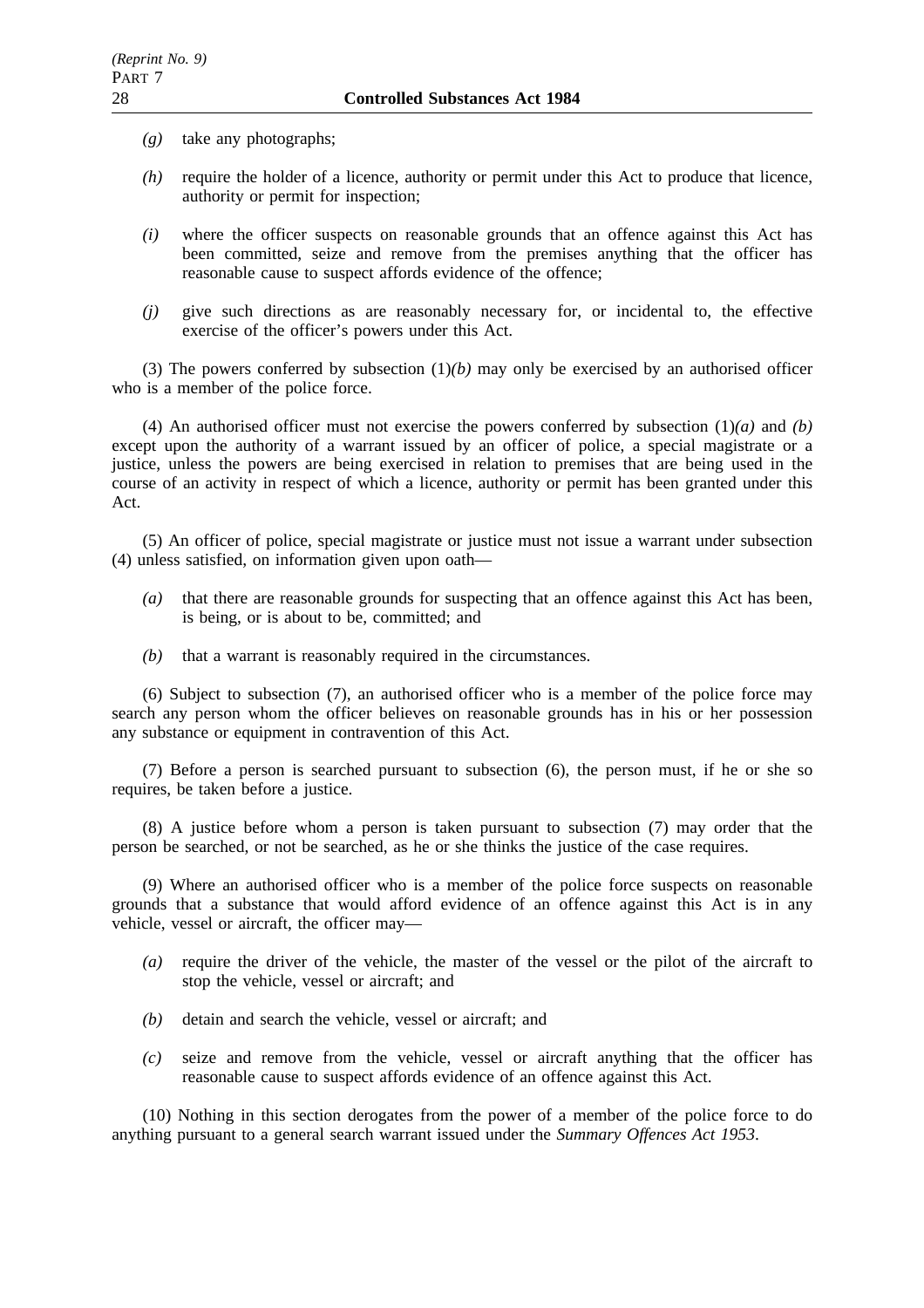(11) In the exercise of powers under this Part, an authorised officer may be accompanied by such persons as the officer considers necessary or desirable in the circumstances.

(12) A person must not—

- *(a)* hinder or obstruct an authorised officer, or a person accompanying an authorised officer, in the exercise of the powers conferred by this Part; or
- *(b)* refuse or fail to comply with a requirement made of the person, or a direction given to the person, pursuant to this section.

Maximum penalty: \$10 000 or imprisonment for 2 years.

#### **Seized property and forfeiture**

**52A.** (1) Subject to this section, seized property must be held pending proceedings for an offence against this Act relating to the property.

- (2) If seized property—
- *(a)* is a prohibited substance or a drug of dependence or other poison; or
- *(b)* is, in the opinion of the Commissioner of Police, likely to constitute a danger if stored pending proceedings for an offence against this Act relating to the property,

the Commissioner of Police may direct that the property be destroyed, whether or not a person has been or is to be charged with an offence in relation to it.

(3) Property referred to in subsection (2) may be destroyed at the place at which it was seized or at any other suitable place.

(4) If a charge is laid, or is to be laid, for an offence in relation to property referred to in subsection (2)—

- *(a)* samples of the property that provide a true representation of the nature of the property must be taken and kept for evidentiary purposes; and
- *(b)* the defendant is entitled to have a portion of the sample analysed by an analyst (*see section 53*); and
- *(c)* the defendant must be given written notice of that entitlement.

(5) Possession of samples taken under this section must remain at all times within the control of the Commissioner of Police or his or her nominee.

(6) The regulations may make provision relating to the taking of samples of seized property and analysis of those samples.

(7) If the Magistrates Court on application by an authorised officer, or any court hearing proceedings under this Act, finds that seized property—

*(a)* was the subject of an offence against this Act; or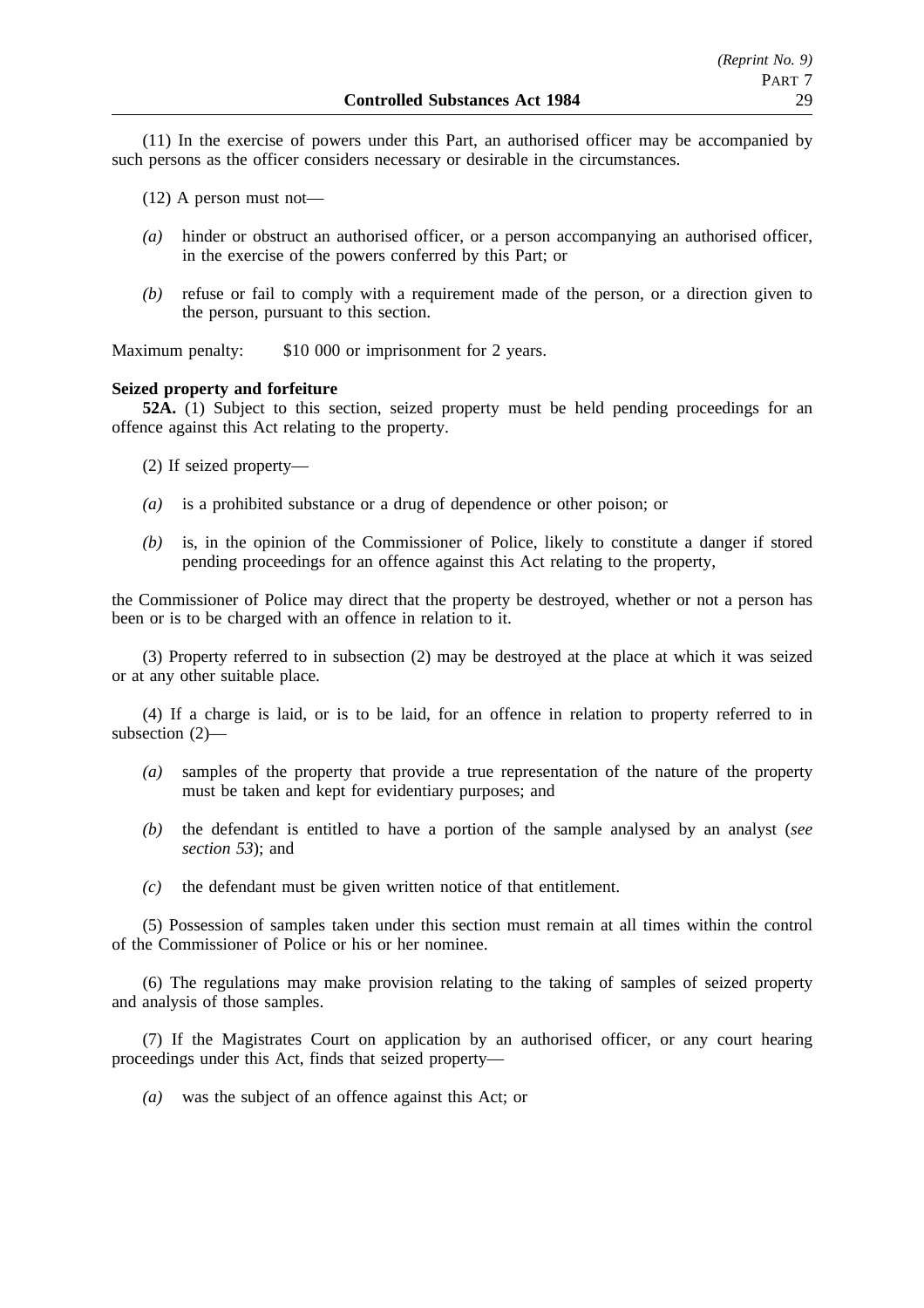*(b)* consists of equipment, devices, substances, documents or records acquired, used or intended for use for, or in connection with, the manufacture or production, or the smoking, consumption or administration, of a prohibited substance or drug of dependence,

the court may, by order, forfeit the property to the Crown.

(8) Property that is the subject of an order for forfeiture under this section may be sold, destroyed or otherwise disposed of as the Commissioner of Police directs.

(9) Subject to subsections (10) and (11), if seized property has not been forfeited to the Crown in proceedings under this Act commenced within the prescribed period after its seizure, a person from whose lawful possession the property was seized, or a person with legal title to it, is entitled to recover from the Commissioner of Police (if necessary, by action in a court of competent jurisdiction) the property itself, or if it has been damaged or destroyed or has deteriorated, compensation of an amount equal to its market value at the time of its seizure.

(10) Subsection (9) does not apply to property that has been destroyed under subsection (2) if the property—

- *(a)* was the subject of an offence against this Act; or
- *(b)* consists of equipment, devices, substances, documents or records acquired, used or intended for use for, or in connection with, the manufacture or production, or the smoking, consumption or administration, of a prohibited substance or drug of dependence.

(11) Despite subsection (9), a court hearing proceedings under that subsection in relation to property that has not been destroyed under subsection (2) may, if it thinks fit, make an order under subsection (7) for forfeiture of the property to the Crown.

(12) The operation of the provisions of the *Criminal Assets Confiscation Act 1996* relating to forfeiture of property referred to in section 4*(a)*, *(b)* or *(c)* of that Act or any other provisions of that Act is not affected by this section.

(13) In this section—

"**the prescribed period**" means two years or such longer period as the Magistrates Court may, on application by an authorised officer, allow;

"**seized property**" means anything—

- *(a)* seized under this Act; or
- *(b)* seized otherwise than under this Act that is evidence of an offence against this Act.

#### **Analysis**

**53.** (1) An authorised officer may cause any substance seized or taken pursuant to this Part to be analysed by, or under the supervision of, an analyst.

(2) Any person may, for the purposes of ascertaining whether a substance is, or is not, a particular poison, prescription drug, drug of dependence, prohibited substance or therapeutic substance, or for any other evidentiary purpose, cause the substance to be analysed by, or under the supervision of, an analyst.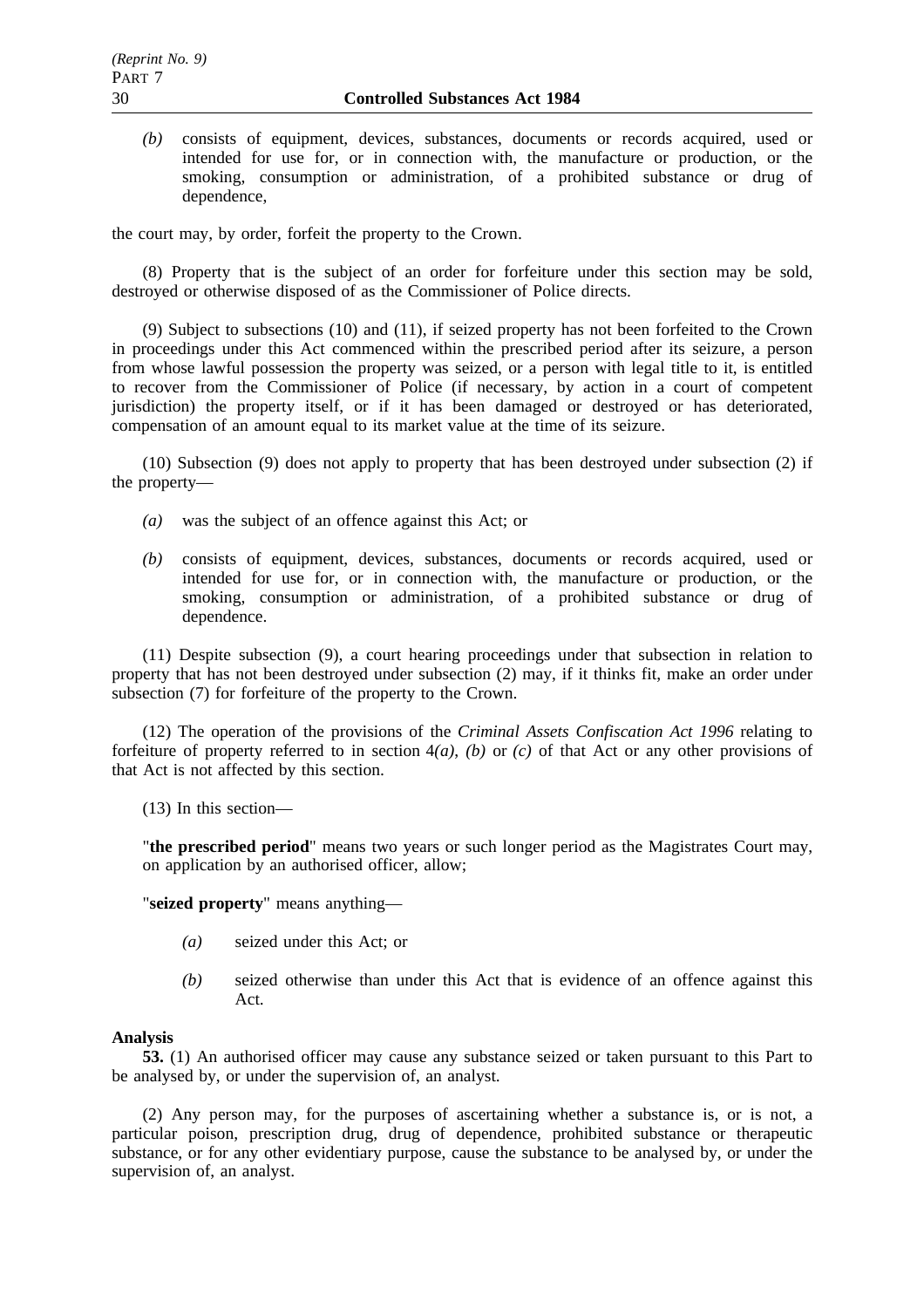(3) A person who initiates an analysis pursuant to subsection (2) must do so in the prescribed manner and upon payment of the prescribed fee.

(4) An analyst or a botanist must, on the completion of an analysis pursuant to this section, certify in the prescribed form the results of the analysis, and—

- *(a)* in the case of an analysis initiated by an authorised officer who is a member of the police force—must forward the certificate to the Commissioner of Police; or
- *(b)* in the case of an analysis initiated by any other authorised officer—must forward the certificate to the Health Commission; or
- *(c)* in any other case—must forward the certificate to the person who initiated the analysis.

## **Immunity from liability**

**54.** (1) No personal liability attaches to—

- *(a)* an authorised officer; or
- *(b)* a person accompanying an authorised officer; or
- *(c)* an analyst,

\*\*\*\*\*\*\*\*\*\*

for an honest act or omission in the exercise or purported exercise, or discharge or purported discharge, of any power or duty under this Act.

(2) A liability that would, but for subsection (1), lie against a person referred to in that subsection lies instead against the Crown.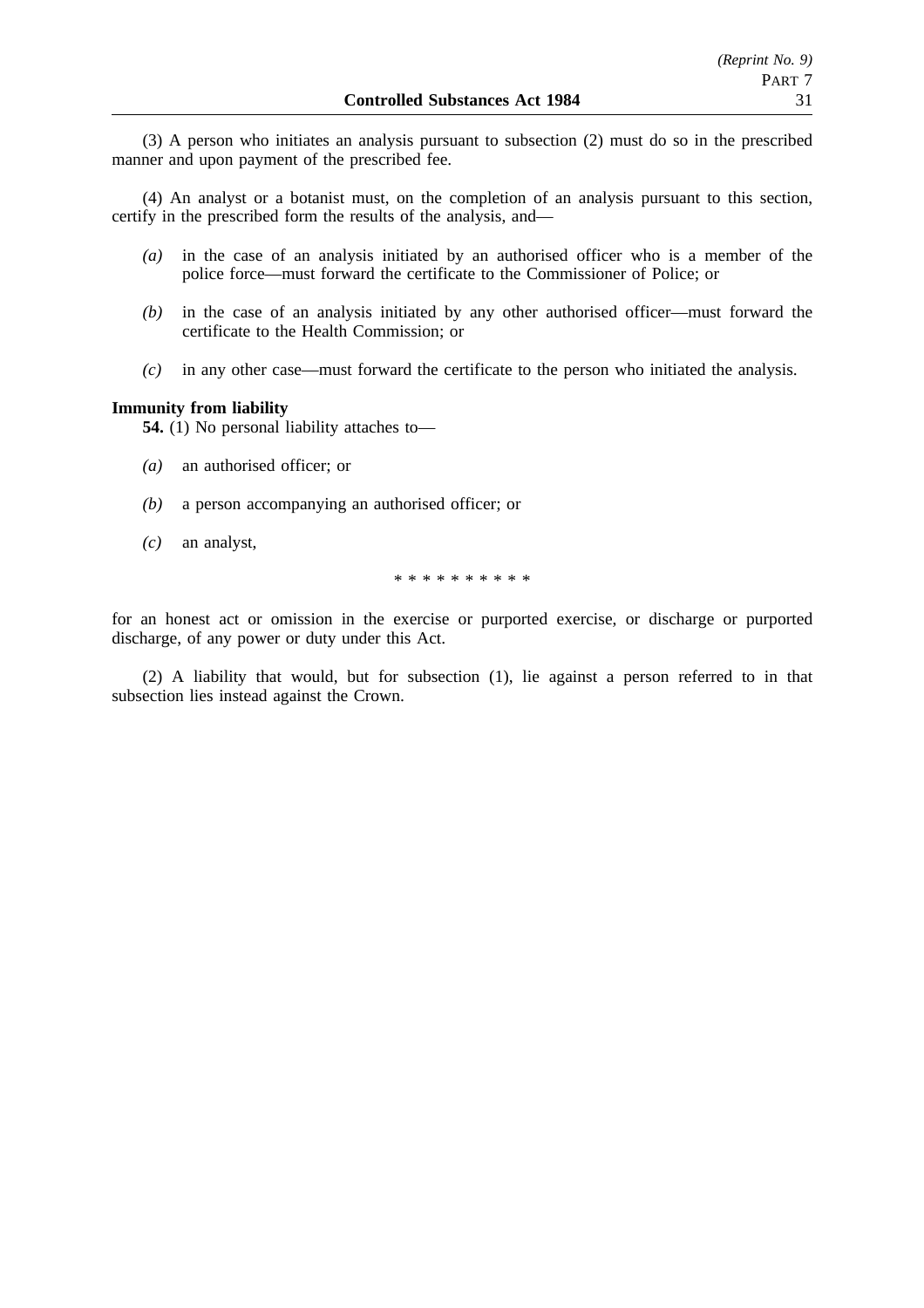## **PART 8 MISCELLANEOUS**

## **Licences, authorities and permits**

**55.** (1) The Health Commission may, in its absolute discretion, grant or refuse a licence, authority or permit for the purposes of this Act.

(2) The Health Commission may grant a licence, authority or permit subject to such conditions as it thinks fit and specifies in the licence, authority or permit and may at any time, by notice in writing given personally or by post to the holder, vary or revoke a condition, or attach a further condition, to the licence, authority or permit.

(2a) Where a person who holds a licence, authority or permit contravenes or fails to comply with a condition of that licence, authority or permit, the holder is guilty of an offence.

Maximum penalty: \$5 000.

(3) Upon the expiry of the term of a licence granted under this Act, the Health Commission must, if application for renewal has been made in the due manner and the prescribed fee paid, renew the licence for a further term.

(4) The Health Commission may, by notice in writing given personally or by post to the holder of a licence, authority or permit granted under this Act, revoke the licence, authority or permit if—

- *(a)* the holder obtained it improperly; or
- *(b)* the holder is found guilty of an offence against this Act; or
- *(c)* the holder has, in the opinion of the Commission, contravened or failed to comply with a condition of the licence, authority or permit.

(5) A person whose licence, authority or permit is revoked pursuant to subsection (4)*(c)* may appeal to the Supreme Court against the revocation.

(6) Where an appeal has been instituted under this section against a revocation, the revocation continues to have effect unless, upon application to the Supreme Court, the Court orders that the revocation be suspended until the appeal is determined or withdrawn.

(7) The Supreme Court may, on an appeal under this section, quash or affirm the revocation.

#### **Research permits**

**56.** (1) The Health Commission may issue a permit authorising, subject to such conditions as may be specified in the permit, the person named in the permit to manufacture, produce, sell, supply or have in his or her possession a poison, prohibited substance, therapeutic substance or therapeutic device for the purposes of research, instruction or training.

(2) Despite any other provision of this Act, the holder of a permit issued under this section is not guilty of an offence against this Act in respect of anything done pursuant to and in accordance with the permit.

## **Power of Health Commission to prohibit certain activities**

**57.** (1) Where a person—

*(a)* has been convicted of an offence against this Act; or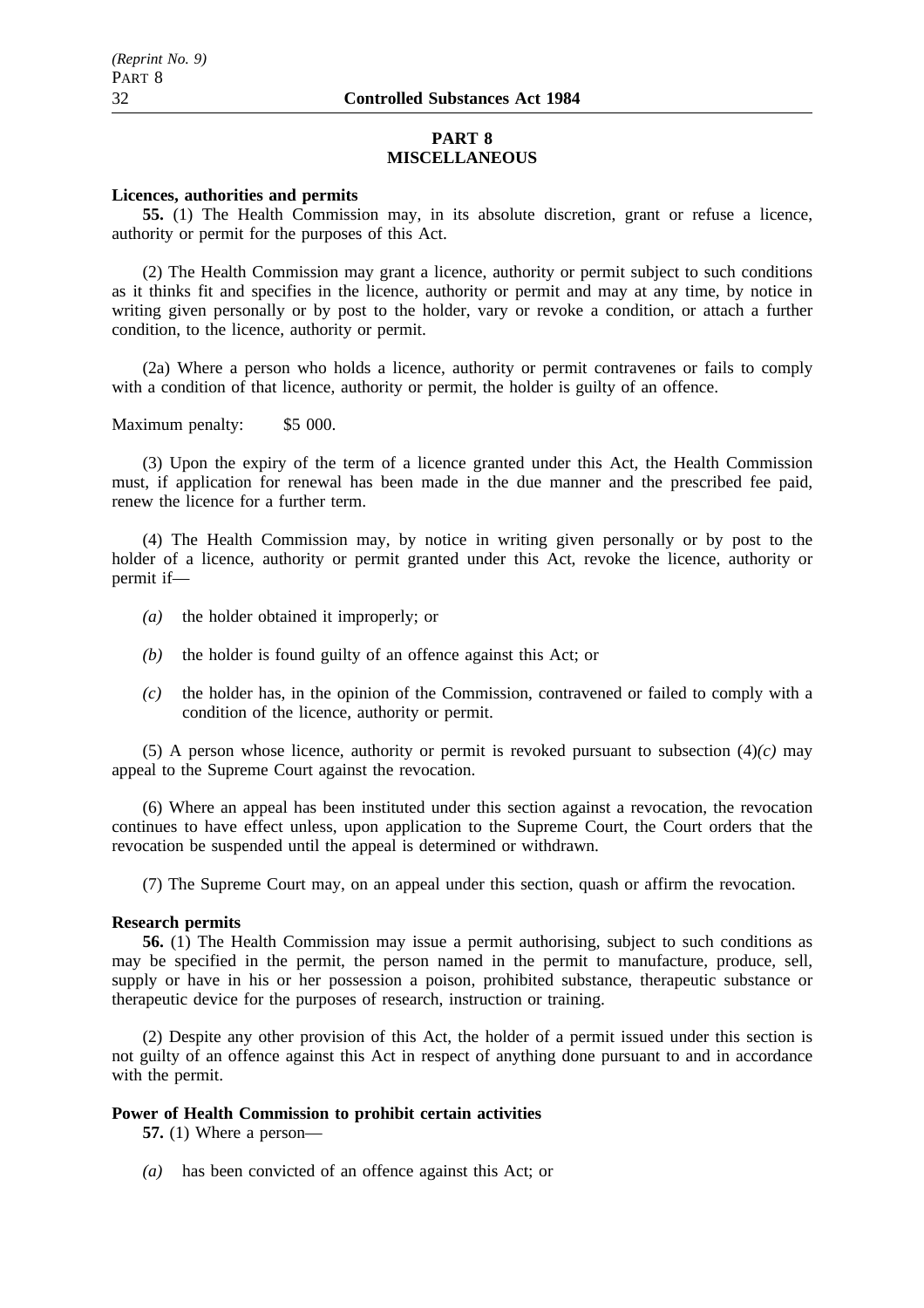- *(b)* has, in the opinion of the Health Commission, contravened or failed to comply with a condition of a licence, authority or permit granted under this Act; or
- *(c)* has, in the opinion of the Health Commission, prescribed, supplied or administered a prescription drug in an irresponsible manner,

the Health Commission may, by order, prohibit the person from manufacturing, producing, packaging, selling, supplying, prescribing, administering, using or having possession of any substance or device specified in the order.

(2) The Health Commission may, by subsequent order, revoke an order under subsection (1).

(3) The Health Commission must publish an order made under subsection (1) or (2) in the *Gazette* and must cause a copy of the order to be served personally or by post upon the person to whom it applies.

(4) A person must not contravene an order made under this section.

Maximum penalty: \$10 000 or imprisonment for 2 years.

(5) A person to whom an order under subsection (1) applies may appeal to the Supreme Court against that order.

(6) Where an appeal has been instituted under this section against an order of the Health Commission, the order continues to have effect unless, upon application to the Supreme Court, the Court orders that the order be suspended until the appeal is determined or withdrawn.

(7) The Supreme Court may, on an appeal under this section, quash, vary or affirm the order the subject of the appeal.

#### **Publication of information relating to persons who unlawfully obtained certain drugs**

**58.** (1) If the Health Commission believes on reasonable grounds that a person has obtained or attempted to obtain a prescription drug by false pretences or other unlawful means, it may, for the purpose of preventing or restricting the supply of such a drug to that person, publish information relating to that person to all or any of the following classes of persons:

- *(a)* persons concerned in the management of hospitals or nursing homes who are responsible for the supply of drugs to patients attending the hospitals or nursing homes; and
- *(b)* medical practitioners; and
- *(c)* dentists; and
- *(d)* veterinary surgeons; and
- *(e)* pharmacists; and
- *(f)* any other prescribed class of persons, being persons who deal in or supply drugs in the ordinary course of their business or profession.

(2) Information published under this section is privileged unless it is proved that it was done with malice.

(3) A person to whom information was published under this section must not communicate that information to any other person except so far as it may be necessary to do so in order to achieve the purpose of the publication.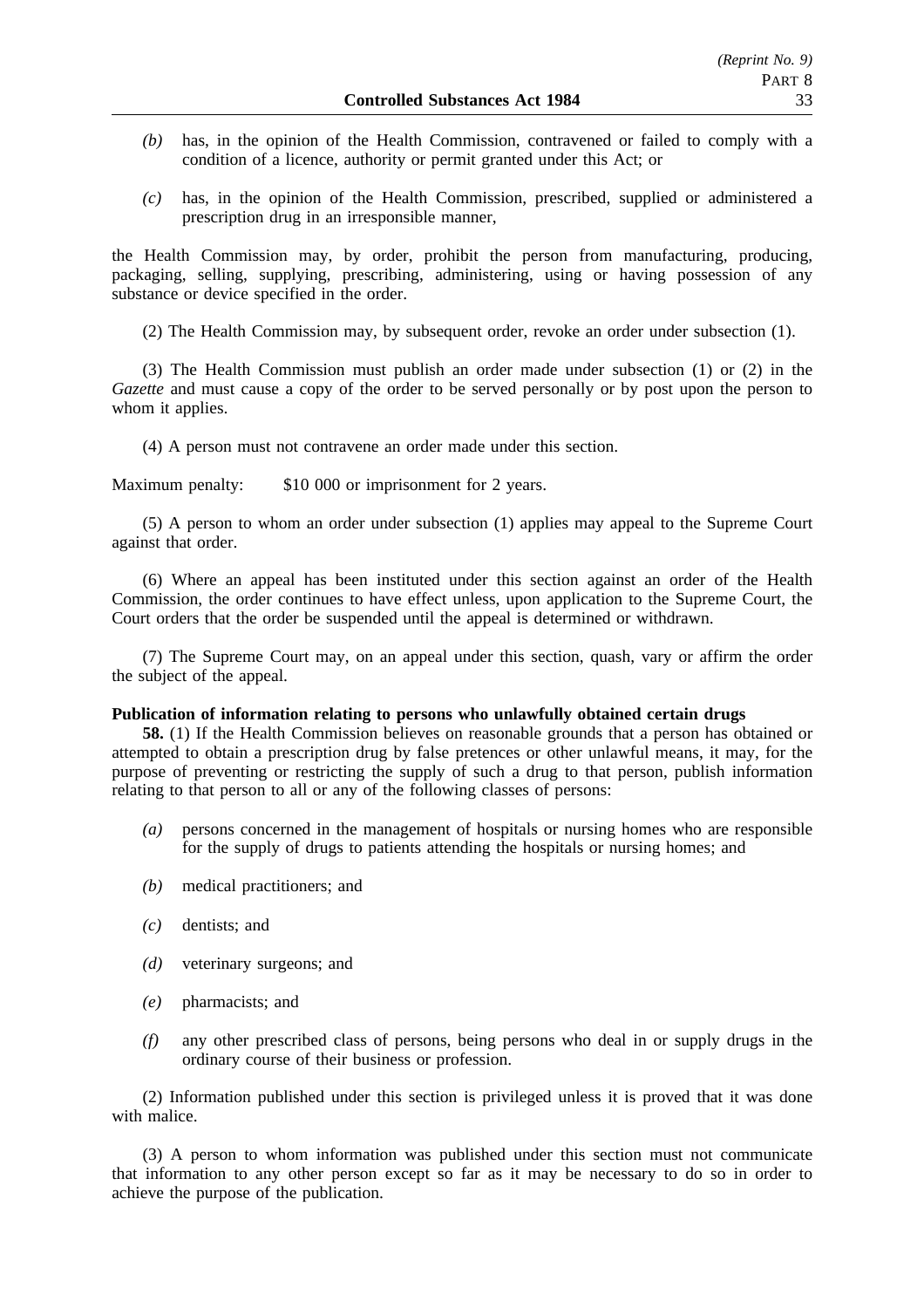#### **Duty not to divulge information relating to trade processes**

**59.** A person must not intentionally divulge, or use for the person's own gain, any information relating to trade processes obtained by the person in the course of administering or enforcing this Act, except as he or she may be authorised or required to do so by law or by his or her principal or employer.

Maximum penalty: \$10 000.

### **Health Commission may require certain information to be given**

**60.** (1) For the purpose of ascertaining whether any substance or device is, or ought to be, one to which this Act applies, the Health Commission may, by notice in writing given personally or by post to a person who manufactures, produces, packs, sells, supplies, imports or advertises a substance or device, require that person to furnish to the Health Commission such information relating to the substance or device as may be specified in the notice.

(2) Where the Health Commission has reasonable cause to believe that there is extensive misuse of a prescription drug or a volatile solvent in a particular area, it may, by notice in writing given personally or by post to a medical practitioner, dentist, veterinary surgeon, pharmacist, nurse or supplier practising or operating in, or in the vicinity of, that area, require him or her to furnish to the Health Commission such particulars as may be specified relating to—

- *(a)* in the case of a medical practitioner, dentist, veterinary surgeon or nurse—the quantities in which and the number and frequency of occasions on which a prescription drug specified in the notice was prescribed, supplied or administered by him or her;
- *(b)* in the case of a pharmacist or supplier—the quantities in which and the number and frequency of occasions on which a prescription drug or volatile solvent specified in the notice was supplied by him or her.

(3) A notice under this section may require any such information or particulars to be furnished in such manner and within such period, being not less than 14 days, as may be specified in the notice.

(4) A person to whom a notice under this section has been given must not fail to comply with the notice.

Maximum penalty: \$5 000.

#### **Evidentiary provisions**

**61.** (1) In any proceedings for an offence against this Act, an apparently genuine document purporting to be signed by a member or officer of the Health Commission and to certify that a person named in the certificate did, or did not, hold a licence, authority or permit under this Act on a specified day will, in the absence of proof to the contrary, be proof of the matters so certified.

(2) In any proceedings for an offence against this Act, an apparently genuine document purporting to be signed by an analyst and to certify that an analysis of a substance referred to in the certificate was carried out by, or under the supervision of, the analyst will, in the absence of proof to the contrary, be proof of any facts stated in the certificate—

- *(a)* tending to identify the substance analysed; and
- *(b)* relating to the nature and results of the analysis.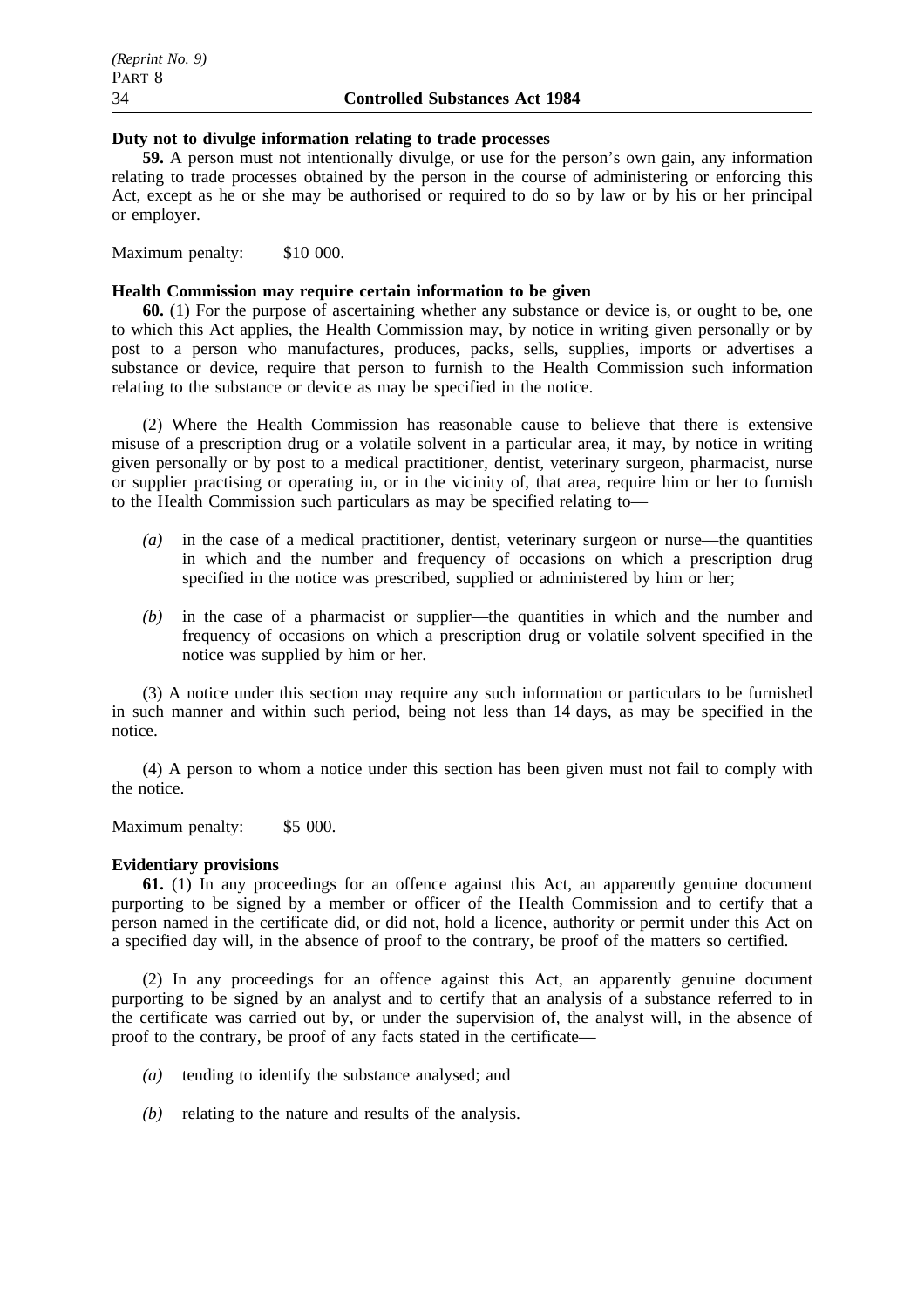(3) In any proceedings for an offence against this Act, an apparently genuine document purporting to be signed by the Minister and to certify that a person named in the certificate is an authorised officer, or an analyst, as the case may be, will, in the absence of proof to the contrary, be proof of the matter certified.

#### **Assessment panels may prepare, or assist in, the preparation of a pre-sentence report**

**61A.** An assessment panel may prepare, or assist in the preparation of, a pre-sentence report.

### **Money for this Act to be appropriated**

**62.** The money required for the purposes of this Act will be paid out of money appropriated by Parliament for those purposes.

#### **Regulations**

**63.** (1) The Governor may make such regulations as are contemplated by, or as are necessary or expedient for the purposes of, this Act.

(2) The Minister must consult with the Advisory Council in relation to any regulation proposed to be made under this Act.

(3) No regulation may be made prescribing an amount relating to a drug of dependence or prohibited substance for the purposes of section 32 or section 45A except upon the recommendation of the Advisory Council.

- (4) Without limiting the generality of subsection (1), the regulations may—
- *(a)* regulate, restrict or prohibit the manufacture, production, packaging, sale (whether by wholesale or retail), supply, prescribing, possession, use, handling, labelling, storing, transporting, disposal or advertising of any poison, therapeutic substance, therapeutic device or volatile solvent;
- *(b)* prescribe standards, or provide for the prescription by a person, a committee of persons or an authority, of standards, with which any poison, therapeutic substance or therapeutic device must conform;
- *(c)* prescribe the form of any notice, application, certificate, warrant or other document to be given, made or granted under this Act;
- *(d)* prescribe fees in respect of anything to be done under this Act, and provide for the remission of fees in specified circumstances;
- *(e)* provide for or regulate the application for, grant, refusal, renewal, suspension or revocation of licences and permits under this Act by a person, a committee of persons or an authority;
- *(f)* require any specified person, or persons of a specified class, to keep records or provide information in relation to any poison, prohibited substance, therapeutic substance, therapeutic device or volatile solvent;
- *(g)* provide for and regulate the inspection, examination, testing or analysis of any substance or goods;
- *(h)* exempt, conditionally or unconditionally, any person, poison, therapeutic substance or therapeutic device from any provision of this Act, or provide for all or any of those exemptions to be given by a person or committee of persons or an authority;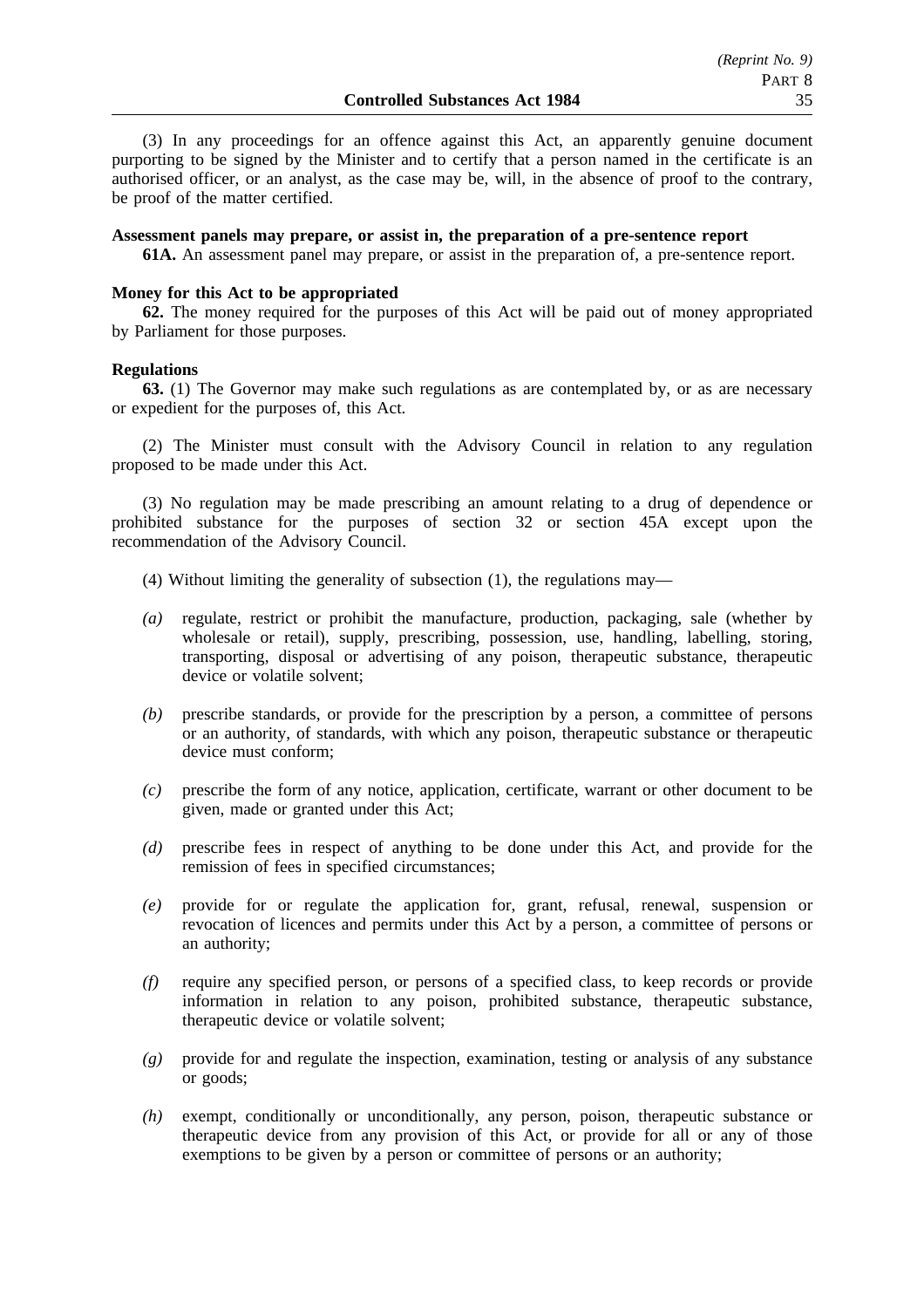*(i)* prescribe penalties, not exceeding \$5 000, for breach of, or non-compliance with, any regulation.

(5) The regulations may refer to or, by reference, incorporate (with or without modifications) any code, standard, pharmacopoeia or other document published inside or outside of this State and a code, standard, pharmacopoeia or other document so referred to or incorporated has effect, as amended from time to time by the authority responsible for its publication, as if it were a regulation made under this Act.

(5a) If a code, standard, pharmacopoeia or other document is referred to or incorporated in the regulations (or in a code, standard, pharmacopoeia or other document referred to or incorporated in the regulations)—

- *(a)* a copy of the code, standard, pharmacopoeia or other document must be kept available for inspection by members of the public, without charge and during normal office hours, at an office or offices specified in the regulations; and
- *(b)* evidence of the contents of the code, standard, pharmacopoeia or other document may be given in any legal proceedings by production of a document apparently certified by the Minister to be a true copy of the code, standard, pharmacopoeia or other document.
- (6) Any regulation under this Act may be of general or limited application according to—
- *(a)* the classes of persons, poisons, therapeutic substances, therapeutic devices or volatile solvents; or
- *(b)* the circumstances; or
- *(c)* any other specified factor,

to which the regulation is expressed to apply.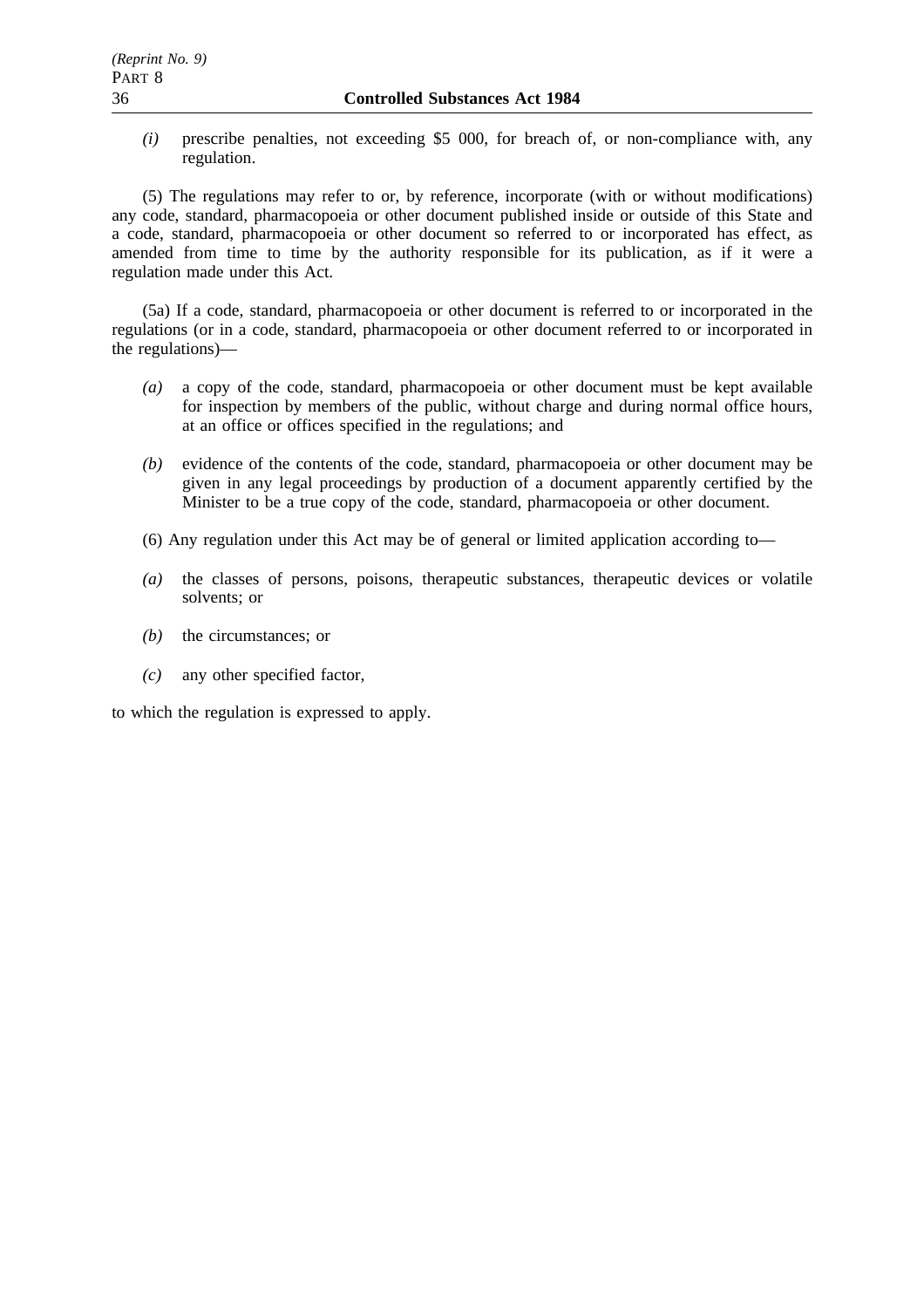# **APPENDIX**

#### **LEGISLATIVE HISTORY**

#### **Transitional Provisions**

*Transitional provisions from Statutes Repeal and Amendment (Courts) Act 1991, s. 22*

22. (1) This section applies to amendments made by this Act or the *Justices Amendment Act 1991*.

(2) The following transitional provisions apply in relation to those amendments:

- *(a)* if the effect of the amendment is to reduce the penalty for an offence, the amendment applies whether the offence was committed before or after the amendment takes effect;
- *(b)* if the effect of the amendment is to increase the penalty for an offence, the amendment applies only to offences committed after it takes effect;
- *(c)* if the effect of the amendment is to increase or remove a time limit for commencing proceedings for an offence, the previous limit applies in respect of an offence committed before the amendment takes effect;
- *(d)* an amendment affecting the classification of an offence as summary or indictable does not apply in relation to an offence committed before the amendment takes effect.

(*Transitional provision from Statutes Amendment and Repeal (Common Expiation Scheme) Act 1996, s. 5*)

5. An Act repealed or amended by this Act will continue to apply (as in force immediately prior to the repeal or amendment coming into operation) to an expiation notice issued under the repealed or amended Act.

#### **Legislative History**

(*entries in bold type indicate amendments incorporated since the last reprint*)

| Long title:                | amended by 59, 1999, s. 13 (Sched.)                                            |
|----------------------------|--------------------------------------------------------------------------------|
| <b>Section 2:</b>          | repealed by 59, 1999, s. 13 (Sched.)                                           |
| Section $3(2)$ :           | repealed by 59, 1999, s. 13 (Sched.)                                           |
| Section 4:                 | redesignated as s. $4(1)$ by 64, 1986, s. $3(b)$                               |
|                            | definition of "analyst" substituted by 43, 1986, s. $5(a)$                     |
|                            | definition of "botanist" repealed by 43, 1986, s. $5(b)$                       |
|                            | definition of "cannabis" substituted by 29, 1990, s. $3(a)$                    |
|                            | definition of "cannabis oil" substituted by 29, 1990, s. 3(a)                  |
|                            | definition of "cannabis resin" substituted by 29, 1990, s. $3(a)$              |
|                            | definition of "child" substituted by 29, 1990, s. $3(b)$                       |
|                            | definition of "dentist" amended by 59, 1999, s. 13 (Sched.)                    |
|                            | definition of "medical practitioner" amended by 59, 1999, s. 13                |
|                            | (Sched.)                                                                       |
|                            | definition of "nurse" amended by $64$ , 1986, s. $3(a)$                        |
|                            | definition of "pharmacist" substituted by 13, 1991, (Sched. 2)                 |
|                            | definition of "plant" repealed by 29, 1990, s. $3(c)$                          |
|                            | definition of "related person or body" repealed by 17, 1986, s. 13<br>(Sched.) |
|                            | definition of "school zone" inserted by 29, 1990, s. $3(d)$                    |
|                            | definition of "veterinary surgeon" amended by 59, 1999, s. 13<br>(Sched.)      |
| Section $4(2)$ and $(3)$ : | inserted by $64$ , 1986, s. $3(b)$                                             |
| Section $5(2)$ and $(3)$ : | amended by 59, 1999, s. 13 (Sched.)                                            |
| Section $6(1)$ :           | substituted by 59, 1999, s. 13 (Sched.)                                        |
| Section $6(2)$ and $(4)$ : | amended by 59, 1999, s. 13 (Sched.)                                            |
| Section $7(1) - (4)$ :     | amended by 59, 1999, s. 13 (Sched.)                                            |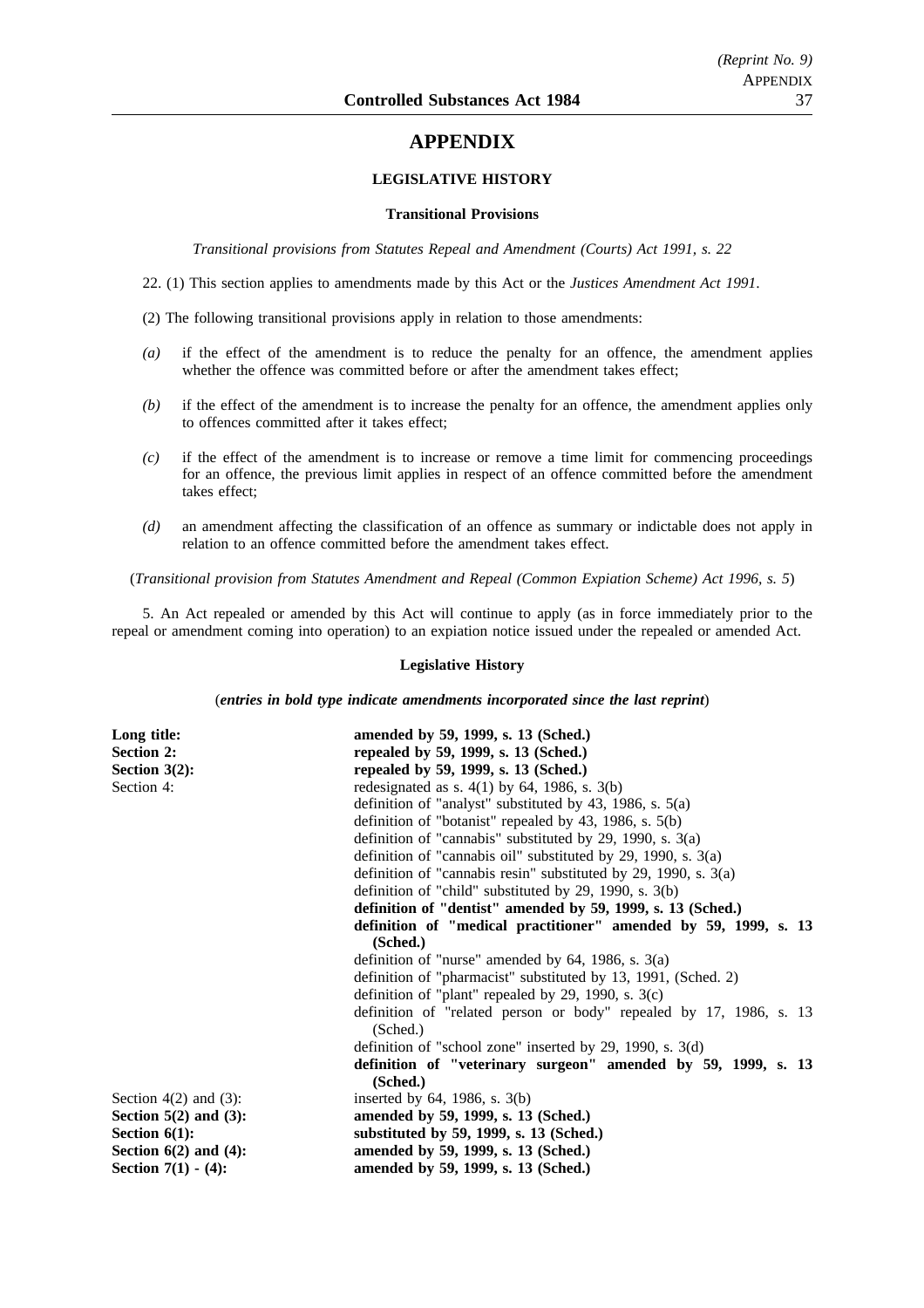**Section 13(3):** inserted by 59, 1999, s. 2 Section 14(3): inserted by 59, 1999, s. 3 **Section 15(3):** inserted by 59, 1999, s. 4 Section 18: substituted by 98, 1995, s. 8 **Section 18(4): inserted by 59, 1999, s. 5** Section 21(2): amended by 98, 1995, s. 11 Section 22(1): amended by 98, 1995, s. 12 **Section 31(5): inserted by 59, 1999, s. 6** Section  $32(5)B(b)(iii)$ : repealed by 44, 1992, s.  $3(c)$ Section 32(5a): inserted by 28, 1990, s. 2 Section 32(7): **inserted by 59, 1999, s. 7** Section 34: substituted by 64, 1986, s. 7

**Sections 8 and 9: amended by 59, 1999, s. 13 (Sched.) Section 10(1):** substituted by 59, 1999, s. 13 (Sched.) **Section 10(2) - (6): amended by 59, 1999, s. 13 (Sched.) Section 11(3), (5) - (7): amended by 59, 1999, s. 13 (Sched.) Section 12(1), (3) - (7): amended by 59, 1999, s. 13 (Sched.) Section 13(1): amended by** 98, 1995, s. 3; **59, 1999, s. 13 (Sched.) Section 14(1): amended by** 98, 1995, s. 4; **59, 1999, s. 13 (Sched.) Section 15(1): amended by** 98, 1995, s. 5; **59, 1999, s. 13 (Sched.) Section 16(1) - (4): amended by** 98, 1995, s. 6; **59, 1999, s. 13 (Sched.) Section 17: amended by** 98, 1995, s. 7; **59, 1999, s. 13 (Sched.) Section 18(1) - (3):** amended by 59, 1999, s. 13 (Sched.) **Section 19: amended by** 98, 1995, s. 9; **59, 1999, s. 13 (Sched.) Section 20(1): amended by** 98, 1995, s. 10; **59, 1999, s. 13 (Sched.) Section 21(1), (2) and (4):** amended by 59, 1999, s. 13 (Sched.) **Section 22(1): amended by 59, 1999, s. 13 (Sched.) Section 23(1): amended by** 98, 1995, s. 13; **by 59, 1999, s. 13 (Sched.) Section 23(2): amended by 59, 1999, s. 13 (Sched.) Section 24:** substituted by 98, 1995, s. 14; **amended by 59, 1999, s. 13 (Sched.) Section 25: amended by** 98, 1995, s. 15; **59, 1999, s. 13 (Sched.) Section 26: amended by** 98, 1995, s. 16; **59, 1999, s. 13 (Sched.) Section 27: Section 27: Substituted by 98, 1995, s. 17: <b>amended by 59, 1999, s. 13 (Sched.**) **Section 28(1): amended by** 98, 1995, s. 18; **59, 1999, s. 13 (Sched.) Section 29: amended by** 98, 1995, s. 19; **59, 1999, s. 13 (Sched.) Section 30(1): amended by** 98, 1995, s. 20(a); **59, 1999, s. 13 (Sched.) Section 30(2): amended by** 98, 1995, s. 20(b); **59, 1999, s. 13 (Sched.) Section 30(2a):** inserted by 98, 1995, s. 20(c); **amended by 59, 1999, s. 13 (Sched.**) **Section 30(3): amended by 59, 1999, s. 13 (Sched.) Section 31(1): amended by 59, 1999, s. 13 (Sched.) Section 31(2): amended by** 64, 1986, s. 4; **59, 1999, s. 13 (Sched.) Section 31(3) and (4): amended by 59, 1999, s. 13 (Sched.) Section 32(1) - (4): amended by 59, 1999, s. 13 (Sched.) Section 32(5): amended by** 64, 1986, s. 5; 29, 1990, s. 4(a); 69, 1991, s. 16(a), (b); 44, 1992, s. 3(a), (b); **59, 1999, s. 13 (Sched.)** Section  $32(6)$ : substituted by 29, 1990, s. 4(b) **Section 33(1): amended by** 64, 1986, s. 6(a); **59, 1999, s. 13 (Sched.)**<br>**Section 33(1a):** inserted by 64, 1986, s. 6(b); **amended by 59, 1999, s. Section 33(1a):** inserted by 64, 1986, s. 6(b); **amended by 59, 1999, s. 13 (Sched.)** Section 33(2): **amended by 59, 1999, s. 13 (Sched.)** Section 33(3): amended by 64, 1986, s. 6(c) Section 33(4): amended by 64, 1986, s. 6(d) Section 33(5): amended by 64, 1986, s. 6(e) Section 33(6): **amended by 59, 1999, s. 13 (Sched.) Section 34(1) - (4): amended by 59, 1999, s. 13 (Sched.) Section 35(1), (3), (4) - (6): amended by 59, 1999, s. 13 (Sched.) Section 36(1) - (3):** amended by 59, 1999, s. 13 (Sched.) **Section 37(1) and (2): amended by 59, 1999, s. 13 (Sched.) Section 38(1) - (4) and (6): amended by 59, 1999, s. 13 (Sched.) Section 39(1) - (7): amended by 59, 1999, s. 13 (Sched.) Part 6 heading: substituted by 59, 1999, s. 8** Part 6 Division 1 heading: repealed by 59, 1999, s. 9